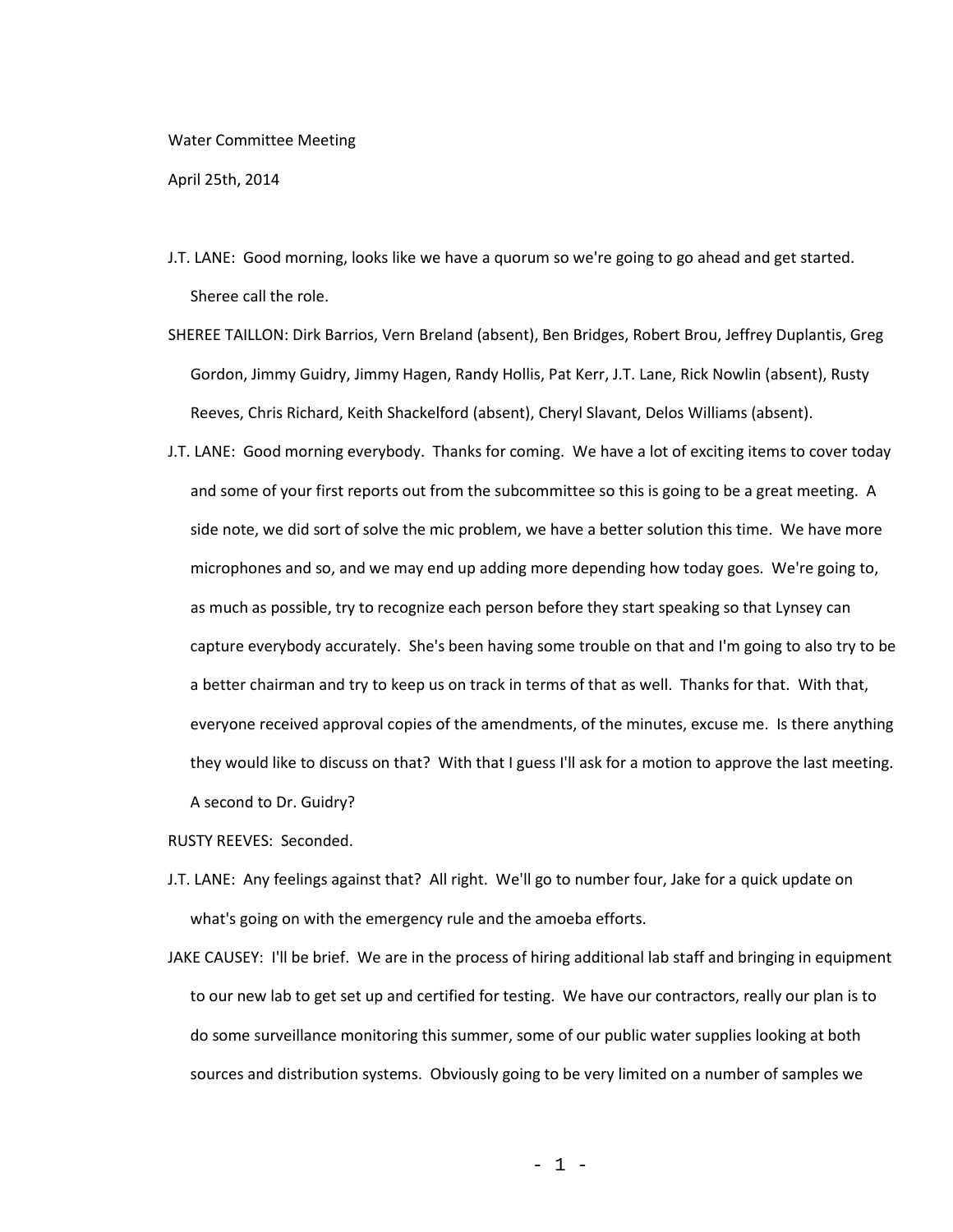have. Working with contractors to develop a sampling plan that will give us the most meaningful information with few samples we'll have we'll be able to do in the upcoming warmer temperature months. All that is underway. We don't anticipate being able to actually start doing any of that sampling until July. Still a few months out from getting the equipment set up, the lab staff on board, trained, certified to start doing the tests. It's moving forward. Our compliance percentage for March, we had reported out February was 95 percent, March was 96 percent That was good, good to see. And the last thing I want to mention CDC has a national task force to look at this nationally that I am participating on. We had our first call for that task force yesterday. They are really going to be taking all the information that we compiled and surveillance, etc. We'll be broadening that to a national level. Interesting to see what good work comes out of that task force as well.

- J.T. LANE: Any questions regarding that? The next item five house bill 263. One of those bills that's come up and we wanted to make sure you all were aware of and get your feedback on from Representative Geymann and bring you up to date on the bill itself and the problem he was trying to address with the bill and get your input on it before we move forward with the final solution. With that I'll turn it over to Jake and Dr. Guidry.
- JAKE CAUSEY: House bill 263 was actually something that came up in the first meeting we had with the cross connection subcommittee. We had some of the staff from the Beauregard district three water system present and frankly what transpired there this legislation they had began implementing their cross connection program. I will just say many, the numbers have ranged from 100 to 400 customers with double and triple hook ups, multiple units, trailers, etc. on large tracks of property, but all on one meter. They started addressing that situation with customers having separate meters and in cases where they refused required backflow protection. And what they had looked at in pluming code for containment protection was multiple residential dwelling units served by a master meter. Had some conversations with Representative Geymann early on and his general position was that three or more was somewhat undisputable that that situation, the heart of his concern was what he

- 2 -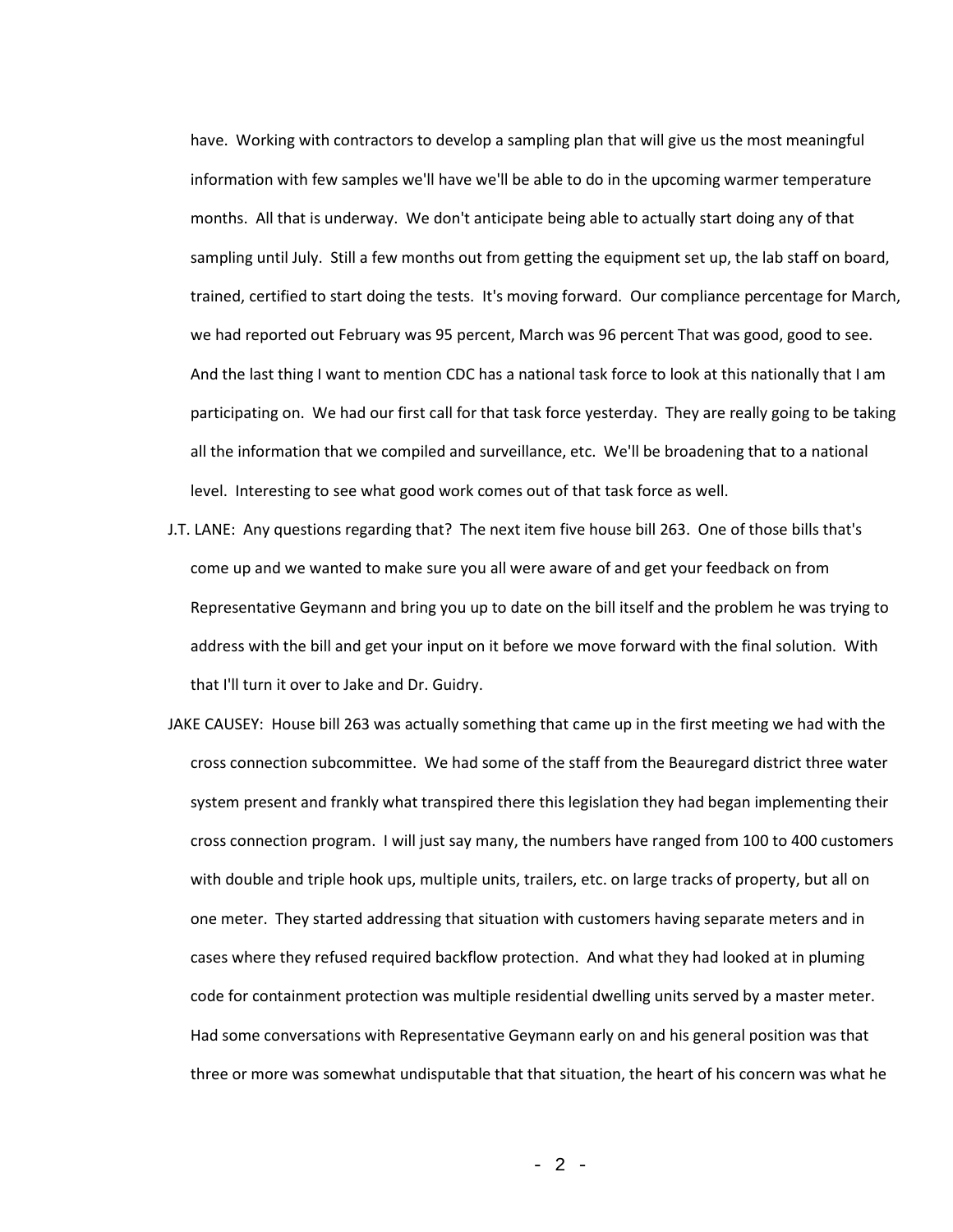qualified as a mother in law suite. One home and the family is taking care of the grandfather, the mother in law, what have you, and it's really in some cases equivalent to a very large single residence I guess, but to basically I guess not include that situation by default his was comment if it's being used as a rental property or home business that's a different situation. We had initially proposed some language as a notice of intent to say that the cases where it was only two that a cross connection survey could be performed to look at and identify any actual risks and have a requirement based on that. He felt like that was going to still be an extraordinary expense for that homeowner and so and frankly just wasn't happy with that as well. We met with him again last week and we have come up with some different language that I think is a good compromise. What we have done is looking to propose instead of saying multiple residential dwelling units served by a master meter we'll say these two specific things. Two residential dwelling units served by a master meter if either unit is separately owned, used as rental property or commercial purposes would require containment protection. Three or more served by a master meter would require containment protection. The case that he's most concerned about effectively just a mother in law taking care of grandma or grandpa, still may be two units, perhaps a mobile home on a track of property, but I guess that situation would not be required by default. The other situation describing the language I just read would. When we met with Representative Geymann we told him that we were going to run this language by the water utilities to get their feedback on it and then we would report back to him so that he can decide. His comment to us was that if we somehow exclude that mother in law suite scenario he would throw 263 in the trash. That was the compromise. That's what we wanted to run by you guys and get your feedback on.

PATRICK KERR: We've had experience with trying to call things dwelling units and it's not well defined. We actually changed our rules about three years ago now. And I don't know if this will work for you or not, what we say is if you have a separate electric meter you get a separate water meter. People argue about what a dwelling unit is, and like I said we went through legal issues with customers and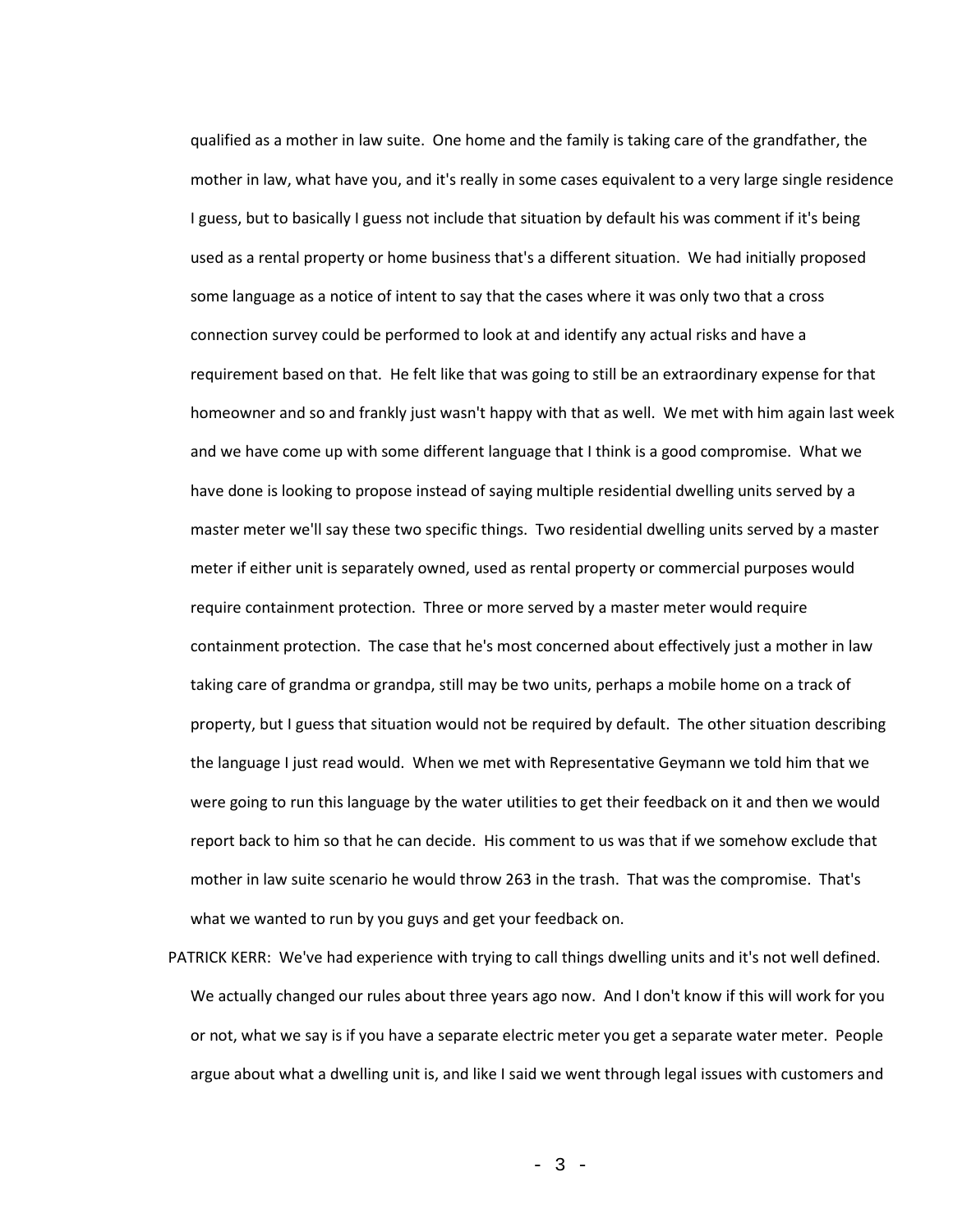it's hard to define. So if you are going to use that language we really need to put a very specific definition in that part that says what a dwelling unit is cause we couldn't come up with one after ten years of screwing around with it.

- JAKE CAUSEY: Yeah, I think that in the cases that specifically Beauregard has had to look at are multiple mobile homes on a track of property. At least in some cases it is obvious, in other cases it can be less obvious. And I guess this is just to say when containment protection, cross connection control is required as a default it's not dictating how things have to be metered, which the bill intends to do. So I guess my thought is that 263 goes away we can certainly provide, we can include a definition for dwelling unit if that would be helpful as part of the code update. Sometimes it's less helpful and it's better not to narrowly define something like that. I think if it's an independent unit someone is living in I think that's an obvious case, but yeah I agree, I'm sure there can be some lesser obvious scenarios.
- JEFFREY DUPLANTIS: So with the new wording that you are proposing 263 goes away so we don't have to worry about that, okay?
- JAKE CAUSEY: I'm not sure if you all have it, I will be happy to read it one more time. So it's two parts now, the first part is two residential dwelling units served by master meter if either unit is separately owned, used as rental property, or used for commercial purposes. And then the second is three or more residential dwelling units served by a master meter, there's already a provision for multiple commercial units served by a master meter, that's not being modified in any way, strictly for residential.
- J.T. LANE: Any other questions?
- RANDY HOLLIS: Forgive my ignorance, but this is the first I have seen of this. If 263 were to go through, which you say it may not now, doesn't this run a foul cross connection cause it's saying you don't need a backflow preventer. What if that residence has a sprinkler system and it's only one dwelling and it says you don't need a backflow preventer. That's one huge fault I see in this. This would run a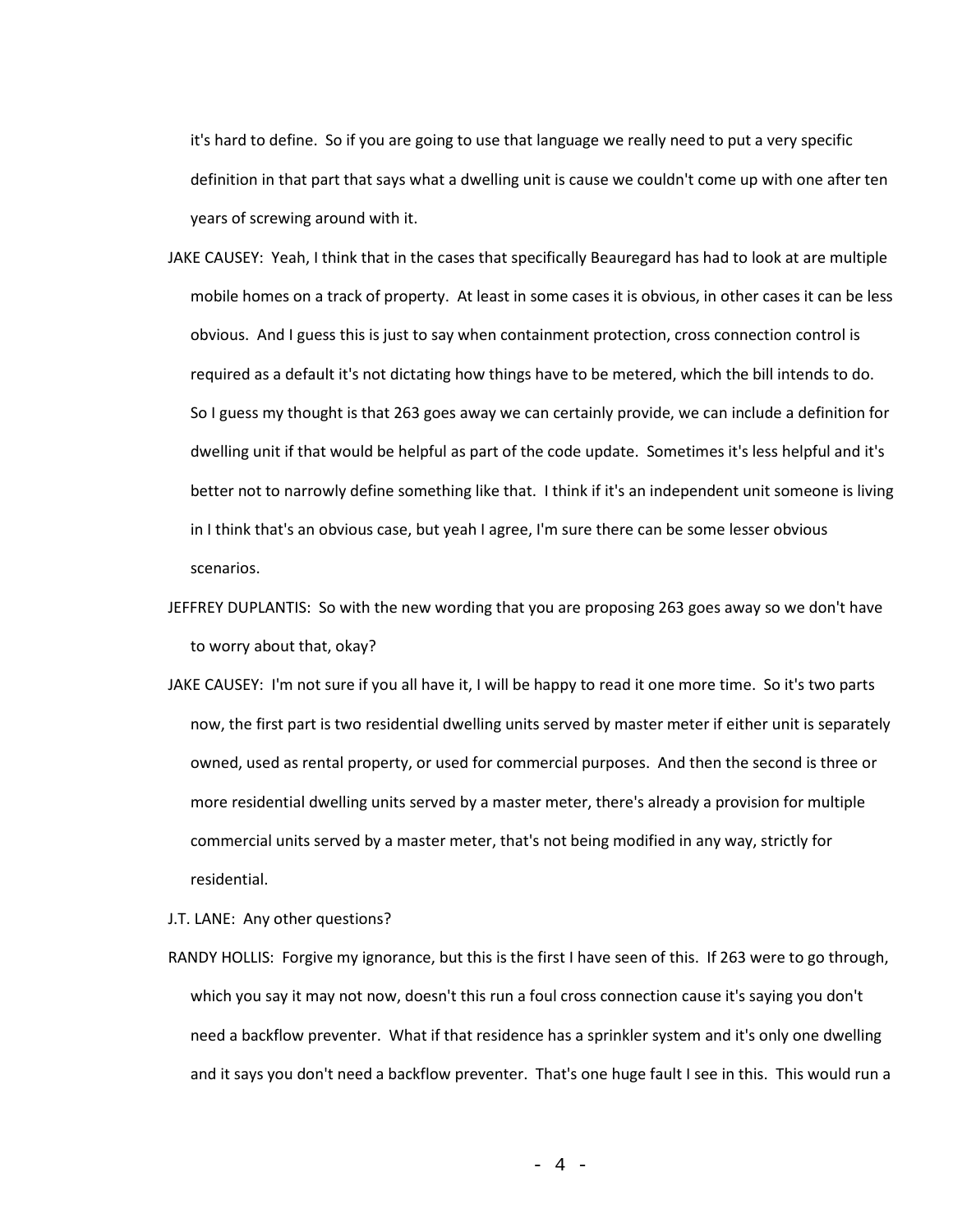conflict with other things we are trying to get through.

J.T. LANE: Precisely why we wanted to bring this to you guys to talk about it.

JAKE CAUSEY: I would agree 263 a lot of concerns for protection of the public water supply, especially in obvious cases where there are high risk situations just based on the language of the bill. Even if they are knowingly contaminating the system based on what the law says technically you couldn't require a backflow preventer. In those cases we would still act appropriately irregardless, but yea the bill has many issues frankly.

RUSTY REEVES: On there it says owned by one owner, or what did that say exactly?

JAKE CAUSEY: If either unit is separately owned.

- RUSTY REEVES: A lot of the situation in Beauregard Parish and rural Louisiana the trailer that's on the property may be owned by the daughter of the mother in law, or the aunt, or whatever and not the actual landowner. So we would almost be right back to they would have to have the backflow preventer unless the landowner owned the house and the trailer.
- JAKE CAUSEY: I don't know who owns what and we haven't run this back to Representative Geymann yet either, I don't believe. That may be a question he poses. Again, we're only looking at cases where it's only two. Three or more it's a done deal, and if they are renting it out that's a done deal, commercial done deal. I'm not sure about the separately owned to be honest and if you really start trying to look for ownership you are digging in pretty deep. That could possibly be something I guess struck, but I guess here's the flip side, the concern would be if it's two separate pieces of property with individual ownership I think typically you're going to want separate meters, but sometimes neighbors hook up.
- RUSTY REEVES: In most cases would they allow that if they have it pretty well clear the people that bring in the title to the land and one landowner owns all the property. You are going to deal with Geymann's bill then. I live next to Beauregard Parish, I know exactly what they are talking about. It's pretty simple, in their language most of them have it that they allow the multiple connection if it's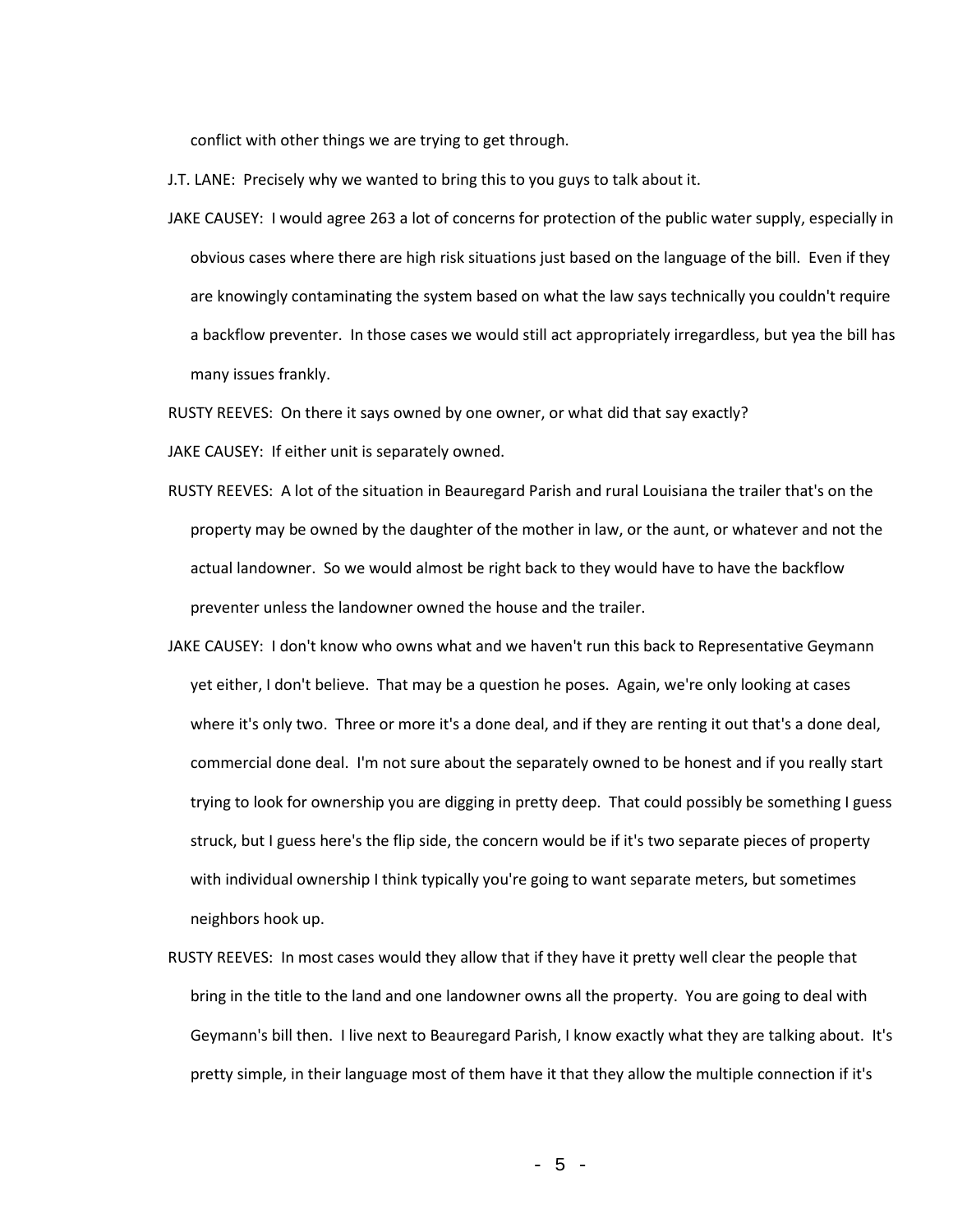the property, the land is owned by one person and the person put the trailer there, most cases a trailer, or camping, or FEMA trailer. It's the son, the daughter, the mother in law, whatever, grandma got sick or grandpa died and grandma can't stay by herself. If not you are going to deal, this ain't going to go well. That's what he's after cause I have seen it on the TV. It's the 50 year old man and his 80 year old mother on the TV. Mother owns the trailer.

JAKE CAUSEY: Okay, so we should strike separately owned?

RUSTY REEVES: I think that would help clear it up a whole bunch as long as it's on the same property. PATRICK KERR: What's the hazard?

- JAKE CAUSEY: I think we had attempted to by virtue of a survey to look at actual hazards and make a requirement based on that, but the concern was the cost to the homeowner and so I guess the goal was to some extent not have a requirement by default, but still yet if something is going on at that property that is a high risk then none of this really comes into play. It's really about what that real high risk threat might be. But again, this is just to I think there are other triggers that can come into play to require backflow preventer, not just about the fact that it has two units. This language is really focused strictly on the fact that it's multiple units, and just the general concept of multiple typically meaning a lot, creating risks. We're defining multiple certainly as three or more or in cases where it's two basically if either unit is used as a home business or any kind of rental or commercial purposes. I think in a case where it's two and it doesn't fit any of those criteria if there's some higher risk identified elsewhere utility would still be able to require backflow preventer based on that. It just wouldn't be on the fact they have two units. Be on the fact that you have this connection that is contaminating the water system. We can delete separately owned, I don't know that that is going to be a big issue. Again, if there's a real risk you can still require containment protection based on what that real risk is.
- RUSTY REEVES: All this started over there from a hunting club situation where they had multiple campers on one meter and once they got to looking this water system has 6800 connections across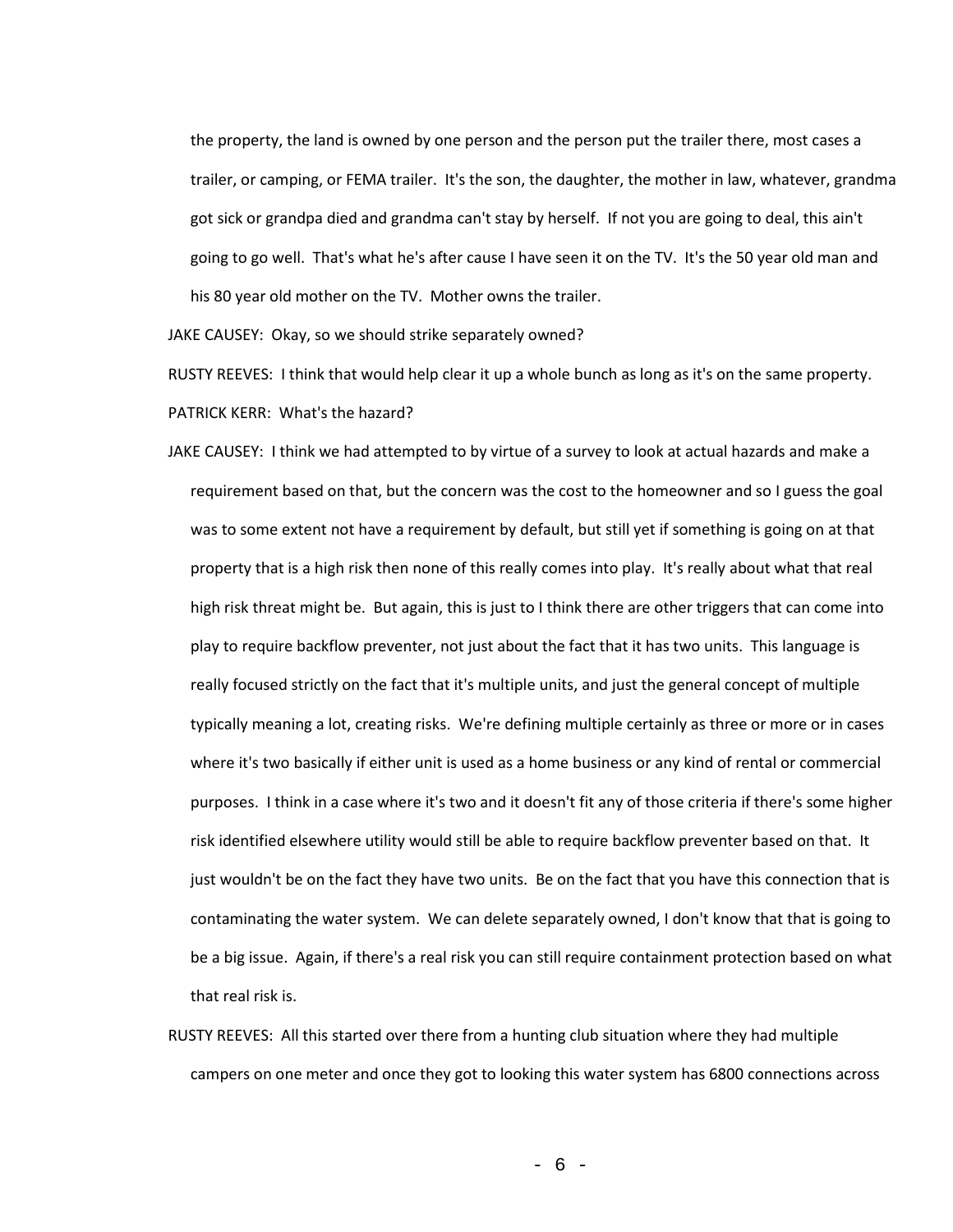all Beauregard Parish. It serves a large part of Beauregard Parish and when they got to looking, and Jake's right I've heard a 100 multi housing, I've heard 400. Once this camp was open even more showed up. Some of them that wasn't even being billed for being multiple connected starts contacting Geymann and it goes to this. Ain't showing the old man, the daughter, or the granddaughter, it's the old man and the grandmother that they have on TV. And most of them was done it's the mother in law or whatever. I think they have found some that's rental property and a bunch of them have put in backflow preventers. Then some have been kicking and screaming that's where this all comes from, started with a situation probably eight or nine on one water meter at a hunting club.

J.T. LANE: I would imagine many bills start at something like that.

JEFFREY DUPLANTIS: When are we going to know whether or not 263 is being thrown away?

- JAKE CAUSEY: Once we bring this language back to Representative Geymann I'm sure we'll know within a day or so.
- JEFFREY DUPLANTIS: The part two about the connection to the public water system because none of this wording in this act addresses the second house. This one if this goes through none of the first houses, the initial connection is going to have to connect by the way this is worded if I am reading it right.
- JAKE CAUSEY: Yeah I think some of the customers indicated we'll just get off the water system and we'll use our own well, and we do have rules in place that prohibit that and so he was going to fix that too. We can certainly, I think I am confident this alleviates his concerns. I agree separately owned might be muddy for him, certainly wanted to tighten it up as much as possible. We could delete that or say the land is separately owned, I think if we get into trailers and all that. The case has typically been 20, 30 acres all that's owned by one individual, certainly in the cases where property was broken up and had individual owners that's a different scenario. We could remove the whole ownership piece. The ownership only comes into play where it's exactly two units. That's somewhat small potatoes.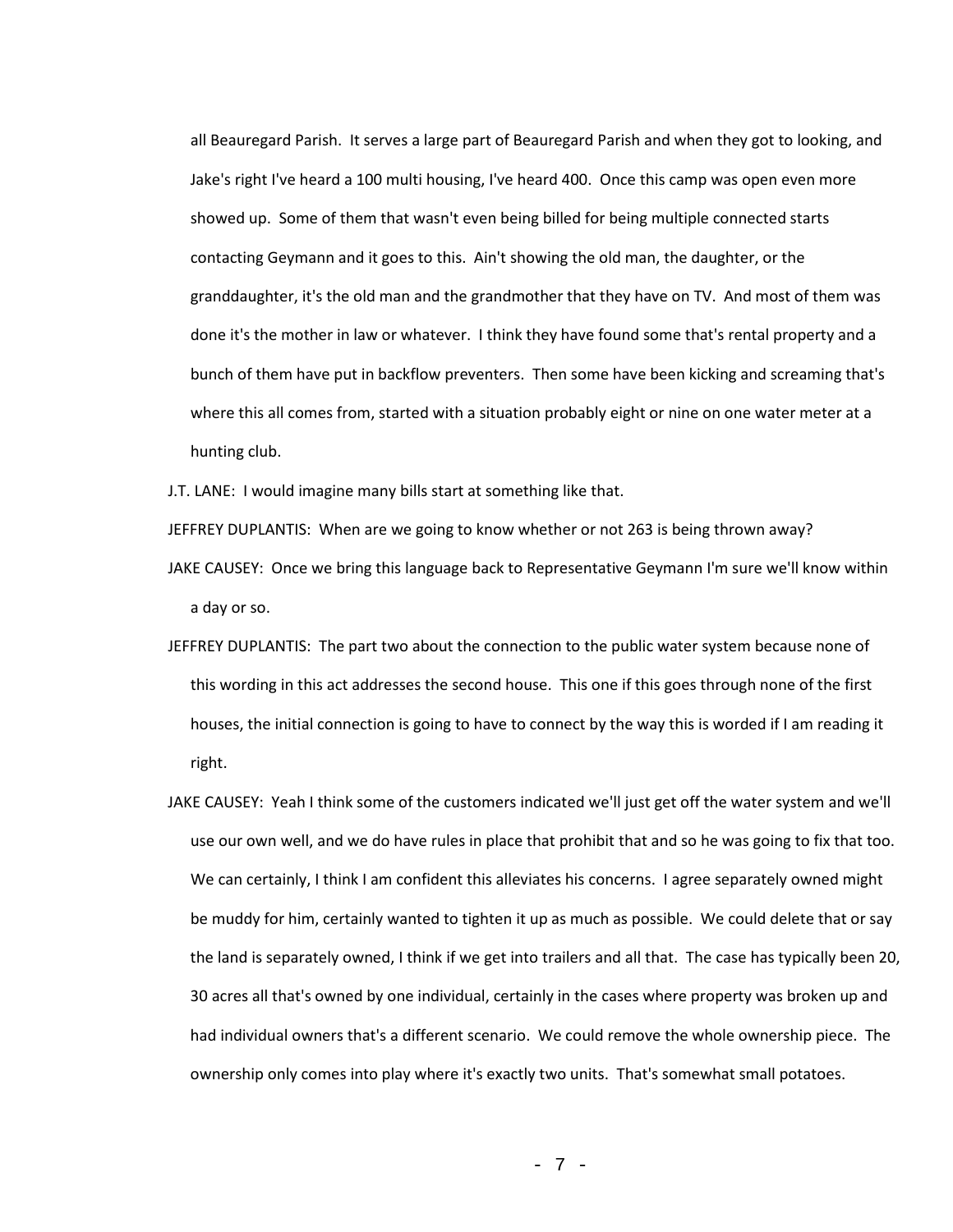- ROBERT BROU: Just a point of information house bill 580 by the same representative and I think he's trying to circumvent the 263. I guess it wouldn't have the force of law if state law says you have to have it, but he's trying to say it's only for Calcasieu and Beauregard Parishes.
- J.T. LANE: He indicated he was going to drop that. Our hope is to get this dropped. Part of the solution for him is that we promulgate the rule to address this. That is the other part of getting the language right is that we follow up with making a rule. That's one of the other reasons we brought it to the committee to make sure you understand for this bill to go anyway and not reach a vote, and you may want it to reach a vote instead, but part of the agreement we promulgate a rule reflecting that language.
- PATRICK KERR: Can we take a shot at getting it killed. It's a bad bill. I haven't heard any other support for this bill, has anyone else? I haven't heard any other support of this. Removing the requirement for backflow prevention on a high hazard installation is just ludicrous and I can't imagine the committee supporting it. We need to talk to him.
- JAKE CAUSEY: Yeah and that's what we told him we wanted to talk to him first because if we promulgate the rule and then we got a lot of opposition in the rule making we don't want to have, that's what we basically told him is that there will be opposition move forward in the rule. His comment was he'll move forward in the bill he doesn't know if it will pass or fail, but he's serving his constituents.
- PATRICK KERR: It's not even scheduled for hearing yet.
- J.T. LANE: Any other comments or questions on that? With that we're going to move to number six senate bill 341. I would ask Pat to give everyone an update on that and have a discussion about that today as well.
- PATRICK KERR: This is not obviously my bill, it's Senator Donahues. I have been speaking with him and through several other members of the committee. This bill started as basically an amendment to act 292 to remove the August 1st deadline from our work. Honestly, I was not happy about removing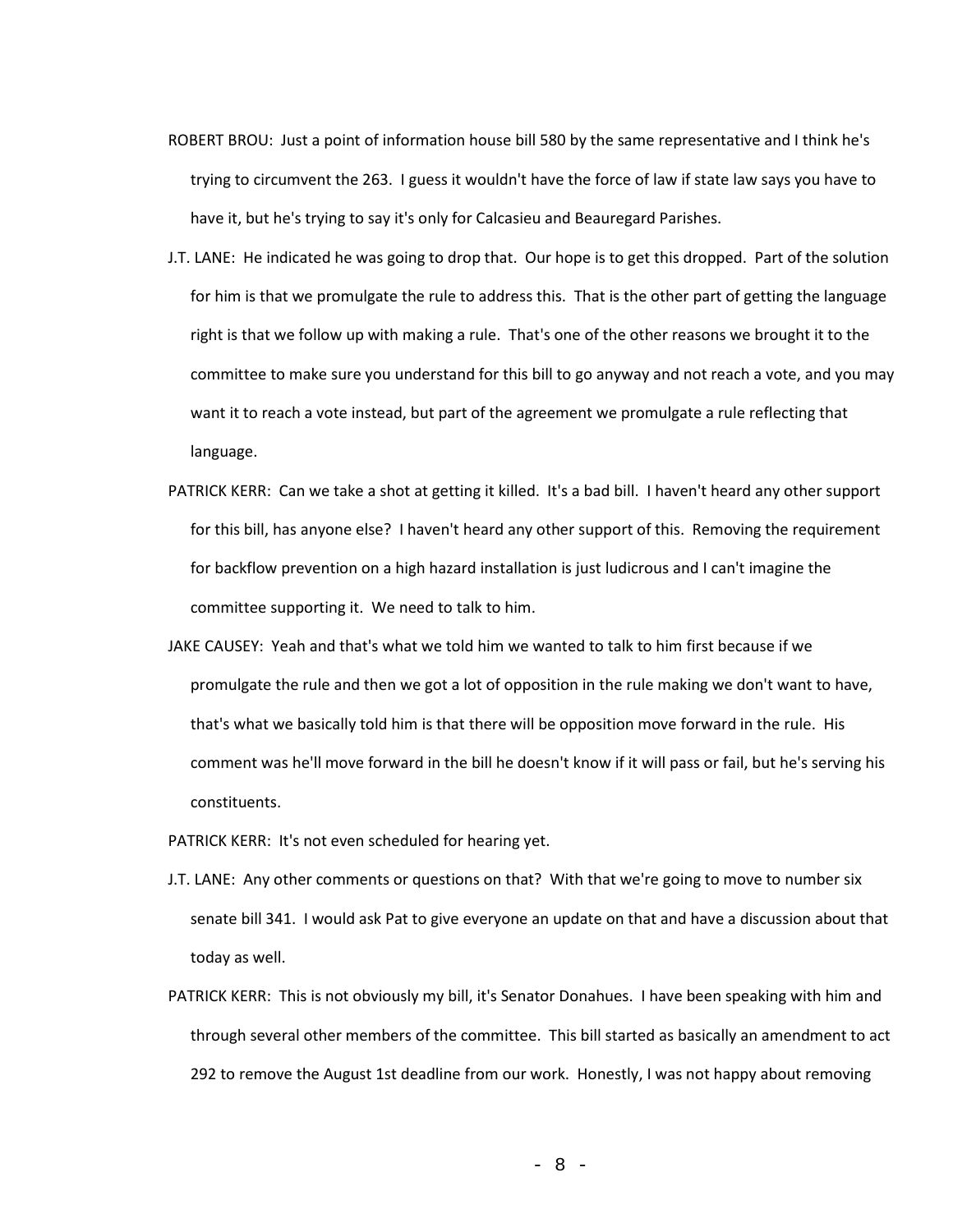the deadline and having no consequences and no new deadline. We really don't have a way. I heard anywhere from we can get this done soon to Sydney telling us it may take as much as five years and we can't wait five years for this. What we attempted to do act 292 there were a couple of inconsistencies in the language about what we were doing. We've been arguing for months about whether we're talking about 10 state standards or about part 12. We tried to clarify that, that the charge of this committee is to approve changes to replace part 12 and we can use the 10 state standards anyway we like to whether that's in the new part 12 as Jake has done in the past striking specific provisions of the 10 state standards, or coming up with our own standards, or putting in the part 12 what specifically is to be enforced. And one of the provisions of the act, correction of the bill is to give this committee the charge of vetting a list of significant deficiencies for inspection and enforcement. As far as I know that's all that's in the bill. It is a lot actually, but it should streamline the work of the committee. I told Jake when I spoke to him about it that I think parts of it will be objectionable to the department. My hope honestly is that the department recognizes that this committee is in fact on the same side of these issues that public health is why everyone is here. We're not working at cross purposes, but we are working toward improving public health in the state. With that that is how Senator Donahue introduced this to the committee on health and welfare. It was unanimously accepted and it passed out of the senate last week without objection, actually earlier this week without objection and it's on the resources in the house. It has not been scheduled yet, but it will be. I have heard no push back from any group on this specific bill. I am hearing push back, the plumbers want to change some things that allow only they to inspect and install backflow prevention that may try to get added to this. I don't think that's a good idea personally, but that's up to y'all to fight your own battles. We have perfectly qualified testers and we have a provision to bring surveyors on board and that's exactly who we should use to do that, not to repair or install, but we need to tighten that up in a different way. That's what I know about this. As I said, several of us have worked on it. If anybody else wants to talk about this bill specifically? Is there anything in this

- 9 -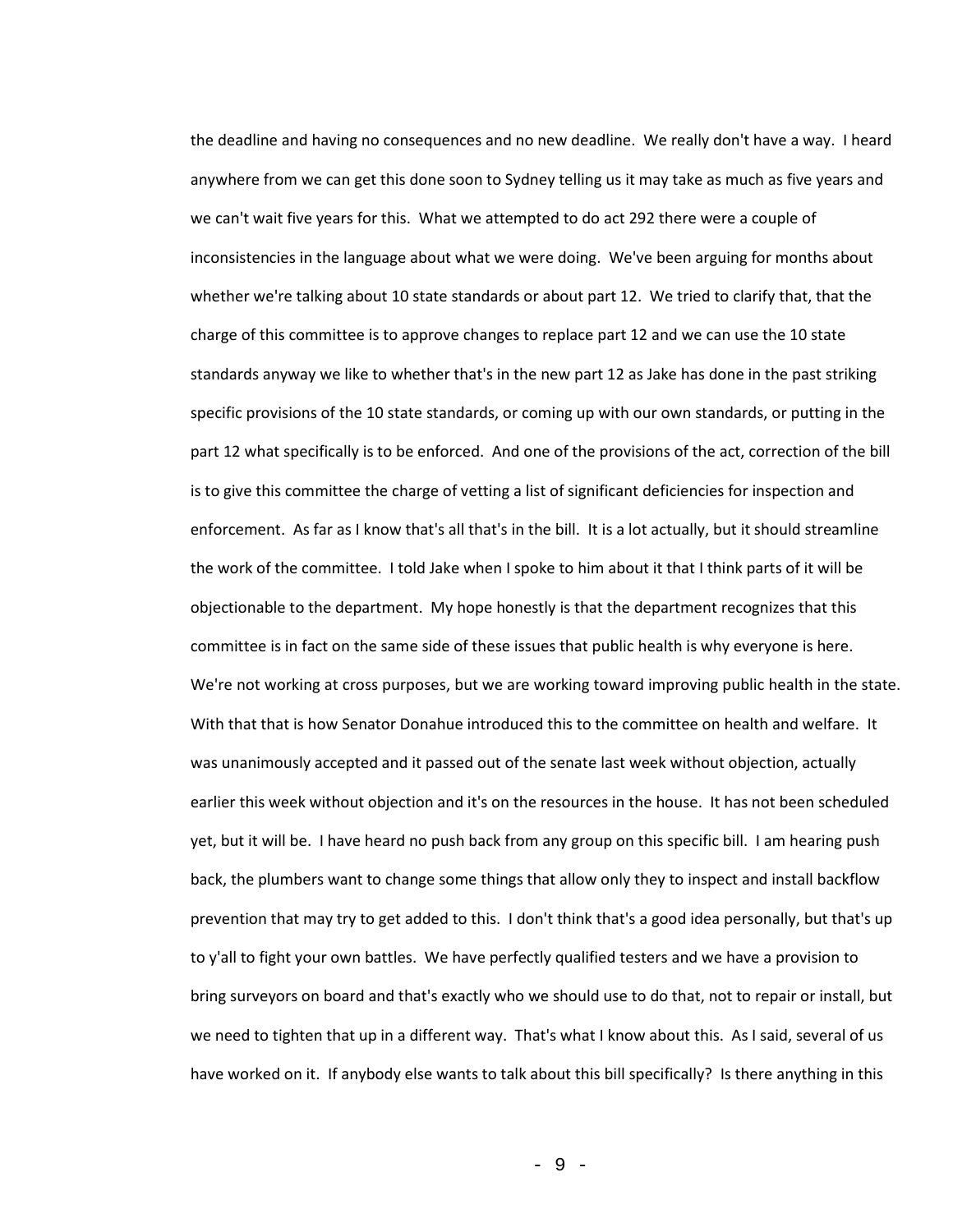that you're concerned about that I haven't addressed? And if there is, I'd love to tell you how we came to what we came to.

- JIMMY GUIDRY: I guess we were working diligently to build trust around the table so the department, and architects, engineers, and operators come on the same page. I knew about the bill, I knew that we were changing the date. The day the bill dropped I am told that now it's going to be everything they decided 12 goes away replaced by new rules and regs developed by this committee. I don't know if all the committee members realize what that does to your responsibility. I know it does to mine, I have to let you tell me how to do my business as a state health officer. If I think there's a risk and we don't agree it's not up to me, it's up to the committee. I don't know anything in state government that's regulated, and I don't know anything in drinking water that's regulated that is done by a committee that tells the regulators how to regulate them. So yeah, I do have concerns. I don't know how that's going to work out. I'm literally scared what it means, for you, the businesses, and the people that you protect. We have the same goals, but somebody has to own it and when there's an outbreak or an illness you're not going to own it like I'm going to own it. I am going to have to explain why people get sick, I am going to have to explain why the rules changed. Cause right now the way this is written I don't know if chapter 12 goes away until we finish, until we address all chapter 12 then we don't have anything to live by. It's not clear to me. That's what it looks like, it goes away until we come up with something which could take two or three years which means for two or three years we live in limbo. Limbo is no place to live when you are protecting health, so yes I have serious concerns.
- PATRICK KERR: That was specifically discussed, it says it will be repealed and replaced by the committee which should be simultaneous act. So part 12 continues. I think the problem and the frustration, Dr. Guidry, has been that we're really making no progress. I shouldn't say that, we've made quite a lot of progress, but what should have been achievable by the 1st of August there's been a lot of pressure, a lot of friction. We are here because the department was being inflexible in things that affected every

 $-10 -$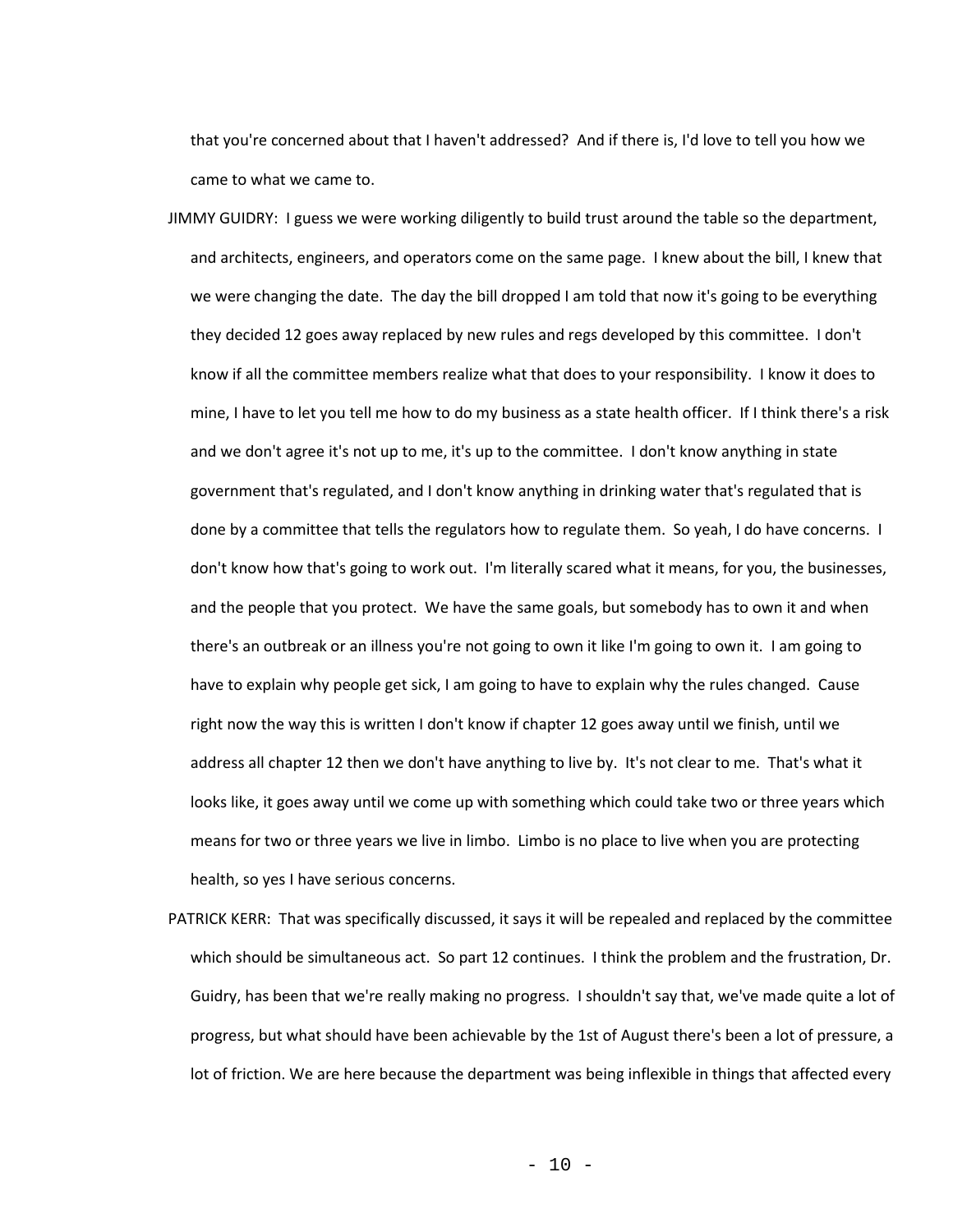water system in the state. Many of us disagreed with what the department was doing and we made no progress in getting that fixed. This is a huge step, it is. It doesn't say, it does not take away your power. It takes away some of the subjective enforcement. The committee gets a vote now instead of the way 292 was written and it's funny, it's not funny, in the first place it said that the committee was going to promulgate the rules to be approved or not to, but the committee was going to approve the rules to be promulgated by The Department of Health and then later on in the bill it said the committee will approve the rules, the department will approve the rules and then promulgate them which gave the department complete veto authority and made this body useless. It hasn't worked. That's what's being addressed in this bill, that's what we hope to address in this bill. I have not talked to anyone on this committee who has any objection, for example the emergency rule. Was it hard on us, absolutely. Are we deferring to you and your knowledge about public health and health protection, absolutely. And I think if we had brought it to this committee it would have passed out unanimously. Y'all chose not to bring it to the committee although the law is perfectly clear it should have come to the committee. I brought up on two separate occasions and was ignored. We've got the ear of the legislature right now and my objective is to get this done to make everybody, including you and the department happy. And if we screw it up I'll give you my, first of all we'll work to do whatever we need to do in the legislature to fix it. That's the best I can tell you. We will work to fix it. This really does empower the committee and I understand your concern Dr. Guidry.

JIMMY GUIDRY: I just want to be clear, it's not that I don't trust the people wanting to do the right thing, it's about my responsibility. If people start getting sick because of something that we disagree on and I vote no and the department votes no and you vote yes and they come asking why people are getting sick, and I hope to God this doesn't happen, I am going to be very upfront, we're going to have it captured we were against it, but we had no authority. We have responsibility, but don't have full authority. That's where you get really anxious about things, you are responsible to people, but you don't have the authority to make the decision so then you're responsible to explain how the

- 11 -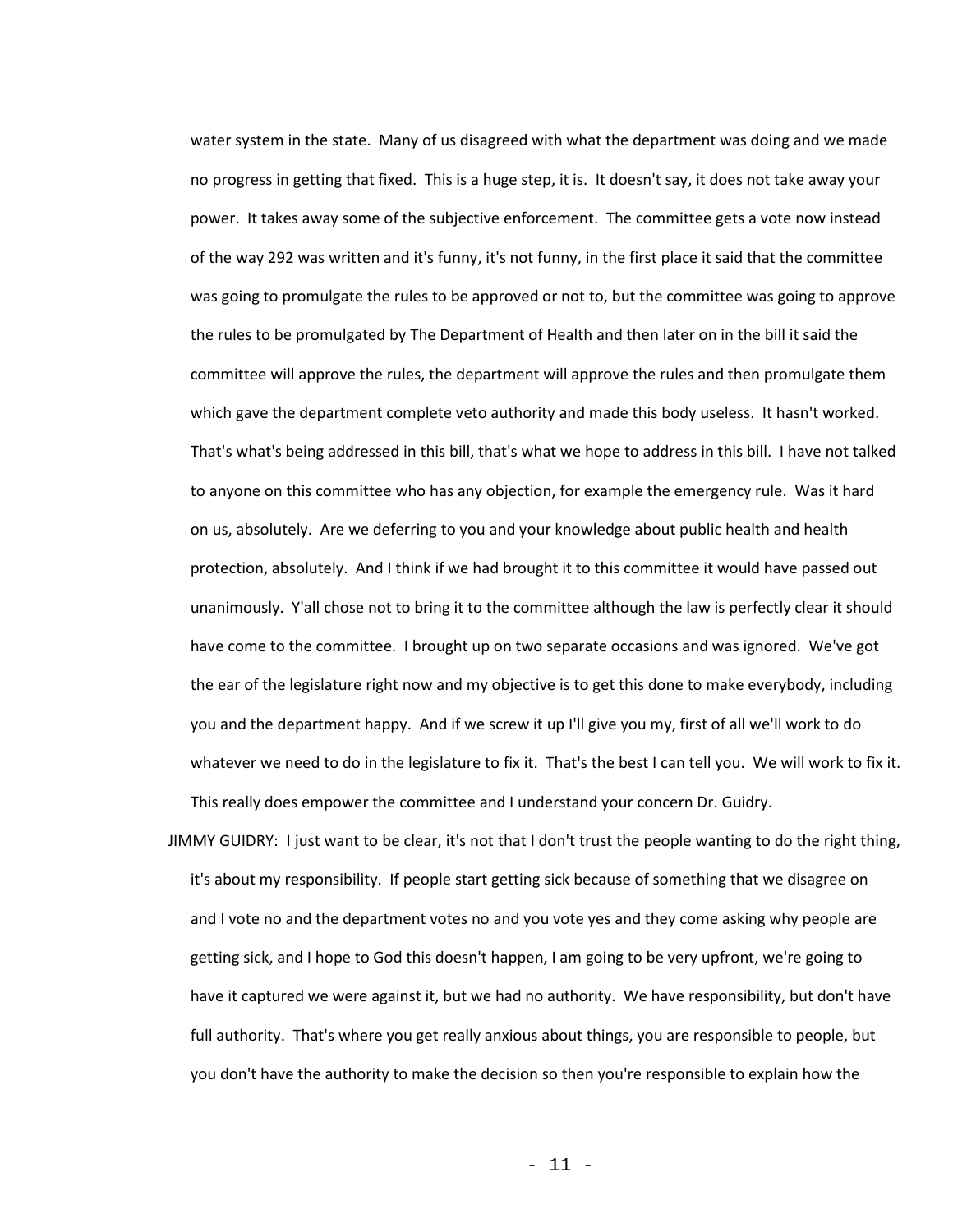decision gets made. So you are all going to be responsible for our decisions, I just want that to be very clear and you are all going to get credit if something goes wrong and get credit if something goes right.

- PATRICK KERR: The chair can call this body to order at any time for any reason. And if there's an emergency this body can be called to act on your recommendations and I can not imagine that anything that can be supported wouldn't pass out of this committee just as the emergency rule did. This committee can be formed more quickly than you can get in touch with the CDC and get things going. It took months to get that emergency work done. Come in, bless it, and move on. First of all the committee is a part of the department. We are in fact a part of the department the way the law was written. Not that we are working for you, but we are in the department in this role and I think everybody at this table knows the gravity of that and they volunteered to do exactly that.
- JIMMY GUIDRY: And that's really why I wanted to have the discussion today is that everybody understands the gravity cause I have sat on committees where I have responsibility, not in this, something separate from the department, but they are in the department because of the laws and they make the decisions and I live with them. But I'm not responsible, they are responsible. There's a little difference. Here I am responsible regardless. I take it very seriously. At some point when I retire somebody is going to come behind me and take this over. I'm not trying to be difficult. I feel like I have been doing 18 years of trying to work with everyone. I really don't feel like I have done anything wrong. May be I didn't pay attention, may be I didn't make it easier for you, but I really had my heart in the right place was to protect the public. It wasn't about getting after you or regulating you, it was about making sure people don't get sick. So I just want you to know the gravity of being on this committee because that's what this now is going to do.
- J.T. LANE: I think I would just add we have I think this was a new assignment for everybody and so it did take, it was a lot of questions about how we would do what we have been asked to do, but I don't think if chapter 12 should have been included it would have been included earlier on. A lot of the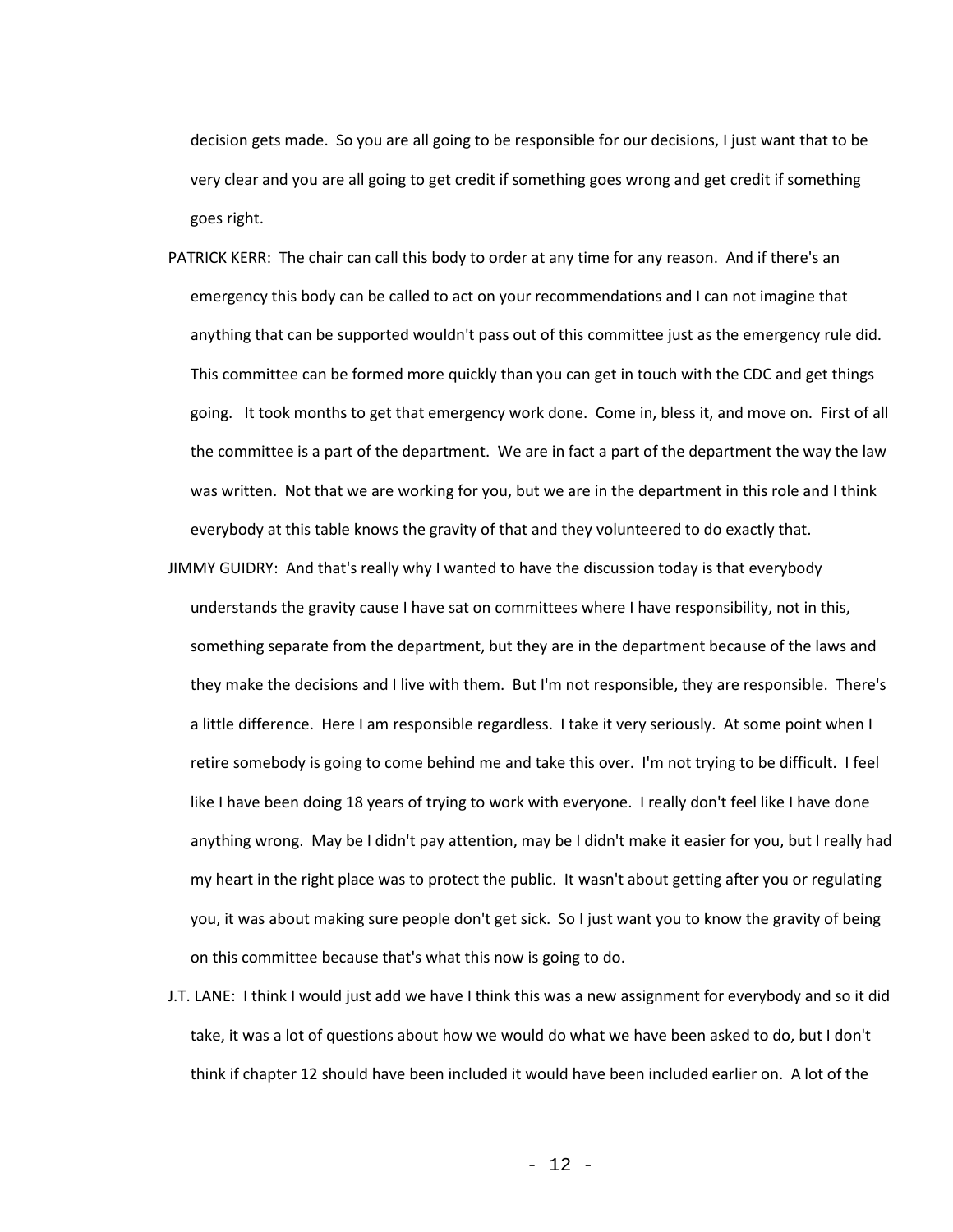initial discussion was completely around 10 state standards and it did include, did hear a lot of complaints about how we were doing our job and a year and a half ago, and that was one thing that we did commit to cleaning up hard. It's hard to do that though until we know exactly what it is we are going to be doing. And when we started our work we did propose an initial interim approach on how we did do things. I don't think we've definitely been open to doing things differently, it's just that we've got to figure out how. I think that adding chapter 12 does open up new questions as to the composition of the committee cause it covers a lot of other areas where we interpreted EPA regulations. It doesn't cover just enforcement, it requires a lot of biological and chemical expertise for those parts of that. So if enforcement is your primary concern I think the bill should probably reflect that, if that's the case. But I think that we did make a motion last time once we started our subcommittee work to include chapter 12 changes in it. So from my standpoint we've done everything to address everyone's concerns consistently. If you want to make the amoeba I guess the primary issue for this, that's okay. We did have a public health emergency and regardless of how much time passed we did not know the final, that time passed because of studying it. No one else had experience, no one else had expertise. Regardless of that I thought we were on the same page and every time we have another meeting it's that we're confused, we're confused and from my standpoint I don't know that to be the case. And if we are confused then when we find out about it it's through amendments to a bill rather than just being straight up in the committee. So if chapter 12 was always the concern I don't know why it took until a couple weeks ago for that to be brought up. We have done a lot of work, almost a year into this and now we're adding to the assignment of the committee and we haven't begun to assess how much longer that's going to extend our work. Pat if you have anything you want to say on that that's fine, but I would like to a hear everyone's thoughts, what this does to your scope, what you envision, and I guess I'll leave it at that.

PATRICK KERR: Two comments, one our concern is not enforcement, our concern is the code. And it has been from the start of what became act 292. I believe it was made known to you, but J.T. we've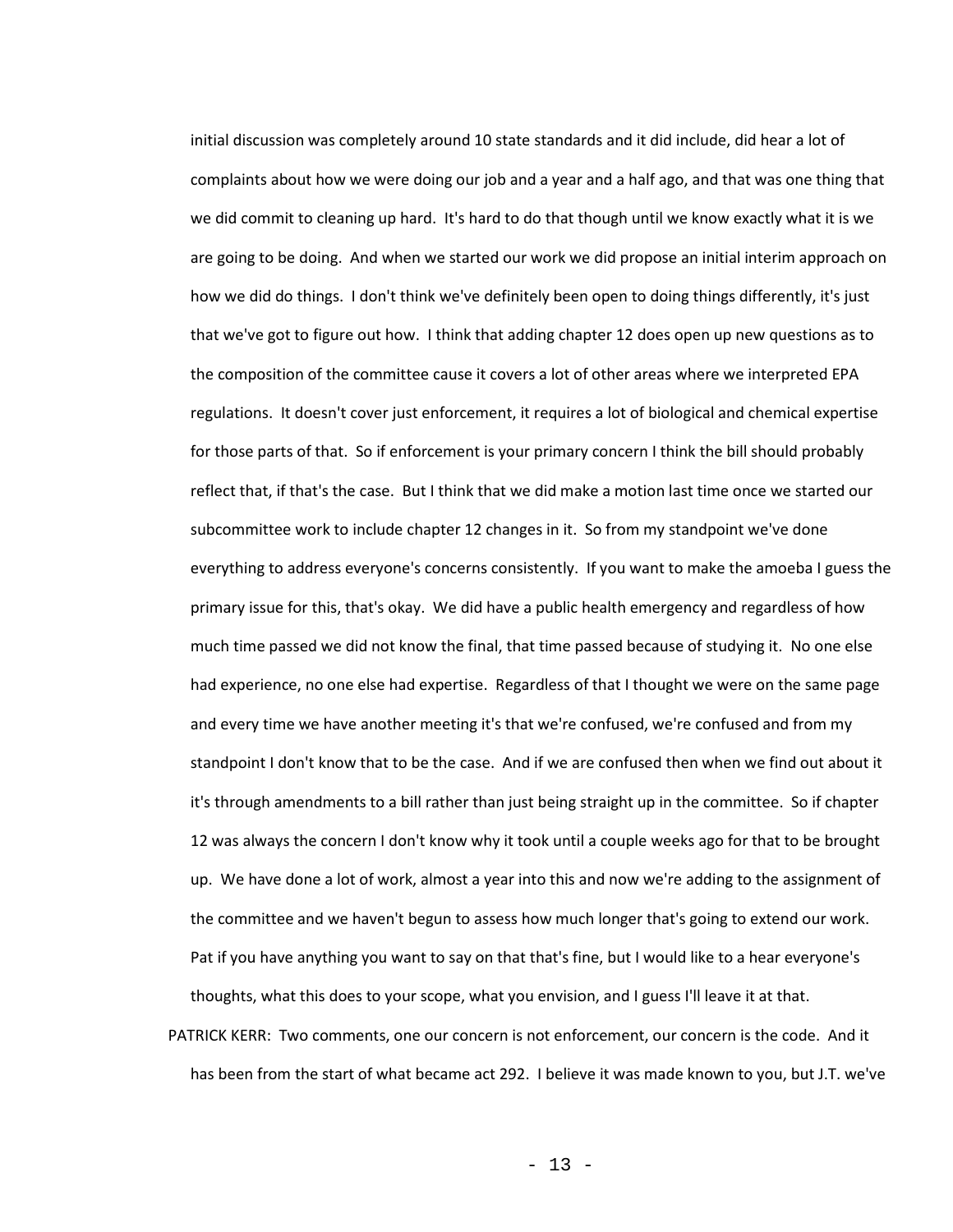been talking cross purposes since day one with the committee. Most members of the committee I believe understood that we are tasked to approve changes to part 12 that the 10 state standards were not our goal and that is exactly what Senator Donahue described to me last year. There was some language in the bill that made it unclear, but personally I know I mentioned it a half a dozen times in this committee on what our focus should be and some people say yes and some people say no and all we're trying to do is clarify what the original intent of 292 was. This actually started with President Bruster, and you might speak to her about what the original intent of the bill was. I will tell you is exactly what I am telling you to fix the issues that water systems had with part 12 and to clear up some of the ambiguity in part 12 and the enforcement of part 12.

GREG GORDON: I agree with Pat and his assessment of the bill relative to part 12. And that when we met with Senator Donahue and during the drafting of the legislation to let J.T. and everyone at DHH know he's pretty serious about the same thing with what you kind of just mentioned Dr. Guidry. The committee is taking itself seriously that it's doing these rules and doing it hand and hand with DHH, but at the same time taking a major undertaking and we have to all be responsible. I think everyone at this table is and feels this way. I know the subcommittee stuff that we've been working on where DHH staff has been in all the things that I have looked at and been at these meetings gone over each section and looked at where it says state health officer, approval of the state health officer, determined by state health officer, no one is really striking any of that out. Matter of fact, the DHH staff has been excellent in terms of guiding us, at least my opinion, on part 3. And Caryn was at the meeting and others. Did an excellent job with Sydney making sure that you have the ability and you have the necessary authority to do what you need to do. No one at this table wants to make the rules so lax that public health is in danger in anyway shape or form. I'm responsible for a parish president, a council, and 12,000 customers. I don't want them coming to me saying you were part of a committee that helped promulgate rules that caused problems in your water system or our water system. I don't think anybody wants to do that. And I think the drive of this, and Pat and I

- 14 -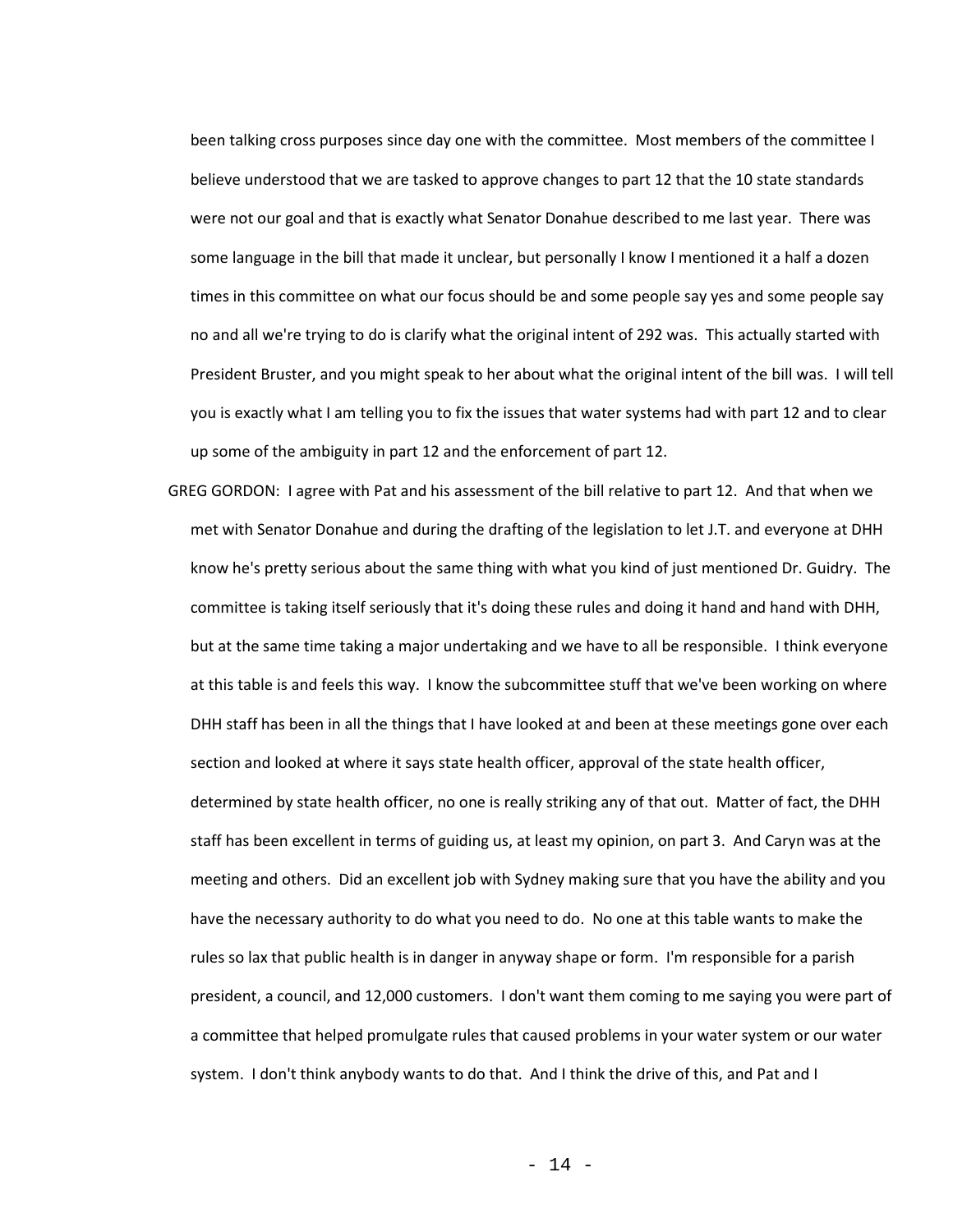mentioned at the committee hearing, we are all serious about protecting the public health, but doing this with rules and regulations that make it easier for us to do that, not harder and to do it in a manner that is a little more succinct and makes it so that from ourselves, at least from an operations prospective, that the protection of public health is first and foremost and we're not chasing our tails with 2 or 3 or 30 or 40 different things that may not be relative to public health or may take our eyes away from protection of public health because we are having to fix certain things here and there that were a major investment or major time and operations and maintenance which is really key to the protection of public health. Could be taken away or lessened because we are chasing too many other balls that are up in the air. I think this legislation does a good job of focusing on that and making sure that we get all that done. I just wanted to let you know that the senator when we were all in discussions with him is in no way trying, he's just very serious that we are not doing something to relax standards or not doing something to engager people. He doesn't want that in any way shape or form.

JAKE CAUSEY: Okay, so I want to certainly make a few points. I guess the first thing I talked to our amendments to the bill and our roles and responsibilities shift looking at act 292 from last year DHH still had the authority to promulgate rules and regulations necessary to maintaining primacy. Primacy tied to 15, 16 million dollars annual grant funding as well as the states ability to regulate its water utilities rather than EPA regulating the utilities. Talked with our association of state drinking water administrators, there is no other state in the country who has a committee that looking at the membership, or has a committee period, that sets drinking water regulation for their state. First thing I want to mention going this direction is a huge shift from what currently exist in the U.S. as far as rule making authority for drinking water regulations. One of the biggest questions that keep coming up I've had many people ask me is the conflict of interest having water utilities basically responsible for writing and adopting all of the drinking water regulations here with DHH no longer being able to say, not having any veto authority. I think most states have advisory committees and

 $- 15 -$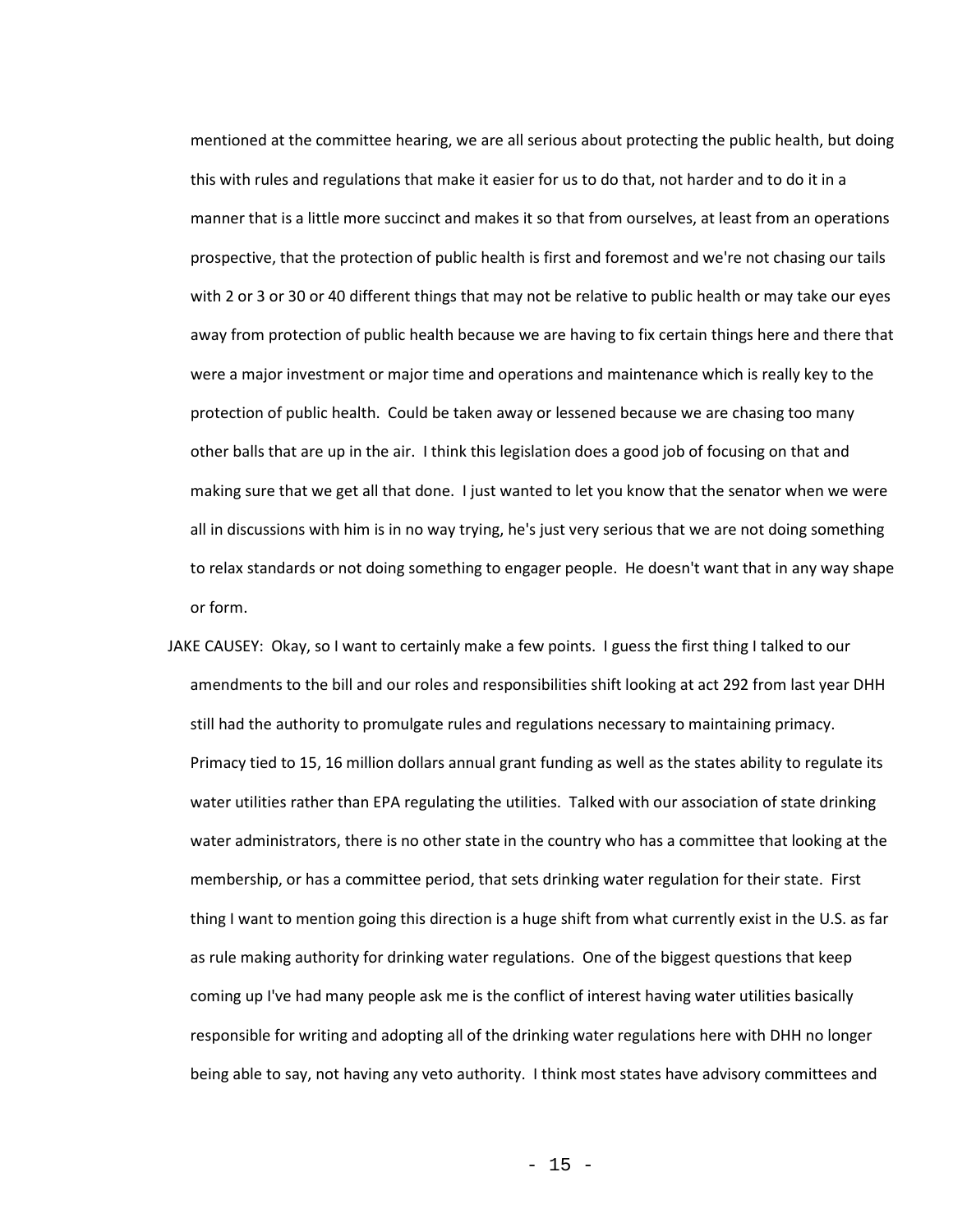those have an important role. I think given water utilities part of this committee authority to basically adopt their own regulations that they have to follow would not improve public health for Louisiana. I think having an advisory committee--

- J.T. LANE: Rule making authority.
- JAKE CAUSEY: Right, so looking at the bill the rule making authority says we have to promulgate whatever is decided by majority vote of this committee, irregardless of federal regulations, irregardless of public health concerns, irregardless of primacy, any of that. So I'm frankly very concerned, have had conversations with EPA on primacy. Their comments were they gave DHH primacy, not a committee of water utilities so we have some serious conversations to have with EPA if this goes forward as well. I think this is an entirely different universe than what act 292 created last year.
- BEN BRIDGES: I agree fully, and I will show my ignorance maybe, when I was first asked about being on this committee I assumed and thought it was the goods we would come and rework some of the language in the 10 state standards to make it more applicable across the state wherever you went. And in my profession we travel several parishes so one enforcement may say we want this done, another one we want it like this. I thought we were looking at trying to clean up some of the language to make it a little more universal where we could expect the same thing in each parish or each region. That was kind of the premise of why I joined this to make it easier to work with DHH. Many years ago I used to think DHH was not my friend, but I have changed my mind and the reason I do because most of what they are enforcing is given to them to enforce. Their outlook is to provide health issues that are protective of public health. I think they're charged with looking at the whole picture and not a small political subdivision in each area in a city or district that influences heavily. I don't think this committee, I have reservations as a committee member, and I have been in several of these meetings I understand what we are tasked with now, the scope has grown from what I originally understood and I apologize for not speaking up sooner if I should have. But I have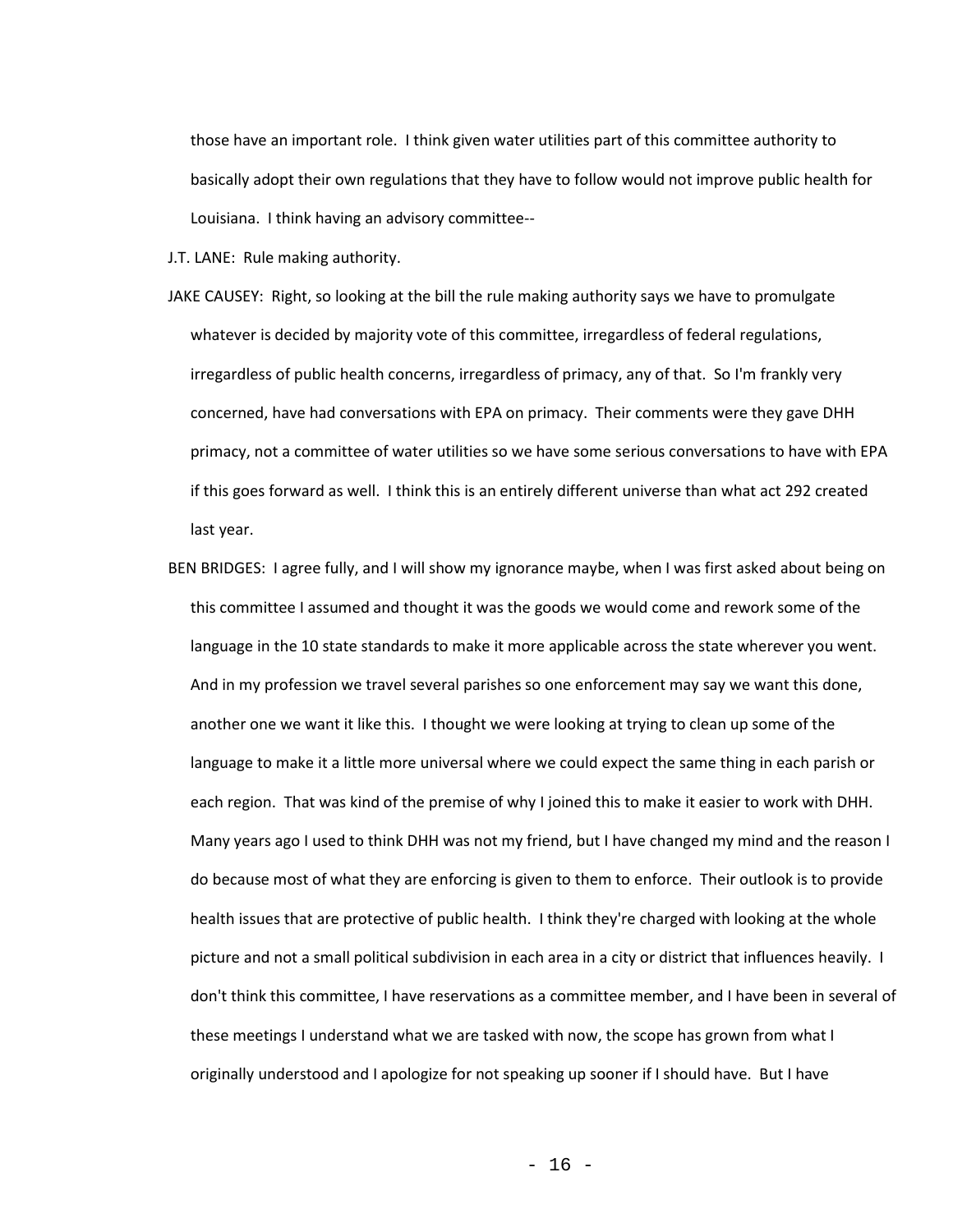reservations about this committee making the rules and telling DHH what they are going to be able to do and not do. I think they are better versed and better qualified, not that they are smarter or any better than we are, but they have some better resources, better knowledge, more assistance and more help than what we do as a committee. I think as a committee we're dabbling in some areas we may regret one day.

CHERYL SLAVANT: I know I'm the only activist. My name is Cheryl Slavant and I have spent the last 20 years going to one small water system after another tying to help them get good clean drinking water. Just a moment ago talking about making rules, but not saying anything about enforcement. Jake, I have asked over and over again for a private meeting with you and I haven't gotten it. I want to talk about enforcement. Dr. Guidry that's the reason they don't have clean water out there. Jeff (inaudible) operated for years and years with horrible sewage problems running down the streets, bad drinking water. It was reported over and over to health and hospitals. We had to put the man in prison to stop him. In Chestnut-Readhimer I needed to go to the ladies room they handed me a bucket for the potty. Bad, bad operator there. I can go on and on about this. I reported Hobson system to you in West Sterlington built in wetlands that floods three times a month, no meters at all, no license, no licensed operator. I was told last week he's still operating. This is the reason people are getting sick and have bad drinking water. When it's reported to this department it doesn't go anywhere, that's the problem. The problem is regulation. You can make all the rules you want to, but if nobody's enforcing them we're all wasting our time. I have stacks of books that I would like to bring up here and show you these people are suffering out there. You hear me, I have worked with five engineers at health and hospitals and every one of them work (inaudible). The same engineers at health and hospitals to do your job is to lose your job. I'm sorry, that's the way it is. And the sanitarian, I don't know about every sanitarian, but I know about some. And they run the show and they decide who has good sewage and clean water. There's some really bad sanitarians out there. The good ole boy system is in full operation. When someone calls with absolute proof with what's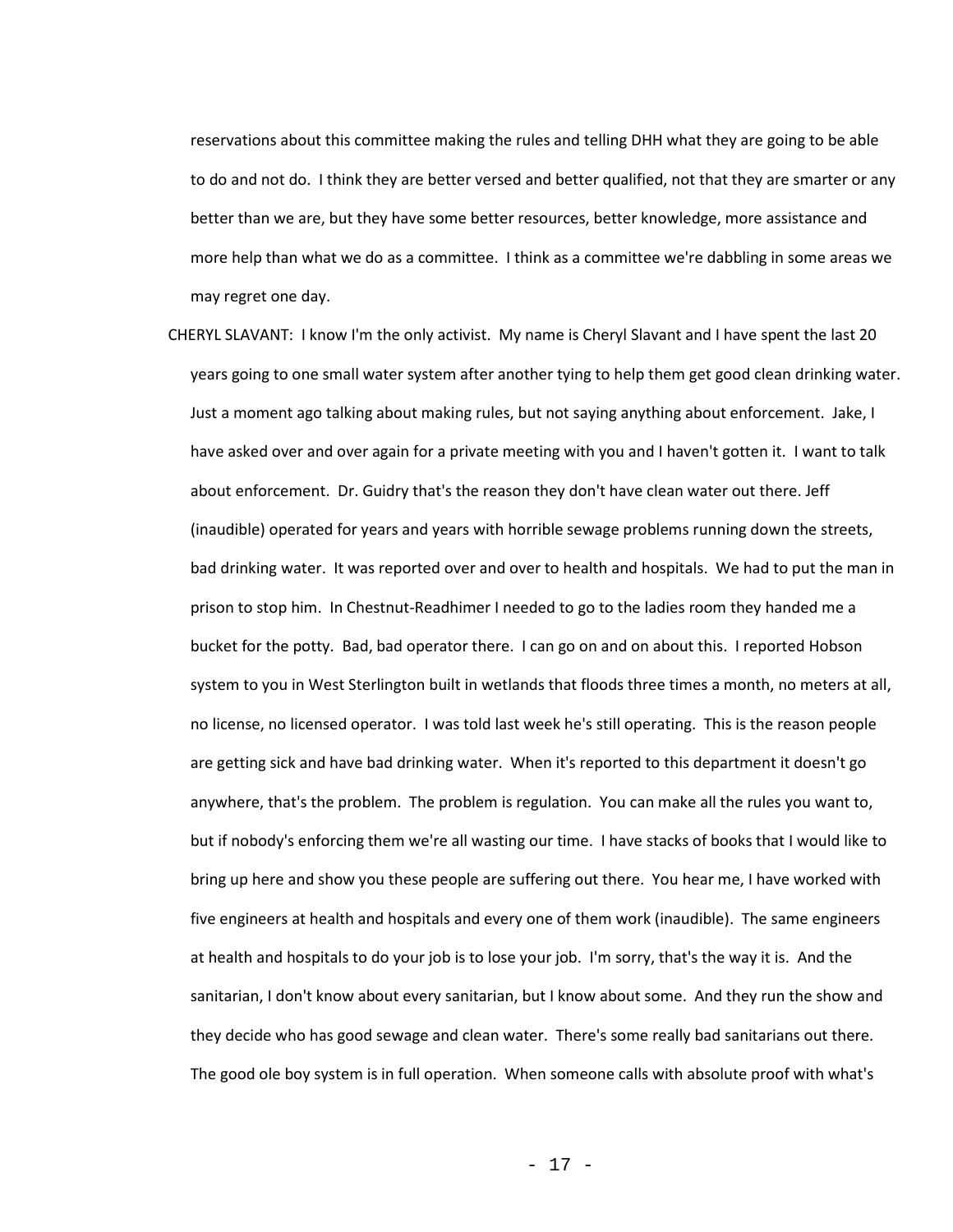going on and makes a complaint something should be done about it. I have no idea what those people are drinking in Ouachita. It floods three times a year where those houses are. There was an engineer who raised a red flag and the sanitarian persecuted him for it. This is what's wrong and this is why I'm here. I don't know anything about pluming and chemicals, but I know what's going on out there. And the politicians get in on it too. They make friends with the operators and when people try to do something about their situation, I actually saw a senator come in and threaten people telling them they could be sued. The people own the water system and he's telling them the operator can sue them and they vote to put him out so they can have clean water. You got the political part too. These are the reasons there's bad drinking water out there and you are saying we're not going to talk about enforcement. We all just need to go home then.

- J.T. LANE: As far as enforcement standardizing and not letting people do their own thing out there I'm totally with you. I don't think that's appropriate and we've done a lot to try to streamline that, improve it, and put new standards in place. And right now we're actually working on a new training plan for all of our sanitarians statewide that we're going to start probably in the summer and it required resources. We didn't get extra money for it, things that were cut back in the first budget cuts five or six years ago and I think what's happening we're seeing the results of those cuts. We have moved money to try and sure up training and development. And as far as any sanitarians who are going out there doing their own thing when those complaints reach my desk I handle it. I certainly would love to visit with you after this meeting to set something up immediately to address some of these issues we are talking about.
- JAKE CAUSEY: Cheryl, I know that we have spoken and I certainly offered to come up there and meet, but I certainly never refused to meet with you so I certainly apologize if you had that impression, very willing to do so. And I can certainly say that complaints we do at engineering service we investigate every complaint we receive and I am not familiar with any of the specific complaints that you have mentioned, but I think as J.T. said if that's occurring I can assure you we do address complaints, we

- 18 -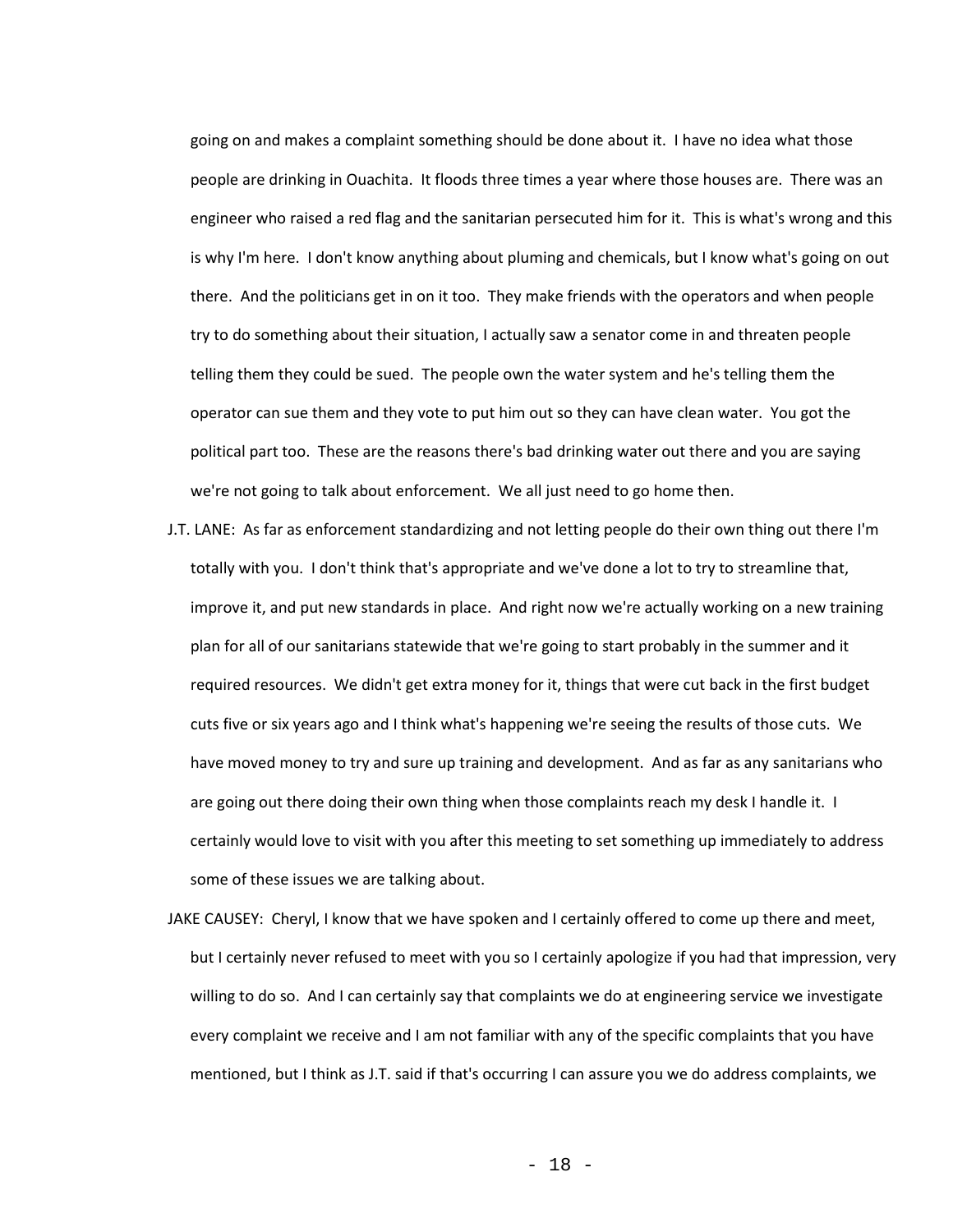take enforcement. We have taken more enforcement in the past three years than we probably have done in the past 30. We have lots of systems under receivership. Frankly the reason we're here is because of enforcement. I can assure you that is occurring, but if there is a specific situation that--

CHERYL SLAVANT: We went out there and solved the problem. I've had state troopers guard me, that's how bad. And I bet these guys know about these systems out there, or y'all just work on plumbing?

JAKE CAUSEY: I don't know years ago what occurred and what you guys had to do to make things happen, but if there's something happening today that's a problem that's not being addressed then we want to know about it, we will investigate it, we will address it. Make no mistake about that.

CHERYL SLAVANT: What about Sterlington?

JAKE CAUSEY: I am not specifically familiar with Sterlington. We will look at it privately.

PATRICK KERR: There is a man power constraint in DHH, we all understand that. The way that 292 was written we are volunteer labor for the department. There are two seats at this table for DHH. We have engineers with expertise in chemicals, we have a few water system operators, but by no means are we even close to the majority. We brought all the expertise in, but I think if the department could refocus a little bit and think of this committee as a part of the department and be willing to work with us we're not a committee external to the department, we're not telling the department what to do, that's not our charge. Our charge is to bring to the table experts in water system operation, construction, and maintenance and to get the rules right to make sure that the public health is protected. Instead of saying we have this external committee which is what I'm hearing from Jake, honestly. If Jake if you can turn that around and I think I have 17 people who care about public health volunteering their time with whom I can work and trust to make good decisions and go forward with that. And Jake if it doesn't work we'll fix it. That's all I can commit to you, if it doesn't work we'll get the same folks with rural water and everybody else that's concerned about public health together and we will fix it legislatively. I didn't say that we're not trying to enforce, we're trying to write the rules which will be enforced and if we can stop screwing around with semantics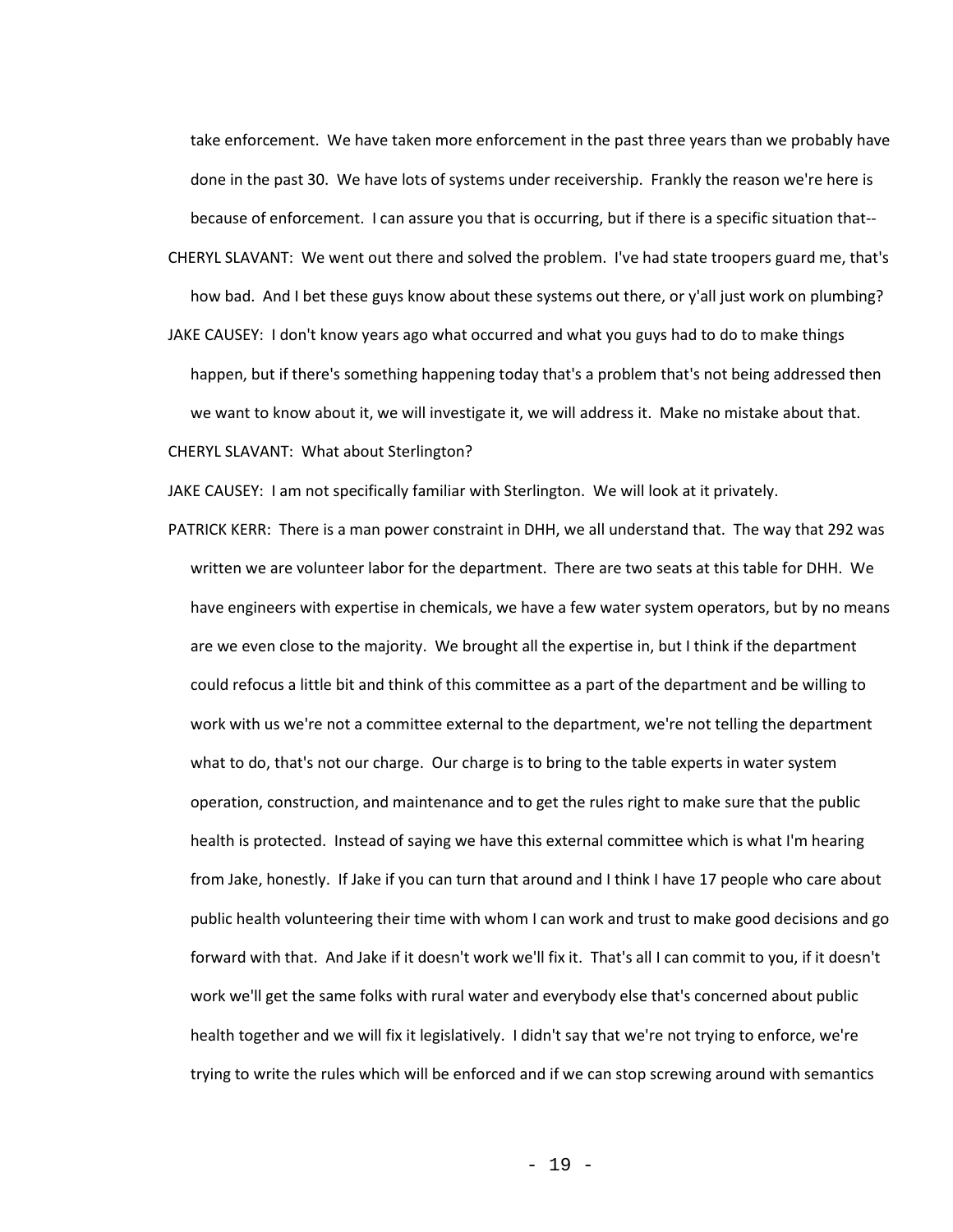about the rules and make clear to operators what they have to do to stay in business I think they can then focus on improving public health instead of painting rocks. And that's an extreme exaggeration to say painting rocks. A lot of us are focused on things that don't matter right now because some sanitarians, some inspectors care about them and others don't. And if you guys can focus on making the regional engineers and regional staff focus on what's important I think we can make a huge improvement on public health and focus on the systems that should be fixed. I really do appreciate it, but I hope the department can think of this as let's take a shot, so what if we're the first of 53 or whatever it is that EPA also controls. It might be the right way to go.

J.T. LANE: I can say from my prospective this whole process has been extremely educational. I think we have come a long way since last session. And it was nice when we had I guess two or three meetings ago when we decided to go the subcommittee route and decide that was our charge and then we made the motion to include 10 state standards and chapter 12. We have been completely transparent about this and we were making progress and now we're having this added which I think we'll have to do some tweaking to our process now too. I don't know that there's, I thought we had clarity and I have not heard from anyone else until today and until the amendments popped up on this bill that there was not clarity again. I agree with you, I don't think this is an external committee, I think this is part of the department. If there are things that are needed to clarify the committee's role I would have expected we would have been consulted about what else needs to be done to clarify that. While I appreciate your comment about being an external committee I understand and concur, but I think this is about all of us and if there is anymore lingering lack of clarity about what this committee is supposed to do I would like to know about it today cause every time I write down a motion I ask if there's any other confusion and there's no confusion and then here we are in April there's more confusion. Now we had to make another amendment. When I asked back a year and a half ago what is the problem, let me help you address it, 10 state standards, 10 state standards, I asked of enforcement, I asked if the behavior of our staff in the field was an issue, no one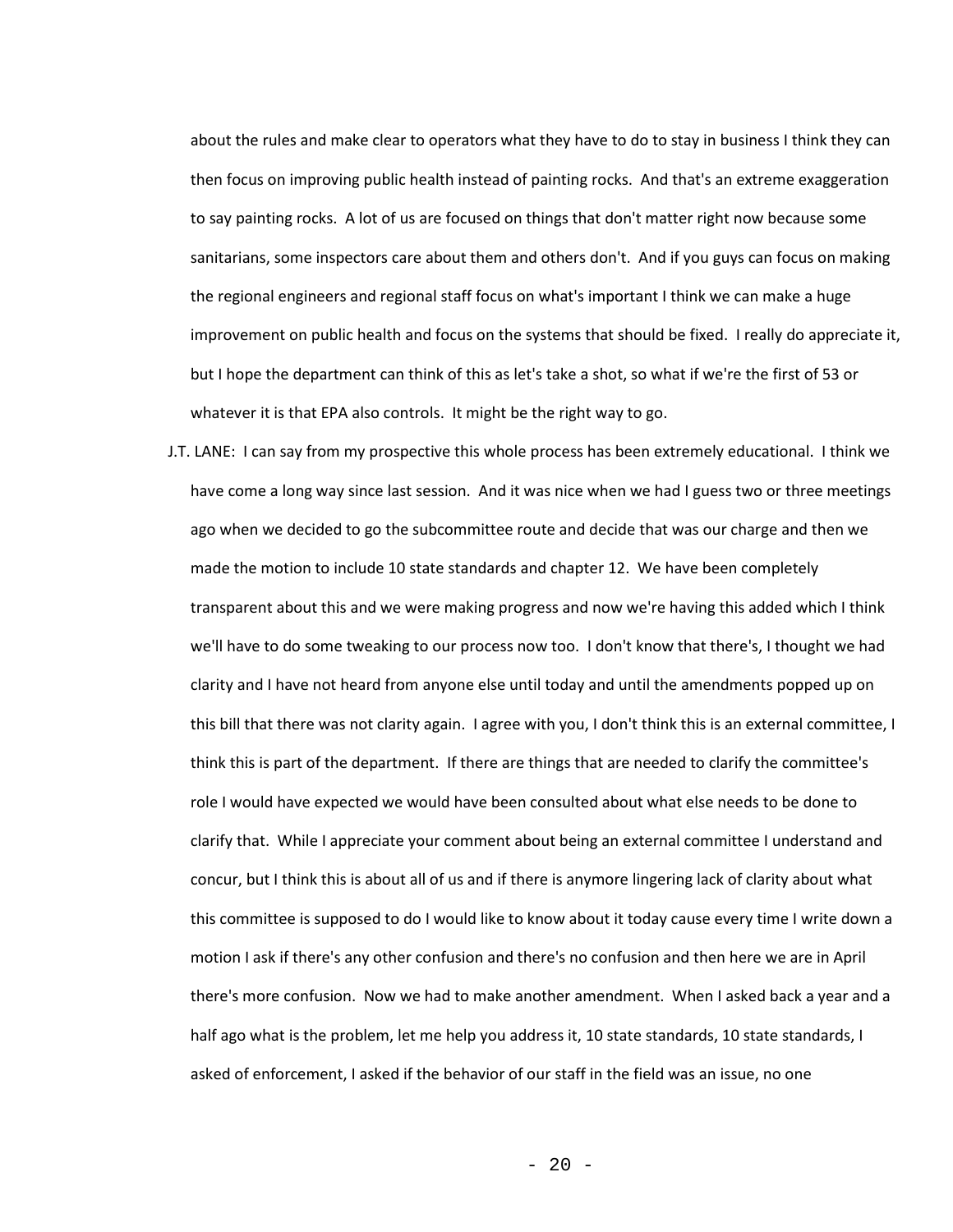complained about that. I have spent a lot of time, I sent Jake assignments at 10:30 at night, I interrupted him shopping with his kids the other night. Everybody's spending a lot of time, but I like you do not want to get lost in semantics, but if there is anything else that we do not think is covered can we please, please agree today or by a deadline that nothing else will be added to this. Cause we are going to analyze if 12 is added I mean everyone should understand the work of the committee is going to be extended. I am thankful for each and every one of you, I really am, for what you've done, the time you've put in, but if there is anything else that we are confused about that was not clarified in the last motion I would like to know so that we can be part of the solution. And this office has already demonstrated in other areas, clearly not in water yet, but in other areas, when we put our mind to it we have made change. We've increased productivity without any extra people. We can solve problems. Again, I don't know who on the committee is familiar with the amendment, if you've had enough time to digest it, understand it, but I would like from anyone who's not spoken yet to know if there's anything else you have questions about, or if you think there are things we should consider as we are thinking about this because before we set up a subcommittee structure based on 10 state standards and now we're saying it's not about that, but yet we put a framework in place for all of your work to be based on that that no one disagreed with. That only Pat disagreed with. I need input from everybody so that we can do something that's affective so that we are not questioning the reason why we exist for another year.

JEFFREY DUPLANTIS: The only question I have is 341 I've read through it I don't see what the issue is with any of the changes at all. I actually have kind of a question as to why number, on page 405 number 9 why that entire paragraph is being taken out and scratched?

PATRICK KERR: Because it conflicts with the paragraph prior in 292.

J.T. LANE: This is in the re-engrossed version of the bill?

JEFFREY DUPLANTIS: Yeah. Cause my thing is I think that whatever's promulgated needs to be approved by DHH and this one says and approved by a majority vote of the committee. It's the majority vote of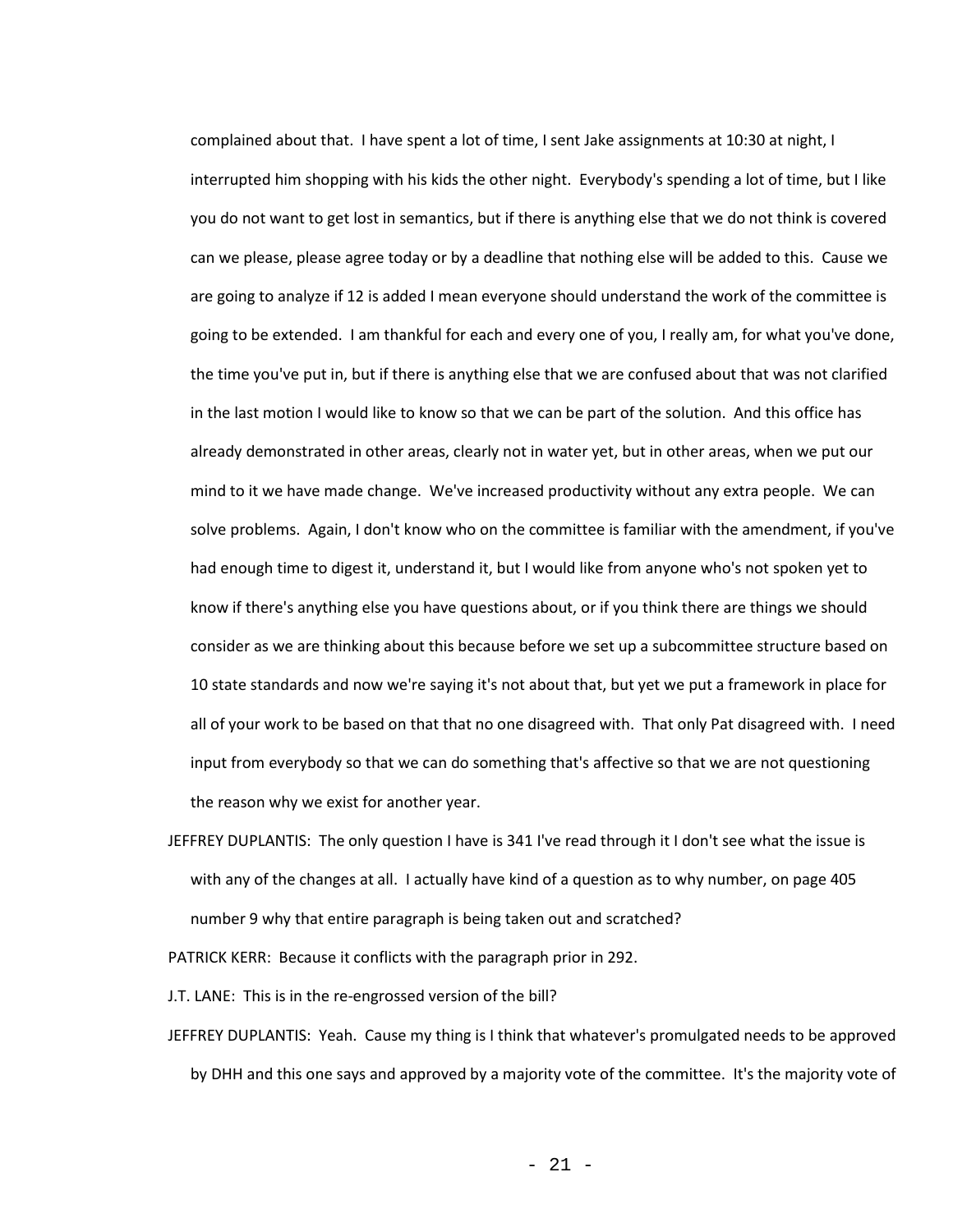this committee and DHH has to agree on what the rules are. No what?

PATRICK KERR: Not what it says.

JEFFREY DUPLANTIS: That's what this paragraph says.

PATRICK KERR: No it doesn't.

JEFFREY DUPLANTIS: Yes it does, says shall not be promulgated until proposed rules and regulations or changes thereto are approved by DHH and approved by a majority vote of the committee.

PATRICK KERR: What are you reading?

JEFFREY DUPLANTIS: Number 9 on page 405.

J.T. LANE: Line 7 through 10.

PATRICK KERR: Okay, that is what was struck and I'll tell you why it was struck. If you go back to act 171, correction senate bill 171 act 292 there's a prior paragraph that lays out how the rules would be promulgated and it conflicts with that language so that language was struck, that's why. Because the paragraph in act 292 that's not being addressed here says Louisiana standards for waterworks construction, operation, and maintenance committee here and after refer to as a committee shall be created within The Department of Health and Hospitals to develop standards to be placed in the state sanitary code for waterworks construction, operation, and maintenance. Says the committee will develop the standards, it doesn't say DHH has a veto power over what the committee does. That says DHH has a veto power over it and so in speaking with Chris Adams the staff attorney for the health and welfare in the senate he recognized the error in the original language and struck the paragraph to eliminate the confusion. And I think what's been going on is some of us have been reading one paragraph in act 292 and some of us have been reading the other paragraph. The intent of the committee in its original concept was to do what the act will say if the paragraph is taken out. That's an important distinction, it's one of the reasons we're getting frustrated. The committee has absolute no authority. DHH has absolute no authority. DHH can't promulgate rules unless the committee approves them with that language and we can't promulgate rules unless DHH approves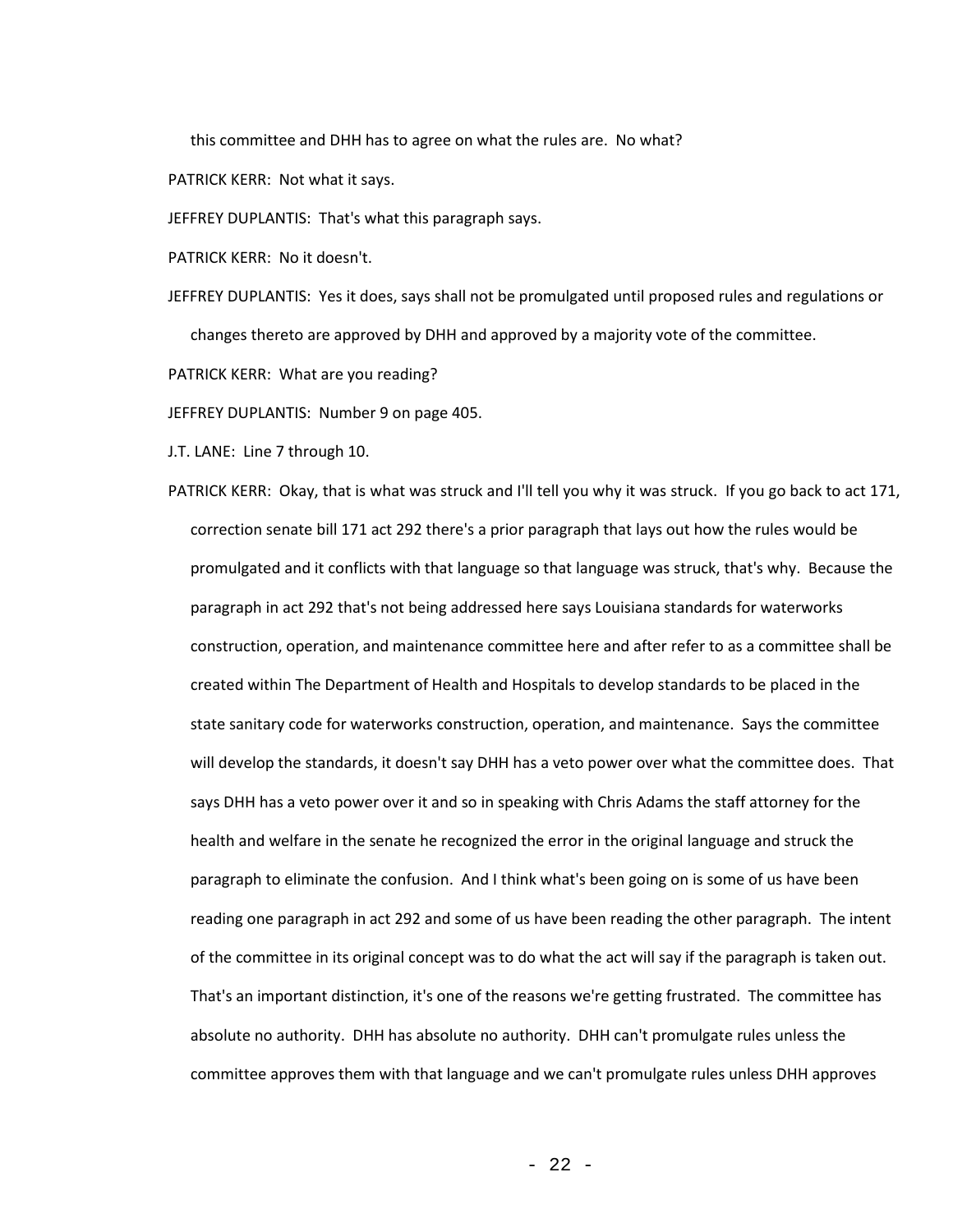them, but there's nothing in the bill that says what happens if there's a tie.

- J.T. LANE: While we're on that point what is the intent that you want to see come out of the amendments?
- PATRICK KERR: The intent is that DHH will promulgate rules that its committee approves. That is the intent, it's the clear language. It was the clear intent of 292, I've been talking about it from day one. That is the clear intent. And DHH has representatives on the committee, they are the staff of the committee.

J.T. LANE: Only rules that are approved by the committee shall be promulgated?

PATRICK KERR: That is exactly what it says.

JEFFREY DUPLANTIS: The other comment is J.T. about your comment about 10 state standards and the subcommittees. I think there's a clear focus at this point of what we're supposed to be doing and may be because each subcommittee may have a different opinion of this, but my understanding, and I am going to throw this out to everybody, we were supposed to look at 10 state standards based off of our last meeting and find the shalls of what we want to be enforceable and then bring that into the code. So it's we're utilizing 10 state standards which we always have been and I agree has morphed into we're going to change 10 state standards and now it's like that's sort of what we are doing, but we need change actual part 12 and so we're going to pull the shalls out of 10 state standards and put them where they are applicable into the actual code so that that is now enforceable. And my understanding that's the direction we're in, granted it's a recent direction, I agree, but I think everybody's on the same path moving forward.

J.T. LANE: I agree what with you just said.

JEFFREY DUPLANTIS: Anybody doesn't agree?

BEN BRIDGES: I think we do now.

JEFFREY DUPLANTIS: This time last year things have changed, the paths have certainly changed. It was a learning curve, but I think we're all moving towards, I don't think there's any disagreement amongst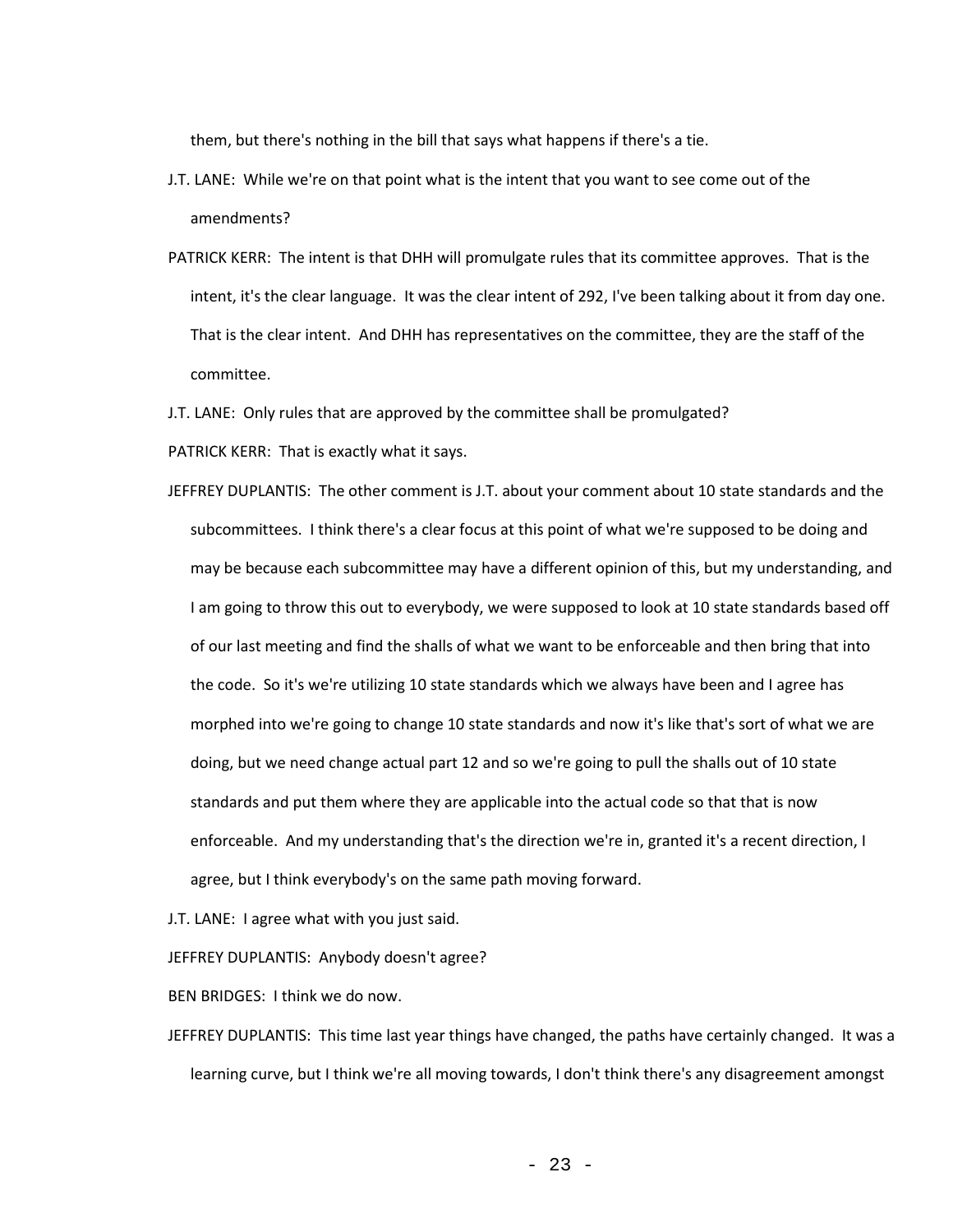the committee of where we're heading.

- J.T. LANE: My question though is really directed at past comments or now adding chapter 12. I'm responding directly to that, what he said about the confusion. That's why I asked you to chime in. Are there any other feelings or thoughts about the different, the direction we're heading and then also adding chapter 12?
- JAKE CAUSEY: When we say chapter 12 nobody really has a concept of what that means. Chapter 12 includes all of our federal regulations that we've either written state versions of or adopted by reference. So when you think of chapter 12 you think of permit requirements, design standards, but that's about less than a third of what makes up chapter 12. The rest of it is all our water quality and health based standards for public water supplies that says you can only have this much bacteria in your water, you can only have this much arsenic in your water, you can only have this much lead in your water. So when you're talking about part 12 we're talking about all this stuff that says water is good or water is bad based on how much stuff you have, how much turbidity you remove, how often you monitor your chlorine, how much chlorine has to be in your water and extremities. All of that, that's part 12. There's probably 30 federal regulations for drinking water that are adopted and are a part of 12. So I think what we're talking about is expanded this through the entirety of part 12 is getting way beyond what you have been working on right now. That's less than a third.
- J.T. LANE: We're talking about treatment, chemicals, laboratory certification, lots of other things that are included. That's why I wanted to have the discussion so everybody understood.
- JEFFREY DUPLANTIS: My understanding is if in my part 6 pumping if we want to make it where it is enforceable that DHH when they go out pumps are going to be blue. We're going to take that out of 10 state standards, we're going to put that some place in part 12, wherever that's applicable, and it will be enforceable that from now on when DHH goes out pumps are blue. And so that's what these subcommittees have been doing going through 10 state standards and finding those pieces and parts that we feel should be enforceable for the benefit of the water system and we need to pull that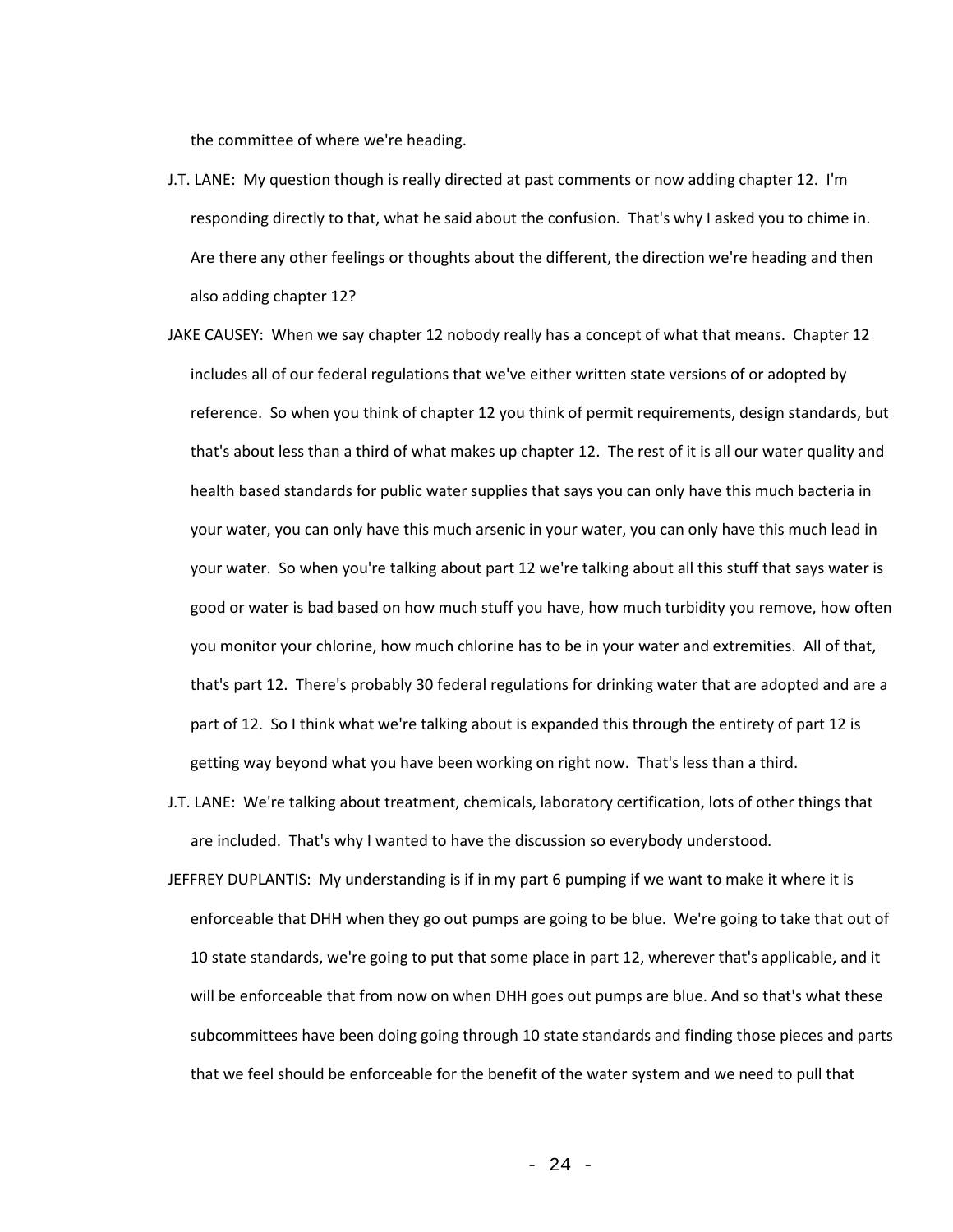wording out and put it some place in part 12, that's what we've done this far. Have we figured out where it's supposed to go, no, but we figured out what needs to be pulled out.

- J.T. LANE: I don't disagree, that's what we discussed last time. All I'm saying is based on the language we reviewed is everybody on the same page with that before we proceed with saying yes this is a great idea, that's all.
- JIMMY HAGEN: J.T. I agree with most of what's been said here. I don't know how we can change these requirements without also looking at chapter 12. My part the other day, my subcommittee was the water storage and water storage has got, it's lucky enough to have four whole paragraphs in chapter 12. It just must not be very important, but it has seven or eight pages in 10 states. And the subcommittee we agreed that probably 95 percent of what was in this 10 states was good. There wouldn't be a whole lot of changes, but that it would be integrated into chapter 12 they said the same thing. I don't think, at least my subcommittee is not saying that we water anything down, we say section 337 I don't think that's really adequate. And for you guys to have a code to enforce not only should it have that, it should have parts of that that go into there and create a code that's actually better than using two documents and going back and fourth and having your inspectors have two documents. So it has to include 12. Now whether we get into testing laboratories and all that I don't profess to be any type of expert on that. I don't know if we have any expertise sitting around the table on that. We're going to create a code that's easier to enforce that in some respects might be more stringent than what we've got right now.
- J.T. LANE: Jimmy, I completely agree with you. The language of the bill says repeal and replace as it is today. What you just described the process that's what we were moving forward on. I am not disagreeing with anything you or Jeff have just said at all, I completely agree. We are really reacting to what, again, we're trying to understand the language of the bill as it's stated when it repeals chapter 12 entirely. I want the discussion to occur in this committee since it impacts what we all do as to what we think the impact is and what we want it to be. I completely agree with you, we talked

 $- 25 -$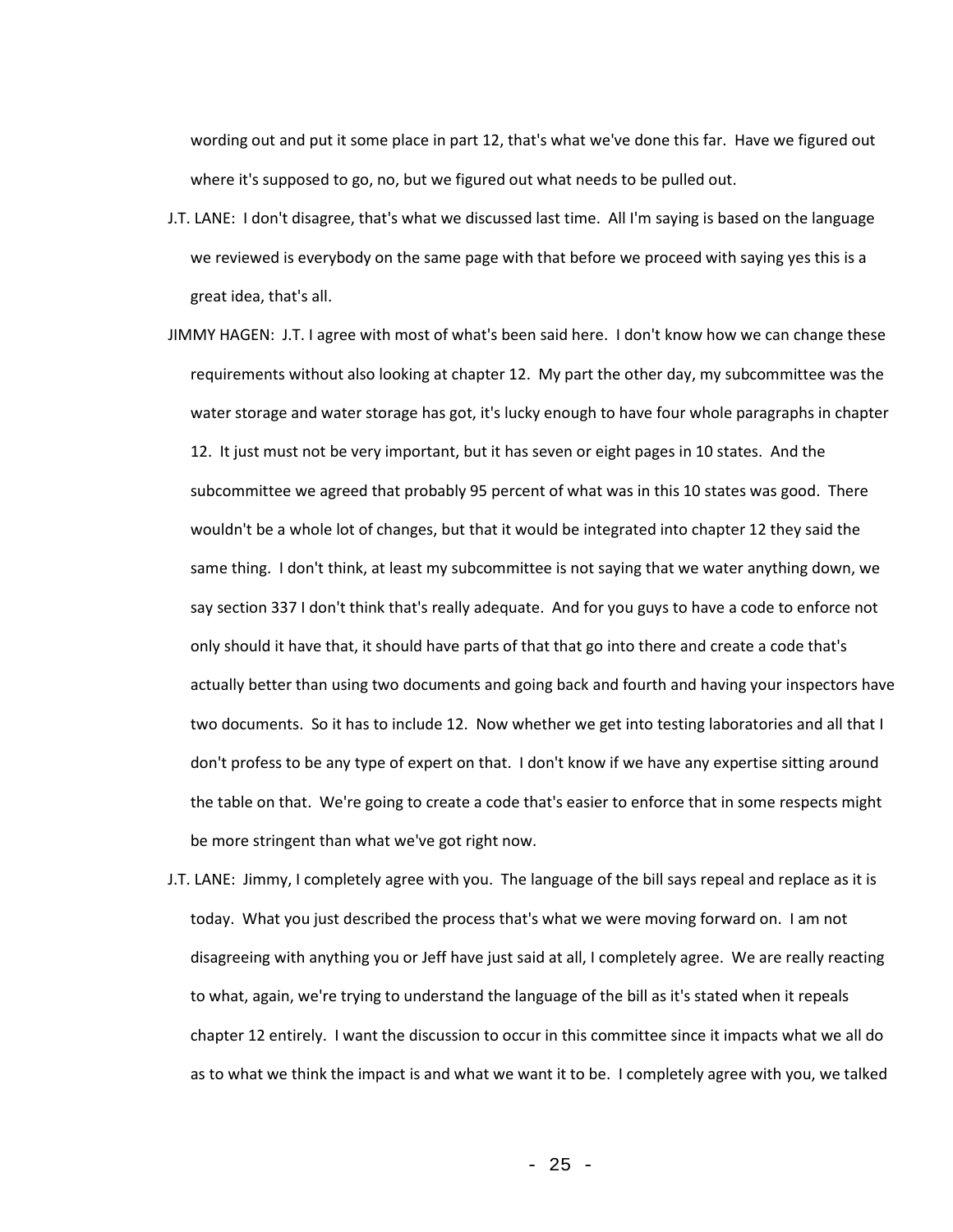about this a couple meetings ago that we would in fact take any recommendations in chapter 12 and include that in your work. No problem with that at all, but the law, the way the law is stated it repeals it entirely and the committee shall then promulgate a new chapter 12. Now would chapter 12 be impacted by your work that you are doing now, yes, but there's a difference between that and possibly having to revisit chapter 12 entirely and analyze it just like you are doing with 10. Robert.

- ROBERT BROU: I don't see the big confusion. I don't think anybody's intent is to revisit every part of chapter 12 and try to water it down and rewrite it. It has to be impacted, the clarification that I understand is that any rules or regulations will be promulgated by this committee on behalf of DHH and we'll sit down so any new regulations, any tweaks to chapter 12, cause some of it does need to be updated, but for the most part it was all written as a regulation so it is for the most part in good shape. We were trying to incorporate the things that especially DHH found important in chapter for 10 state standards into 12. I don't see there's a big confusion about that. Nobody's going to try to do anything that's going to threaten primacy or threaten your ability to do your job and maintain.
- J.T. LANE: There's no confusion, I just asked for a conversation to make sure we're on the same page. I'm not saying I have an interpretation about it. I want to know what everyone thinks so that we avoid this conversation down the road. That's all I'm trying to do.
- JIMMY GUIDRY: What you just said makes me more comfortable because when we read these things a thousand times to see exactly what it means because at the end of the day it's law. So we can all interpret the way we want, but if we come to some huge disagreement down the road because EPA requires something and we don't agree we want to do it it will put us at risk for primacy. And so this law allows you to change chapter 12 in its entirety. Which if that's not what you wanted it gives you a lot more than you wanted, gives me a lot more worry, but if that's not what you intend I don't have as much to worry about. That's what this is about. That's why we're having this discussion, that's why we're delaying the discussion on all your hard work because we want all this clarity going forward because it has changed, it's changing dramatically in case you don't know it. Now that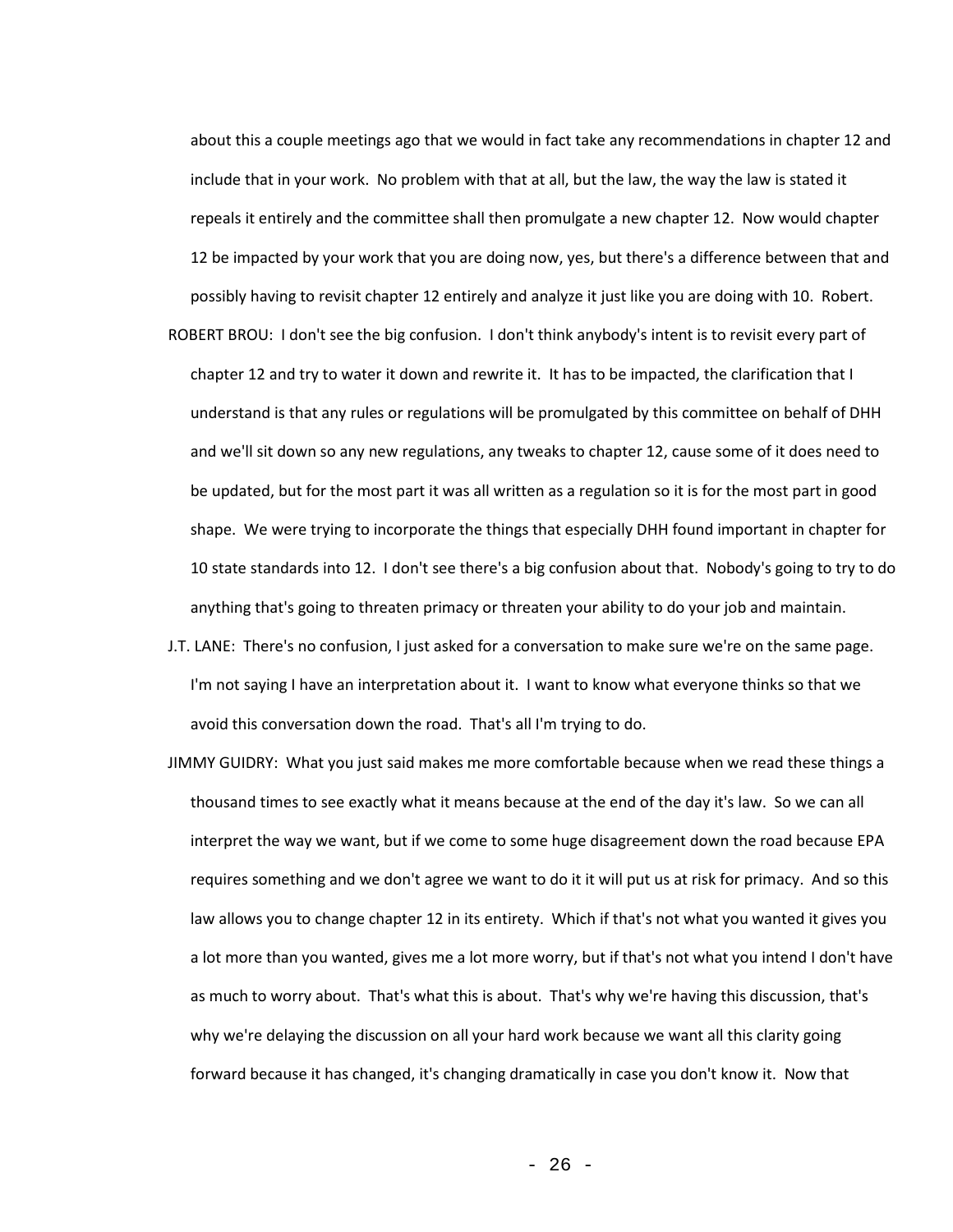everybody's aware it's changing dramatically.

- ROBERT BROU: I do think it was Pat who said it to think of this committee as an arm of DHH, should help a lot. Everything that we're doing here is on behalf of DHH and the public health.
- PATRICK KERR: I was just going to say no one at this table, I have not spoken with anyone who thinks there are other parts of part 12 that need to be wholesale changed, even tweaked. I don't know an ulterior motive in this. I think and based on you did the notice and changed the pluming code and incorporated it and got it out my understanding is it's easier to replace a regulation than it is to fix little pieces of it. And you can get rid of all the overhead we've got in there, formally this and formerly that, and just clean this up and make it a new regulation. But the intent is really to do the work that the committee was charged to do. We've disagreed about what that charge was, but this clarifies it. My intent in speaking with Senator Donahue was that we make this clean. One document that comes out for public comment, it gets promulgated and all that's done right, but we're not trying to change anything in there, the total coliform rule, sampling requirements, nothing that I know of. But if someone does have an issue with that the public should have the ability to come up to us and ask us to address that and deliberations about the new part 12. It opens it up to that, but I don't know anybody at this table that is trying to change anything we haven't already talked about.
- RUSTY REEVES: Like Ben said earlier when we got started on this I thought it was 10 state standards. The more we got in 10 state standards I realized it tied directly to 12 more than it ever had in the past. I'm here because what's best. When I say what's best I'm talking about the best drinking water available. Ms. Slavant named numerous systems, I can think of everyone of them, I know her exact concern. I sat at a meeting in Sabine Parish in 1999 where the district attorney told us that everyone in the room would be sued before it was over with over a drinking water system in Sabine Parish. It's a good chance I'll get sued for being on this committee. I am willing to take that risk that we have a standardized set of regulations across the state. Much like Ben talked about earlier I work in all say 63 parishes, we don't get in Orleans Parish too much, but the other 63 I'm there and it would be nice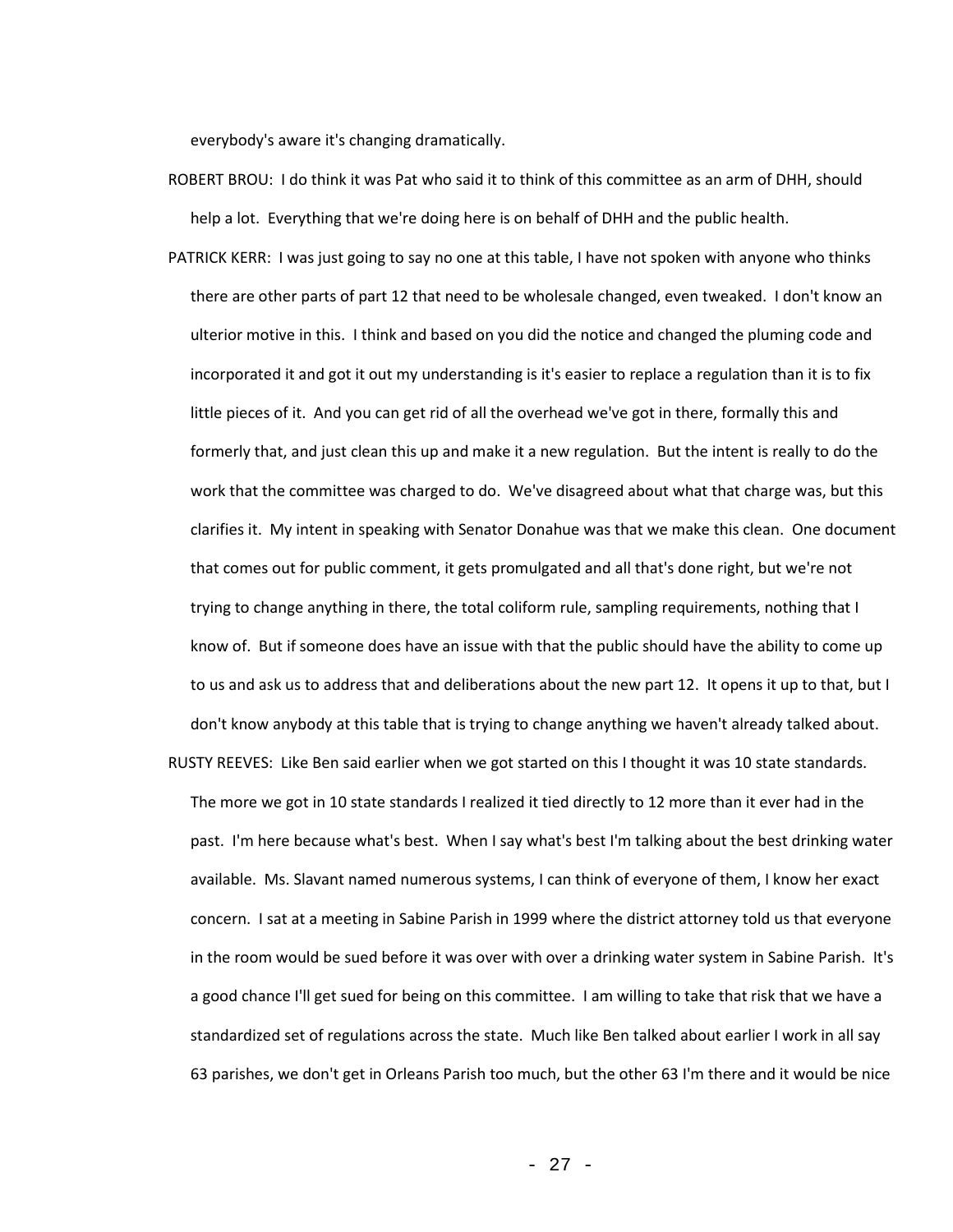to and very uniform if it was all the same. When I got there you can tell the system that's probably going to cause you problems go ahead and take care it before Jake has to get out there and be the bad boy and slap their hand and they go cry to their representative and senator. The one thing I have wrote down here, and I don't know if it will do any good and I don't want to start a whole other war or another discussion, but what in 292, or whatever this bill number is, 341 wording wise do we need to correct so we can move on and set a set of standards for Louisiana?

- J.T. LANE: You mean the current bill?
- RUSTY REEVES: Yeah, what we're looking at here this 341. Barrow something from Dr. Guidry, what would release the hick up so we can move on to the committee?
- J.T. LANE: No one necessarily suggested a hick up. Again, the bill came up we put it on the agenda so the committee could have a discussion about it. No one's made any assumptions about anything. I put it on there so the committee could discuss this and that was it. That's why I asked for everybody's input.
- RUSTY REEVES: I appreciate it. We need to make a request, I do want to make a motion that somebody go contact Donahue and make a request because we got a big job ahead of us. And I'm glad they gave us another year or whatever because there's a lot, the two committees I'm on Caryn was in there with us the other day, there's several things that we went over she told us that's in chapter 12, that's already in chapter 12. And again, both committees I don't think you're going to find five percent that we're going to say really not applicable to Louisiana.
- JEFFREY DUPLANTIS: Do we need a motion for five and six to move forward with both of those? Do we need a motion to tell Jake to move forward with the new wording that he is proposing? Do we need a motion on six to allow Pat or whoever to move forward with what this committee is supposed to do?
- JIMMY GUIDRY: It's not up to us, it's not our bill. We're not promoting either bill. This is simply for clarity sake what we are trying to achieve because the language leaves it wide open and the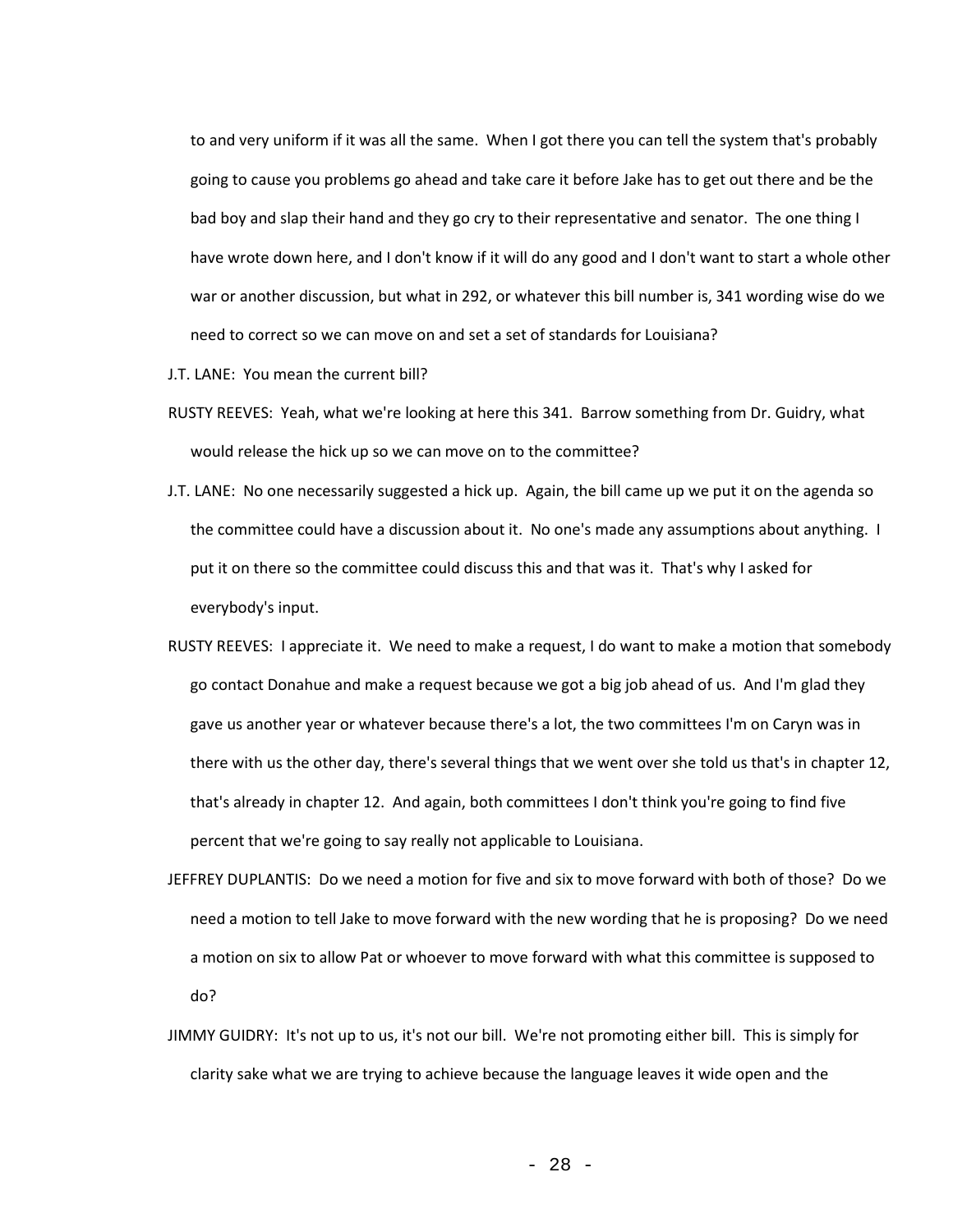responsibility is wide open. I don't think everybody wants it to be wide open, some people might. Some of this stuff took years to do because EPA keeps changing the rules. You don't want to mess some of this stuff up. I think this conversation, in my opinion, is making me feel more comfortable. I was much more comfortable when I didn't have to have two or three arms. The more children you have the more responsibility, but the more authority you have the more people that have expertise. That's why the subcommittee I was so adamant about get the expertise we need. We don't want to mess it up, we don't want to make a mistake because we all get egg on our face. I appreciate the discussion, but I can't wait to get into your hard work that you've been doing to figure out, I still don't know what it means yet, what you came up with. Now that I know the bills what they are I'm still anxious because it's still going to have to be played out. I don't know how it's going to be played out, but I don't have as much heartburn as I do for raw milk.

- J.T. LANE: Before we were going to form an opinion about it we wanted to know what everyone thought and what you were thinking. So thank you all for your clarity. With that move on to new business and first up is part 11, Greg.
- GREG GORDON: On part 11 Mayor Breland couldn't be here today, couldn't make it to the committee. I kind of authored the report. Essentially what we discussed was that the policy statements and interim standards had been formed out to other specific subcommittees. We basically decided to, after some debate, decided to focus on the statement in the forward dealing with new processes. A member of the public did bring up that her water system's having trouble complying with recent sanitary survey results because DHH would not reply to her responses in a manner she or her engineer could comprehend. Very small meeting, I just added that in there. Again, all the language at the top 10 subcommittee recommendations really did do a lot since a lot of it had already been formed out with all the language in the foreword that refers to recommendations should not be included in a revised state sanitary code that delineates a new Louisiana standard, we just talked about. However, the one thing that did come up was we discussed at length the paragraph in the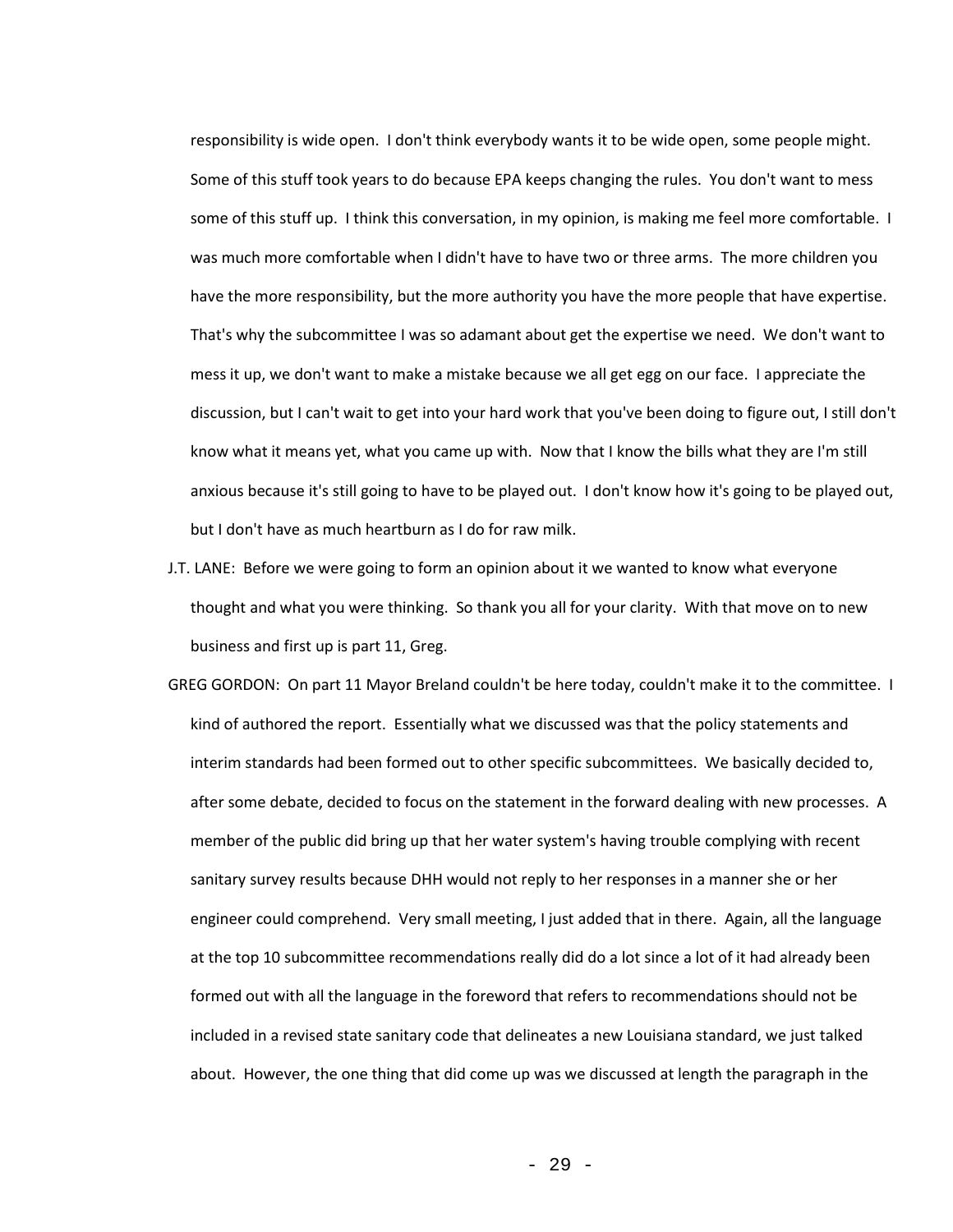foreword concerning recently developed processes. Ms. Caryn was good enough to talk about how DHH has an internal policy that it uses for new technologies and accompanying pilot program proposed and initiated by public water systems and monitoring by y'all. We would try to look at that and utilize that because of the 10 state standards has three past benchmarks that it utilizes for pilot projects and we didn't want to get into reinventing the wheel and if the department already has something that it utilizes we'd rather it be that. And kind of gets back to what we've been talking about with the bill and everything. Dr. Guidry was worried about we're not trying to rewrite anything you already have an internal process that you already do. The committee talked about if we could get a handle on that and get a copy of it and review it at our next committee meeting. We have another one and rewrite it so we can bring it again to the full committee to look at and discuss about pilot projects and new technologies. Obviously from my standpoint I'd rather make it easier on DHH all the water systems that are currently following the department's internal policy in regards to pilot projects and new technologies that we have a handle on that. If we got a copy we could utilize that at our next meeting and discussion and make a recommendation to the full committee. If you have any questions I'll do my best to answer.

J.T. LANE: All right. Jeff take part 6 please.

JEFFREY DUPLANTIS: Chair we had Randy and Robert. As far as committee members Pat wasn't able to attend, had a couple of public folks as well. Main discussion was kind of started out what exactly we are supposed to be trying to do. Gets back to my comment earlier on the meeting about taking the shall items. So basically our process during our subcommittee meeting I had the part six pulled up and just searched the word shall and we just went through everywhere where the shall came up and made a determination is it something that we want enforceable or not. Majority of the discussion obviously was talking about part 6 and what items needed be enforced. The top ten is basically there were only right around that if any we wanted to address. Main stuff was about flooding where it starts talking about pump stations just says flooding. We got into a conversation about submersible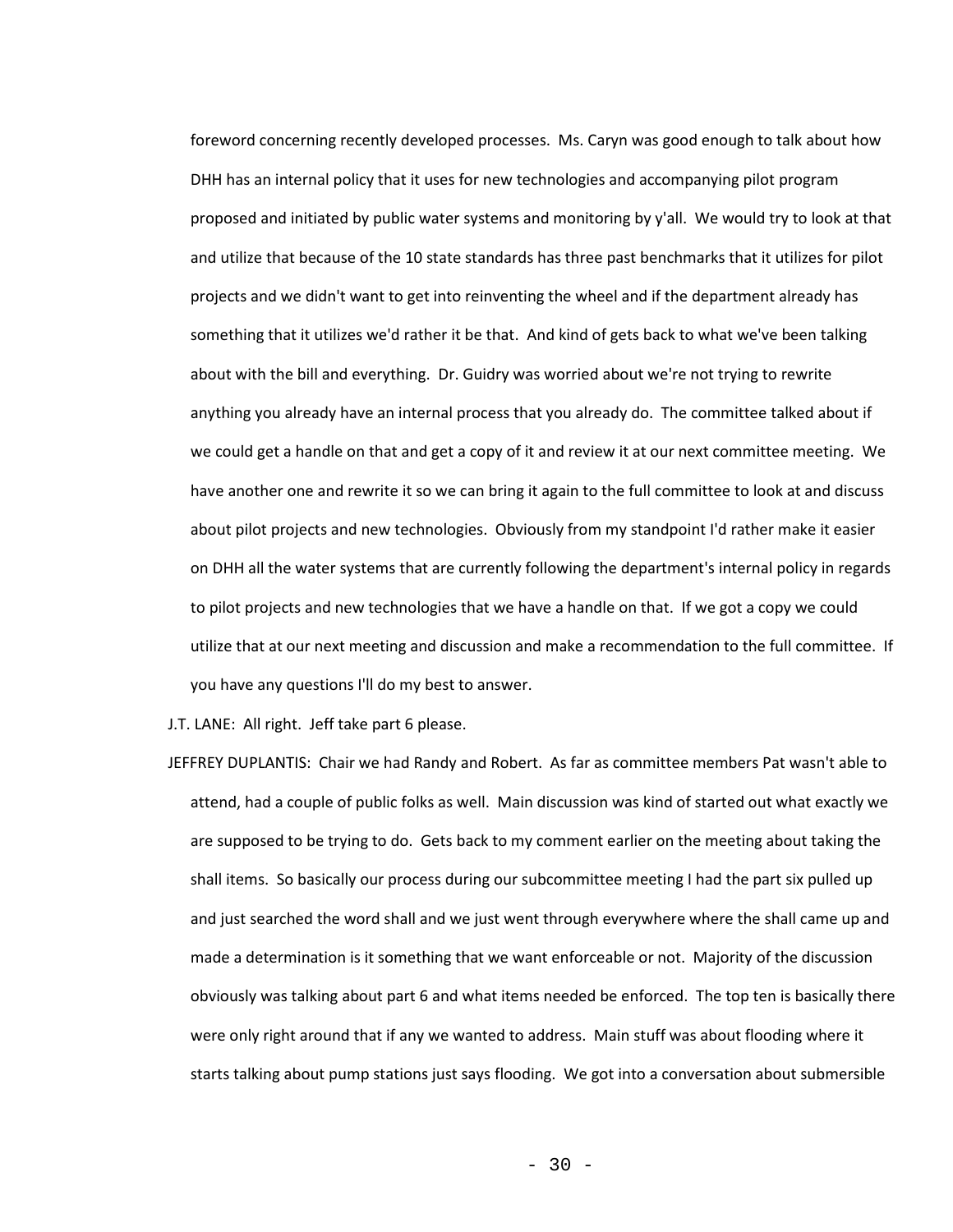pump stations and that sometimes if it floods that's not necessary that much of an issue because it was all designed to be under water anyway so we wanted to add in critical components in those parts where we say that the critical components should be protected, control panels, that sort of a thing. Each of these bullets under these top ten recommendations are recommendations that we want pulled from 10 state standards and put into part 12 somewhere where it's applicable. Basically either pulling it out word for word or making sure the wording that goes into part 12 includes these additional discussion points. The first two bullets are really talking about the pump stations and those critical components. The third bullet we want the intro changed. Again, wanted to add in about distribution systems and supplying the maximum pump demand. That got into the duplex question of does it really need to be a duplex station or as long as there's a single pump and there's a system wide that if this pump station goes down and there's a loop system the rest of the pump stations can provide adequate, so that was kind of a clarification of that. Residential booster stations, we wanted to bring this up to the full committee for discussion. Right now there's a statement that says private booster pumps shall not be allowed for any individual residential service water supply main. Randy, if you don't mind talking about this cause I think this was one of Randy's talking points. RANDY HOLLIS: Fortunately in Louisiana in the lower part we're fairly flat, but upper areas of the state you can have pressure plane issues where as the water system may have 20 pounds of pressure minimum, but if someone lives on a hill there's no way to get water service from the water systems. We face this a lot in North Mississippi and Tennessee in some of the higher elevation areas and people use booster pumps and it's very similar to that of a well pump system where you provide water into a reservoir and then it boost it up into the residential home. The way this reads they can not do that. And so I think if proper backflow prevention is provided then I think that should be allowed that they could put a private booster pump for an individual service, but I would feel like that pump could not pull directly from the main without proper backflow prevention. That was the

- 31 -

discussion we had.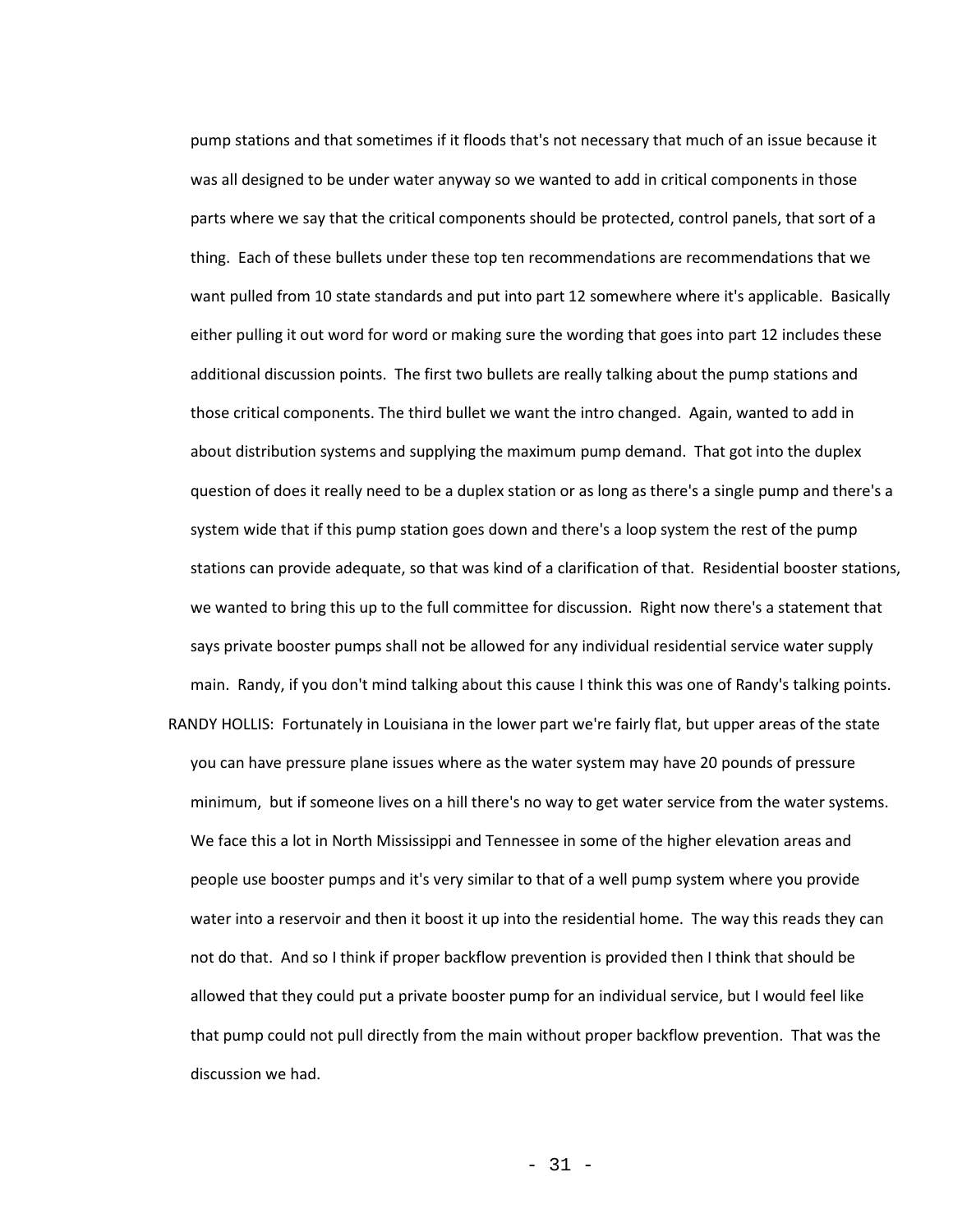- JEFFREY DUPLANTIS: So we just wanted to bring that point up to the full committee for discussion to see if we want to remove that as far as a regulatory kind of thing and change that.
- JAKE CAUSEY: And I was not at that particular subcommittee meeting, but I guess it is interesting, I guess in my view it's limited to residential because obviously commercial buildings like this one you got to get it up, but I think that under this plumbing code there's a low pressure cut off switch and I guess my thought process is may be the reason they are targeting residential because they typically wouldn't have that feature built in or maintenance or whatever to provide a low pressure cut off. I think the concern is creating negative pressure in the water main. I guess I'm not certain that a backflow preventer would prevent that from occurring. Certainly a backflow preventer would be needed to prevent back pressure and the water will then, you know because you will have a pump involved, but I think the concern is we're going to create a negative pressure in the distribution main itself and not every single residential customer has backflow protection. A lot of systems put in dual checks. Anyway, that it could create that environment. Certainly understand there are obviously cases you are going to have pumps, may be something requires a low pressure cut off or something to that effect.
- RANDY HOLLIS: Either a low pressure cut off or if they have the proper diameter so they discharge into their own reservoir.

JAKE CAUSEY: Certainly an air break and re-pressurization is a very safe way to go.

RANDY HOLLIS: It's just the way it reads, literally they could not.

JEFFREY DUPLANTIS: And like I said, this is one of the shalls in part 6 so do we want to make this something that's enforceable that you can't have booster stations, or do we not, or if we want to make some sort of enforceable addition to part 12 it may not be this stringent so that was why we wanted to bring that up. The next bullet we talked about adding part 12 gages. We want to add a pressure measurement on all pumps that discharge and we mention including a continuous recording device based upon the size of system. Some of them it just doesn't make since if the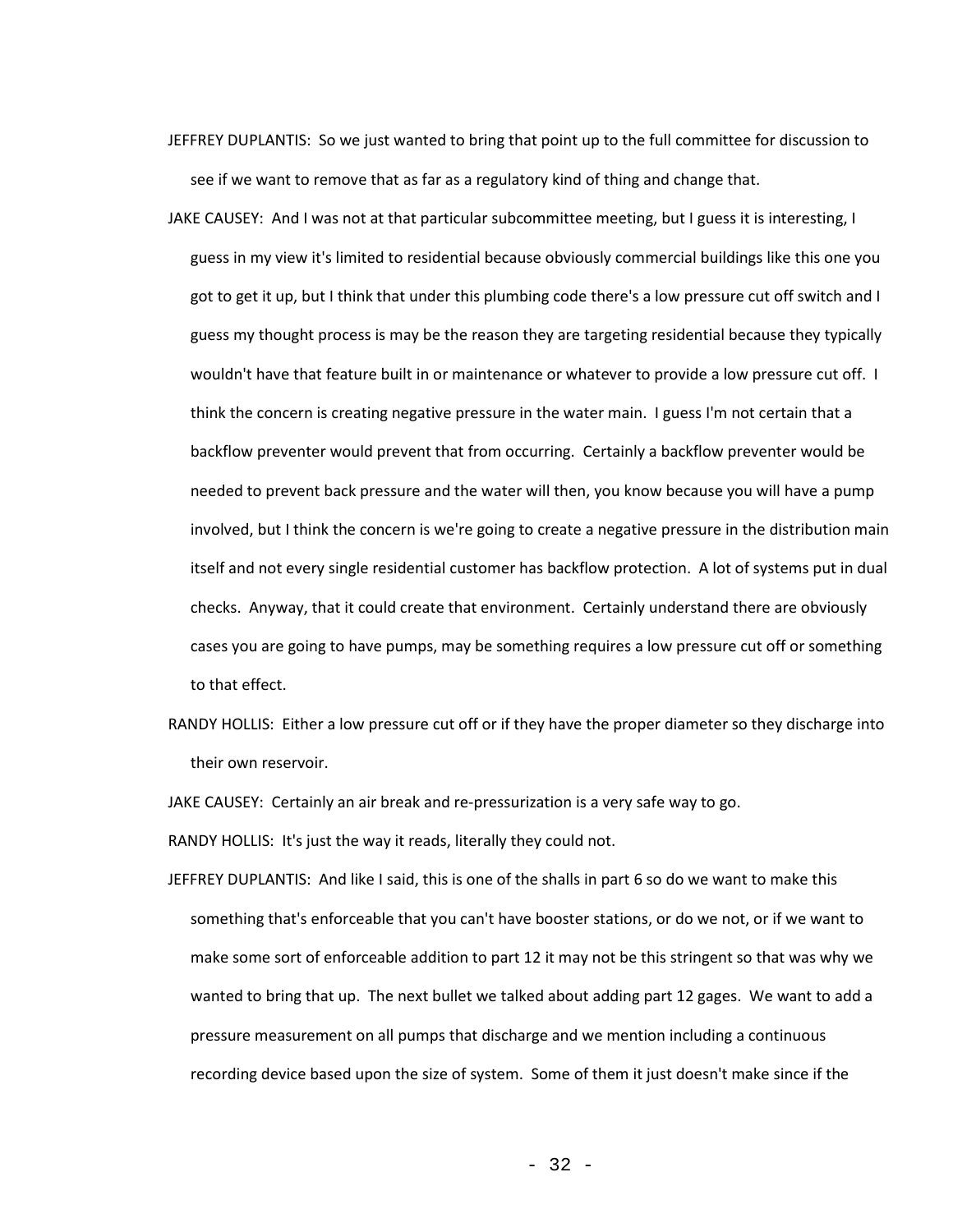systems are so small that you want a continuous and that's why we put optional. That will be a recommendation as far as updating that you want a measurement device, but may not necessarily be continuous recording device. Next one gets back to electrical controls shall be located above grades, same comment about the pump station as before. And the last one is standby power. The first sentence talks about to ensure continuous service when the primary power has been interrupted the primary power supply shall be provided from a standby or auxiliary source. We need to add something in part 12 that will require the standby power to maintain the 20 PSI pressure. There just needs to be a stipulation when we add that into part 12 what is that standby power requirement going to provide for. That's pretty much our discussion. These are the bullet items we're going to want to push for and work towards that in part 12 as we move forward.

PATRICK KERR: I can't speak for all systems or small systems really, but the 20 PSI average daily flow our experience is that after a hurricane and widespread power failures there's a huge demand, not average. That may not be a good planning measurement.

JEFFREY DUPLANTIS: Randy, can you talk to that?

- RANDY HOLLIS: The way that it reads is that every single pump station shall have an auxiliary power supply. And so the concern there was are we going to make it a mandatory requirement that every pump station in this state shall have a generator. And I don't think we need to. So the intent was what's reasonable. So what we tried to say was let's provide, if the system can provide enough auxiliary power supply to maintain 20 PSI average daily flow. If you want to put in there peak flows at 20 PSI we're going to have to put it at almost every station.
- PATRICK KERR: They'll be able to operate, but be on a boil water advisory if they're not going to maintain 20.
- RANDY HOLLIS: The intent was to be reasonable. If they can demonstrate they can maintain it at 20 at average that was to provide a reasonable number.
- BEN BRIDGES: Put in inclusion of hurricanes and acts of God.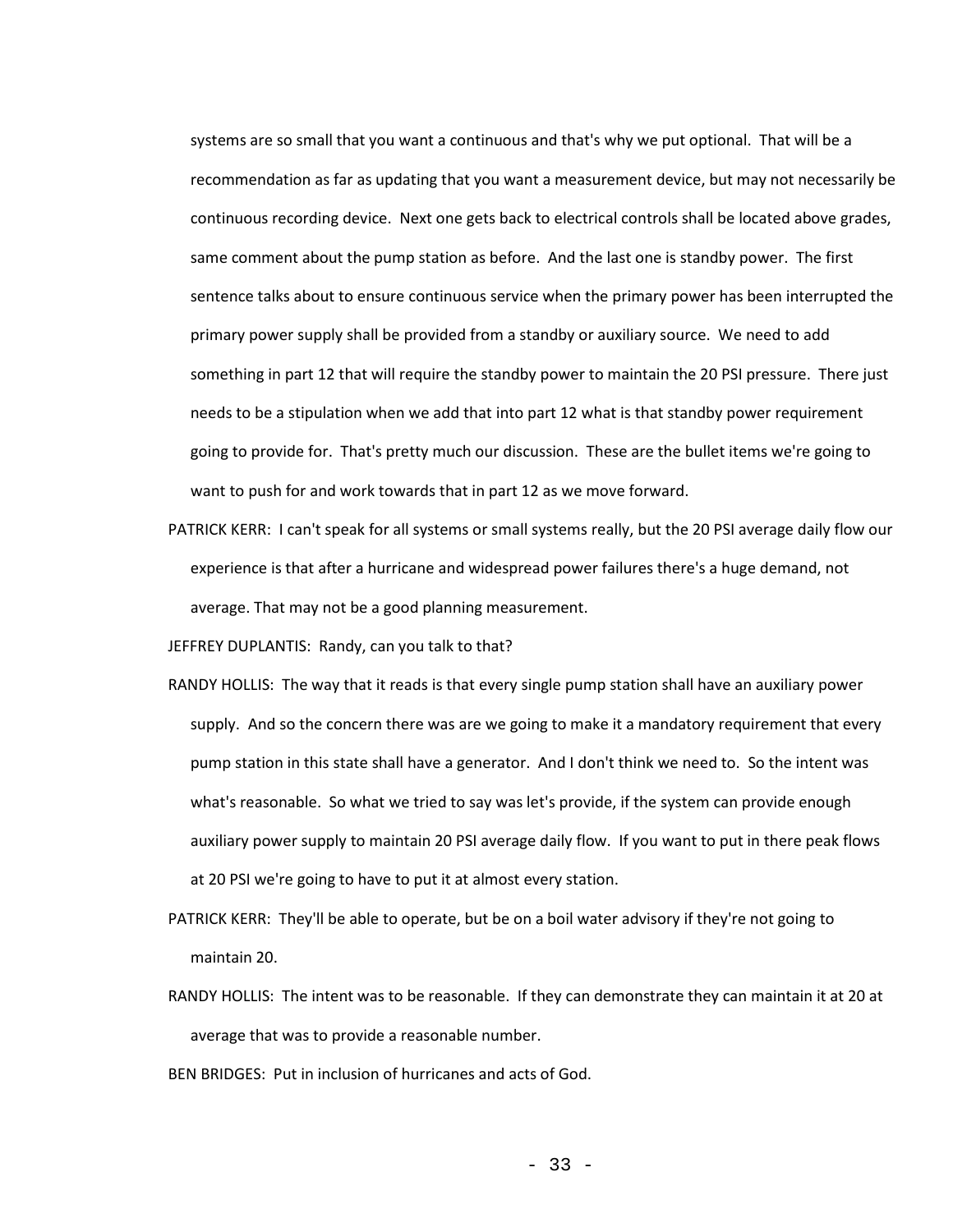RANDY HOLLIS: During a hurricane if you lose your elevated tank and you lose half your system you are not going to maintain 20 no matter what. So do we want to try and include every catastrophic event that you have to maintain 20?

BEN BRIDGES: I think the reasonable amount that you can maintain.

RANDY HOLLIS: We're trying to go with just a reasonable value.

- JAKE CAUSEY: So if we're thinking about non-catastrophic events, but something like widespread power outage, are we saying that we are designing this not to meet that peak daily demand so that we are effectively saying you don't have to meet that peak daily demand where there's a power outage?
- RANDY HOLLIS: I don't think we can come up with every scenario, but if you lose power during a peak demand then you're going to have auxiliary power, wells or pumps or whatever, but you're also going to have elevated storage that's going to be helping to supply the system until the power comes back. If you have average daily flow at nighttime demand is going to drop off so hopefully the wells are going to catch up.
- JAKE CAUSEY: I guess I'm trying to think even if you said maintain 20 PSI during your peak demand that takes into account storage and other things, right?
- RANDY HOLLIS: Peak demand can be provided by both wells and pumps and elevated storage all during peak cause many systems you can't meet the peak demand with just the wells. Twenty-four hour average, yes. You refill at night and provide the peak during the peak times.
- JAKE CAUSEY: So if it says maintain minimum 20 PSI throughout the system during peak demand instead of at average daily flow is the same as what you are describing.

JEFFREY DUPLANTIS: This was a 30 minute discussion.

- RANDY HOLLIS: Let me think about that language. Yes, 20 PSI peak demand provided additional storage if something is available to supplement so we're not saying we want peak demand by just the wells.
- JAKE CAUSEY: Agreed. I think we are saying we need to maintain 20 PSI, but I think we need to be able to make sure the system is going to meet the peak demand with power outage. Catastrophic failures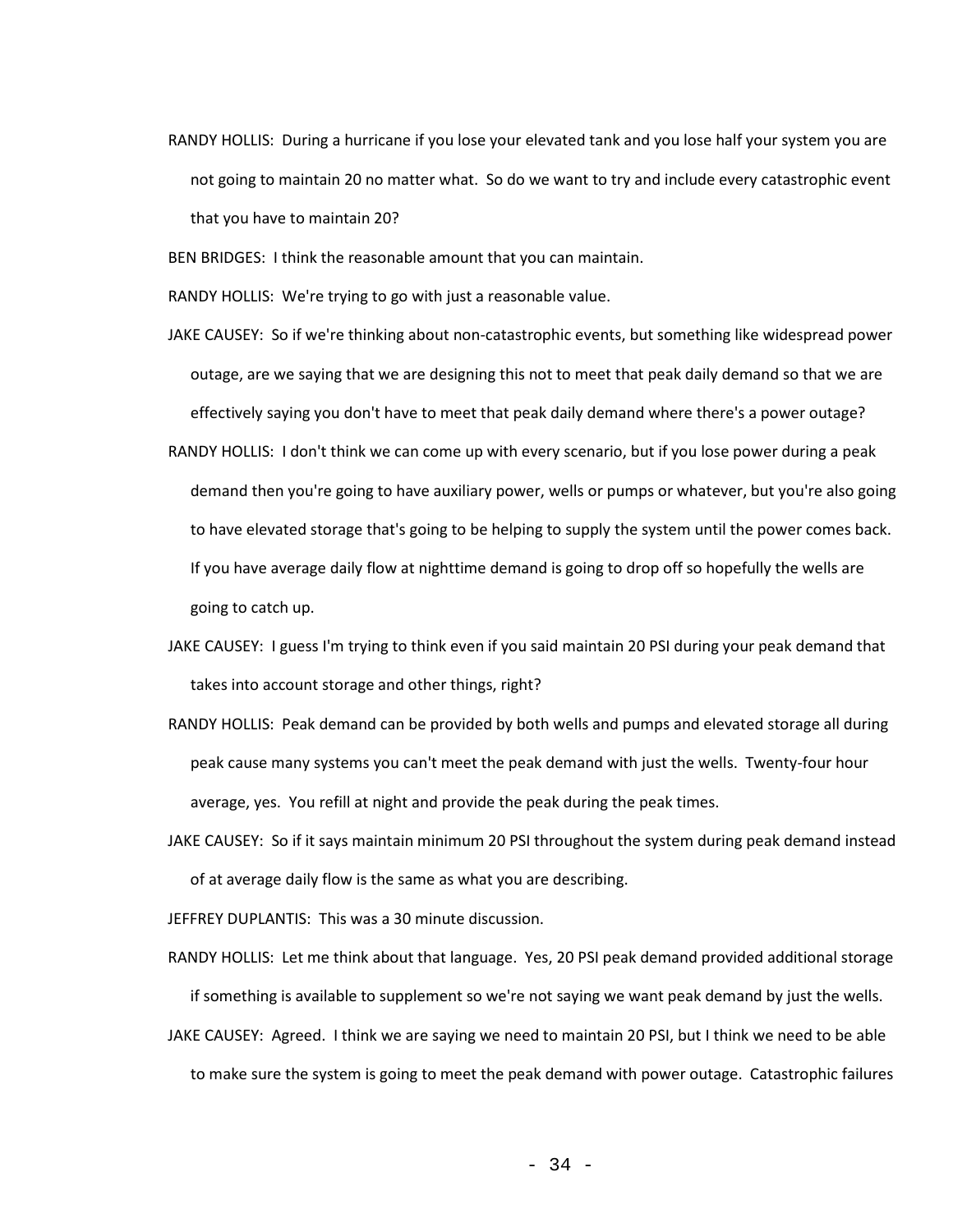are a different issue.

- RANDY HOLLIS: But you see in peak demand is that peak hour we don't do fire testing at peak hour and nobody requires it at peak hour because they recognize you are not going to have a catastrophic event on top of a catastrophic event. It's the peak day, but it's not the peak hour. Do we do something reasonable like that and say okay the peak day demand. And if you do a peak day demand for the year, 24 hour, you are covering most of the year much higher than average. That may be more reasonable. Average hour, peak day.
- JEFFREY DUPLANTIS: That's all we have. I don't see any reason for us to have a follow up with a subcommittee meeting. We pretty much covered what we needed to.
- J.T. LANE: So this includes the changes and so everything else, all the other shalls you want to keep as they were?
- JEFFREY DUPLANTIS: So every other shall that showed up in 10 state standards we felt was not an enforceable shall.
- J.T. LANE: Except for the one you commented on?
- JEFFREY DUPLANTIS: Correct.

J.T. LANE: All right.

ROBERT BROU: Part 8 we had myself, Jeffrey, Randy, and Dirk. Also had others present from DHH and the general public. Ten sections of part 8 we determined that should be included into chapter 12 as enforceable. Much of the design criteria needs to be discretionary for new systems, such as normal working operation pressure, water main minimum diameter, valve spacing, hydrant spacing, hydrant lead minimum diameter, and the use of air relief valves. The standards for installation of water mains from AWWA standards we need clarification on that from the legal department of DHH. We had discussions around whether we would reference each of the type of pipe material for the installation. I pulled all the ones out of my standards and the four separate standards, ductile, steel, PVC, and polyethylene that are still applicable or could we just use the language of standards for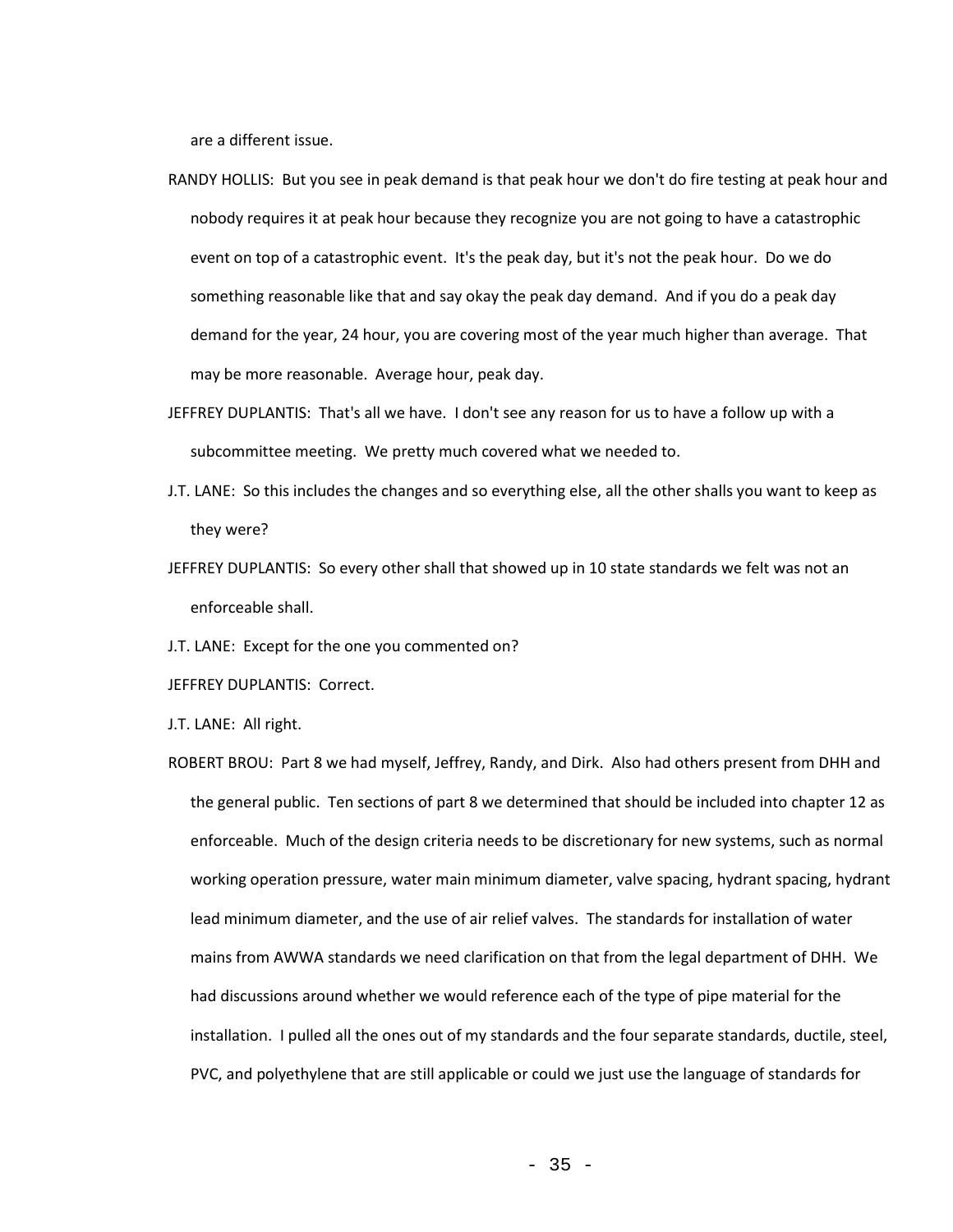installations referencing AWWA and manufacturing recommendations. We felt that 8.1.2 permeation by organic compounds needed to be included where the distribution systems are installed in areas of ground water contaminated by organic compounds. That pipe and joint materials which do not allow permeation of organic compounds shall be used and non permeable materials shall be used on all portions of the systems including pipe joint materials, hydrant leads and service connections. 8.1.4 joints, the only part of that section that we wanted to maintain was repairs to lead joint pipes shall be made using alternative methods. Currently in chapter 12 it still says that you can use leaded material to repair lead joints. I think at this day and age that needs to be curtailed. There was some discussion about if you had a 36 inch main that had a lead joint and you could go in there and stop it from leaking by pounding on it with a hammer my opinion that should be allowable because that's not added new material. If they had to go in and add lead material to the joint they need to find another means of doing that either removing that, I know what we would do we do still have some, very few thankfully, but we cut it out and put a transition on each side, not as feasible for a large pipe much more expensive, but still I don't see how you could continue to allow them to add lead material to their systems. 8.2.1 pressure, the section that we wanted to leave was that the system shall be designed to maintain a minimum pressure 20 PSI ground level at all points in the distribution system under all conditions of flow. 8.2.2B dead ends, we wanted to leave the sentence that read dead end mains shall be equipped with a means to provide adequate flushing. 8.3 valves, valve spacing shall not exceed one mile except for transmission mains 24 inches and larger. We felt that any other requirement on valve spacing was very discretionary and very dependent on the type of situation you were dealing with.

CHRIS RICHARD: (inaudible).

ROBERT BROU: He's asking about what we need to cut them in, if we put this into the code would it be retroactive enforceable and our opinion is no it would not be. It would be if you went to repair or replace yes you have to bring it up to standards, but everything else should be covered under the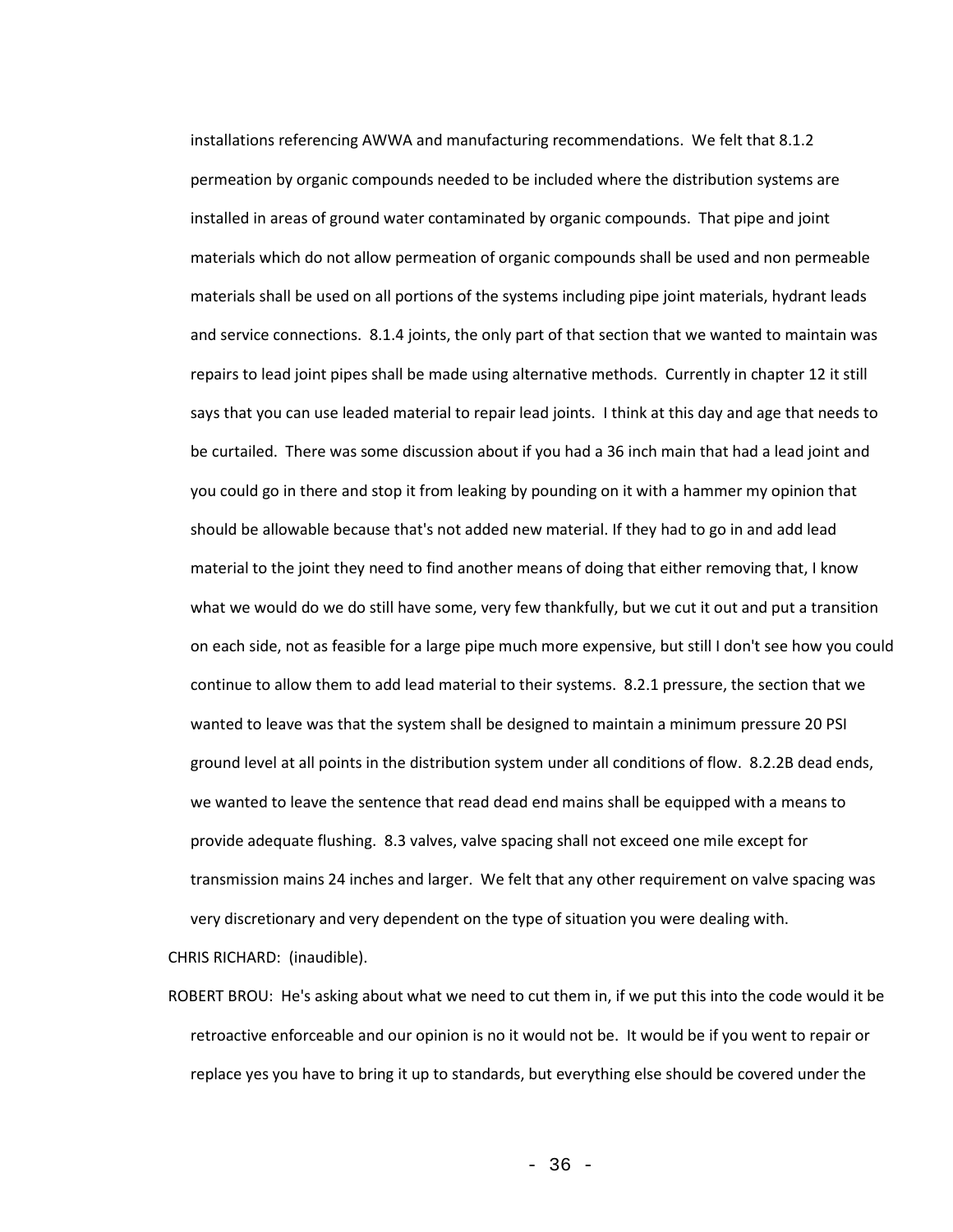grandfathering. At least one mile except for transmission mains. 8.4.3 hydrant leads, it was felt that auxiliary valves shall be installed on all hydrant leads, that specifically was for new construction, but same concept if you do a repair on a valve or a hydrant that you would need to add the valve at that time, any you have in your system would be grandfathered. 8.5.2C air relief valve piping, we added the words if used, but the open end of an air relief pipe from automatic valves shall be extended to at least one foot above grade and provided with a screen downward facing elbow. We did not feel it should be mandatory to have air relief valve piping. Most systems are fairly flat in Louisiana. There are exceptions and they need to take that into consideration to maintain their flow, etc. 8.7 installation of water mains, back to the standard of installation specifications shall incorporate the provisions of AWWA standards and/or manufacturer's recommended installation procedures. And that was just a question for legal concerning referencing specific versions or could we do it just as a blanket.

JIMMY GUIDRY: Robert, just one second. Back to 8.4.3 where you have new construction we should also add or repairs.

ROBERT BROU: Yes, we could do that. I just had that comment to make sure people would understand. JIMMY GUIDRY: And say when we want to do it new construction, repairs, maintenance, cause we are going to have to have that discussion to see what we think. We should have it in law and when does it have to be done. Just a thought.

- RANDY HOLLIS: Could we say hydrant replacement instead of repairs because if you're just going in to work on a hydrant.
- ROBERT BROU: Depends on what you are doing. Just for our purposes we don't always replace them if they get hit. We have a sacrificial lead so that the lead breaks instead of the main, but if we go in and work on it we do cut a new valve in. Most people would replace it at that time. 8.7.6 pressure and leakage testing, install pipes shall be pressure tested and leakage tested in accordance with the appropriate AWWA standards. Again, do we need to reference a specific version or is just the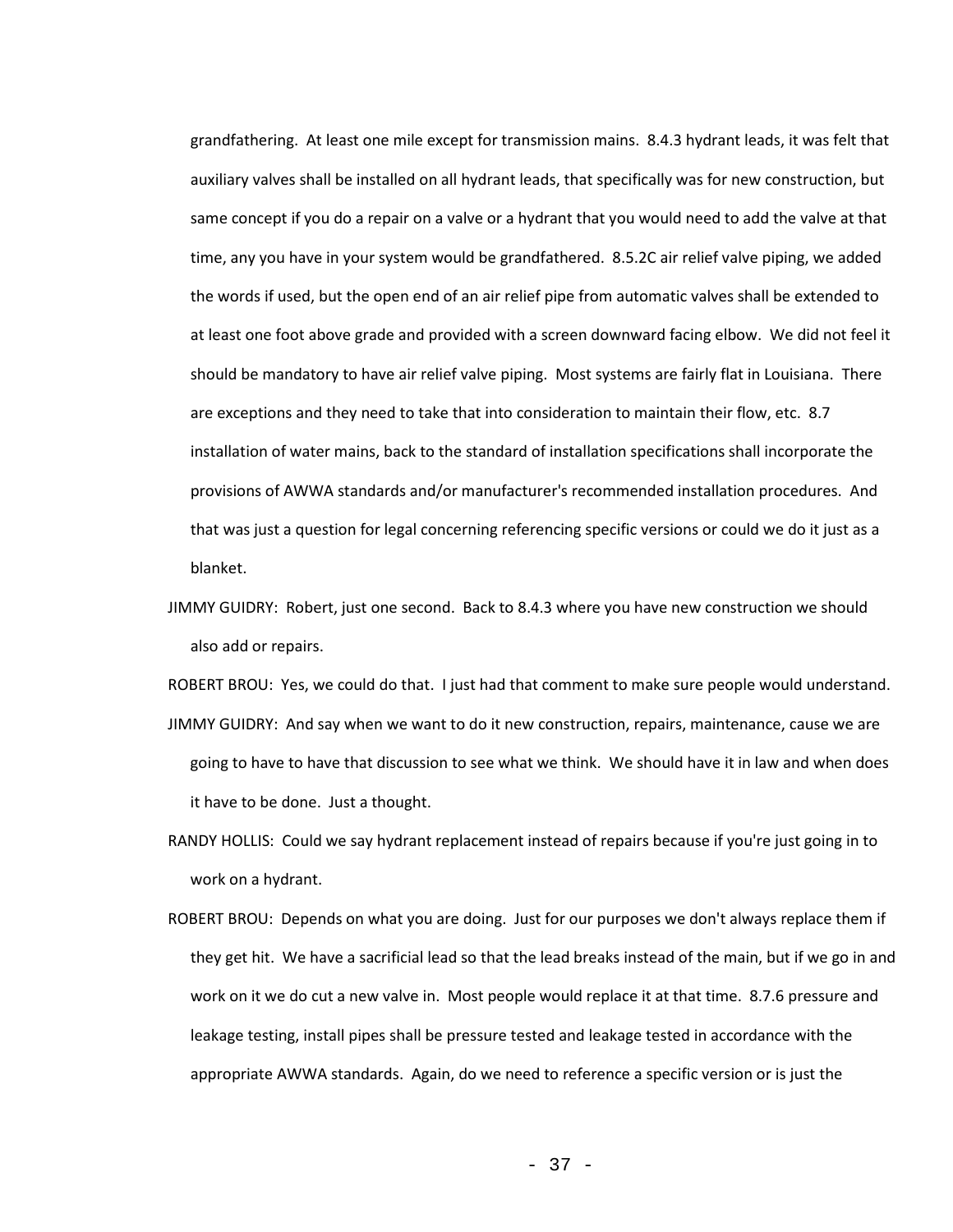general reference to the standards sufficient? 8.7.7 disinfection, new cleaned and repaired water mains shall be disinfected in accordance with AWWA standard see 651 and I would assume we put the appropriate year. We also, I want to specify that section 4.7 disinfection procedure when cutting into or repairing existing main should be followed. That requires certain things of an operator depending on the extent of the damage, but at a minimum it does require that anytime you cut into or repair it that you do grab a sample to confirm the action that you have taken whether it's re-chlorinating, simply flushing, or just putting back into service was affective in maintaining bacterial quality.

- PATRICK KERR: Just a couple comments please. Regarding lead joint pipe repairs if there's anyway we can say something about if the lead will be in contact with the water. Normally lead joints are jutted first and then leaded and there are installations I know in many cities there's no way to fix a lead joint other than to re-jut it and lead it so if you can work on some language that it's permissive, I think the EPA regulations on the use of lead are very strict now and if there's no water contact it shouldn't matter to the state. On the pressure of leakage testing I think you should change the word and to and/or polyethylene pipe is not normally pressure tested. It relaxes during tests, it's leak tested. And the last one a new technology that a lot of people are talking about called ice picking which is a cleaning method that should not require interruption of service or boil advisory. There's some work to be done, but I don't know if you say new, cleaned, and repaired mains shall be disinfected if cleaned by a process that NSF approves for contact with water it shouldn't require disinfection. If you can think about that a little bit. It's not a technology I know anyone in Louisiana is using, but it's all the buzz.
- ROBERT BROU: Section 4.7 addresses that cutting repair, cutting, ice picking and it does not require you to chlorinate, does require you to grab a sample.
- PATRICK KERR: The first sentence say shall be disinfected, just a recommendation. I think that predates this ice picking method. And some would argue, and I might argue, if you ice pick you're releasing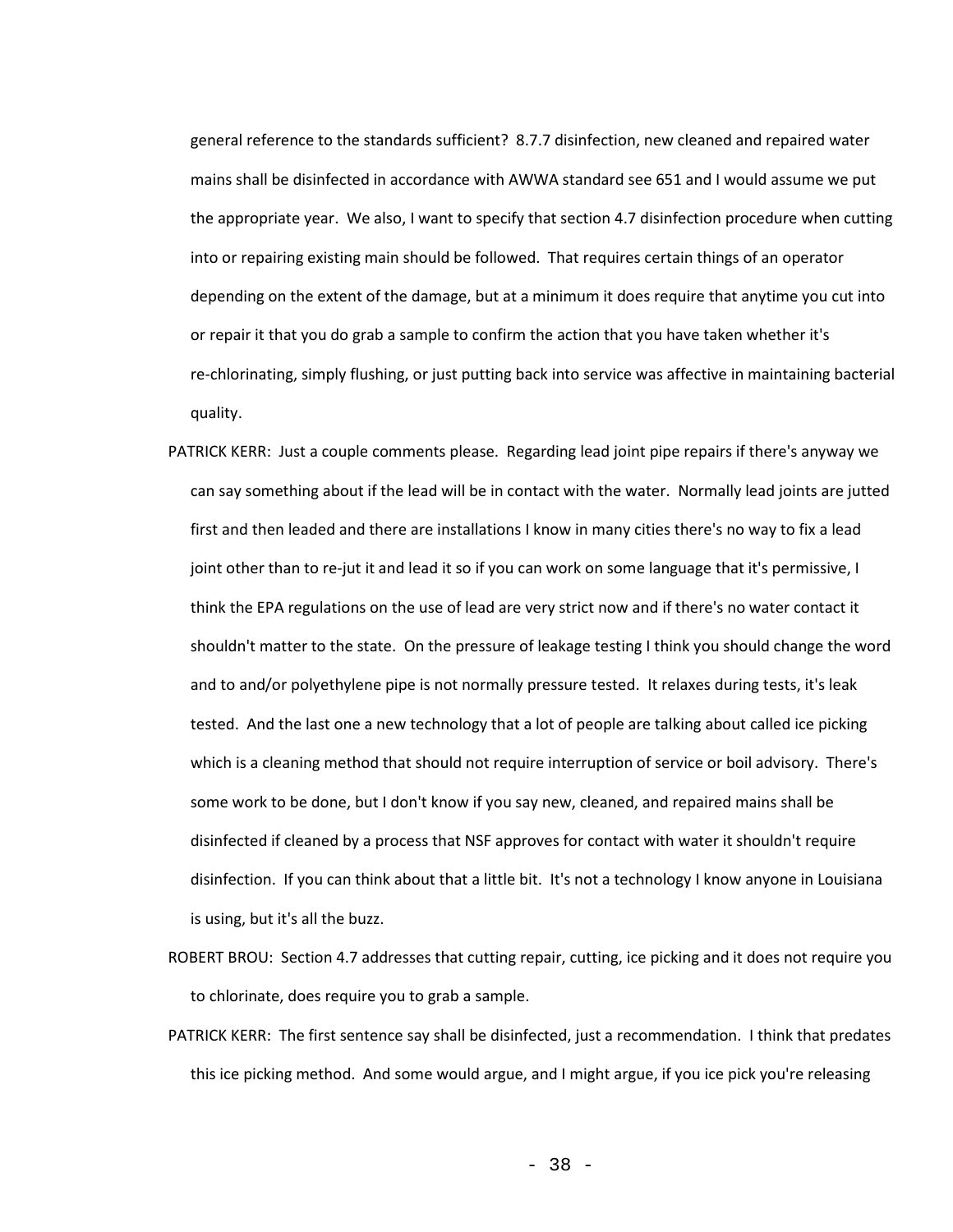into the water bacteria that's growing in the slime on the walls and it may not be fit to turn back on, but that's something that is specific to each system.

- ROBERT BROU: With ice picking they do completely empty the water that came through that flushed it out of the system before they will put it back in service.
- JEFFREY DUPLANTIS: One of the things brought up under the joints about the lead joint during the subcommittee meeting was let's say there was a pipe break and you are going to go in and I think this comment was that there's a pipe break you're going to go in and cut the pipe out instead of running with a lead joint coming back in and that you would replace that and use some sort of a repair coupling rather than a (inaudible). So that was kind of what that was to address. I think that needs to be expanded to include what you are talking about, but that was the intent.
- ROBERT BROU: I think what Pat is referring to is sometimes it's very costly. That was one of our concerns, the bigger the pipe cause the other way is to cut out that section and take that joint out completely. Becomes very costly when it's big, but I do take your point if it's not in contact with the water possible we just have to write tight enough regulation to make sure that it works.
- RANDY HOLLIS: 8.3 I had to step out for a second. Valve spacing shall not exceed one mile except for transmission mains 24 inches or larger. The intent there is it doesn't say what you can do with 24 inch or larger. The intent there is valves on transmission mains will be set by agreement between the owner and the engineer. It's whatever they determine for transmission main is acceptable.
- JAKE CAUSEY: Let me just ask this question, there would be an engineer on each project, just seems like there would be some, what did it say otherwise, or didn't address transmission mains separately? RANDY HOLLIS: Says one mile.
- ROBERT BROU: It didn't talk about it before. Entire language of that paragraph with the scratch outs and then it just said shall not exceed one mile.
- JAKE CAUSEY: There could be many, many miles of a transmission main and I guess we are relying on the engineer and owner to use good judgment rather than not specifying any 5, 10, 20. I know we have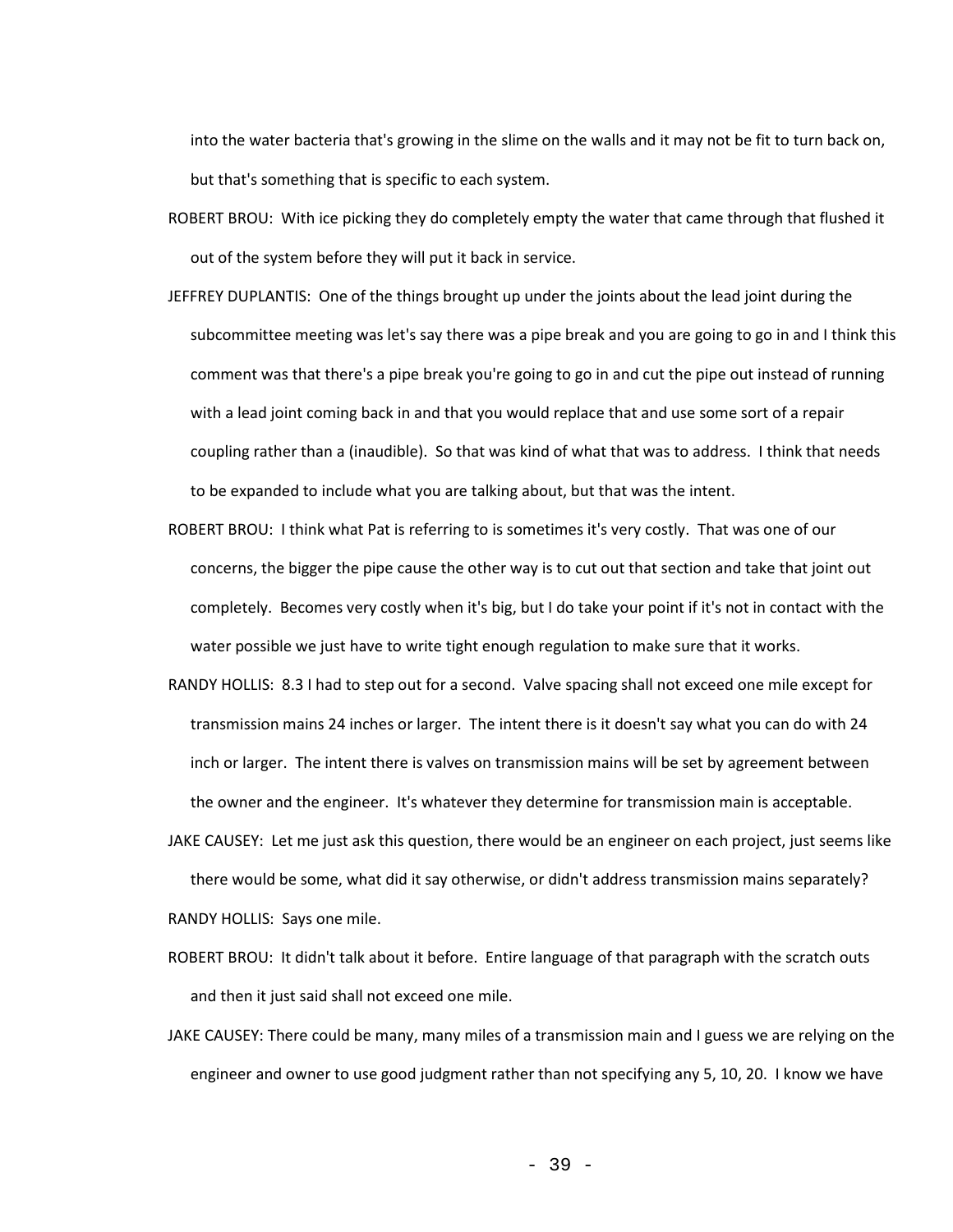20 to 30 mile transmission mains so I'm a little confused there, but we'll look at it some more.

- PATRICK KERR: Put valves that far apart that transmission main is critical to service down stream, I can not imagine anyone would design such a transmission main because it will take sampling of chlorination the entire length of it if you have to depressurize it. This gives some flexibility. I can't imagine anybody taking advantage of it. It looks like all they struck was the shoulds of ten state standards and made one of those shoulds a shall. That should be a nonevent. If you had to re-chlorinate and sample a 24 inch 20 mile long transmission main cause you chose not to put in the valves shame on you.
- RANDY HOLLIS: The main intent was on the 36 inch transmission main it seemed excessive to put valves every one mile so we left it open ended to leave it up to the owner and the engineer that if they went 20 miles without it shame on them. They are the ones that are going to be sued by the attorneys because people will have a boil water notice for two weeks. We really left it up to them. If you want to stipulate five miles?
- JAKE CAUSEY: My general thought was if you want to put something on the end of that because you know that there's really no situation.
- BEN BRIDGES: At least at midpoint.
- ROBERT BROU: 10 states standards as written the only shall was a sufficient number of valves shall be provided water mains to minimize inconvenience and sanitary hazards during repairs. That was the only shall. We changed it to at least put some minimum, at least had to have a mile if you had 20 miles of water main running through a very rural section still need to have a reasonable number of valves for it. That was the intent. I would not be opposed to adding additional language to specify a length on those larger mains, but I agree I can't see most people trying to take advantage of that.
- JAKE CAUSEY: I wasn't there, get an idea of what the thought process, rationale. We get plans from a lot of different engineers, a lot of different water systems, not just the ones you guys work with. They can be very adamant about things. That was just my only concern. And 24 inches is a very large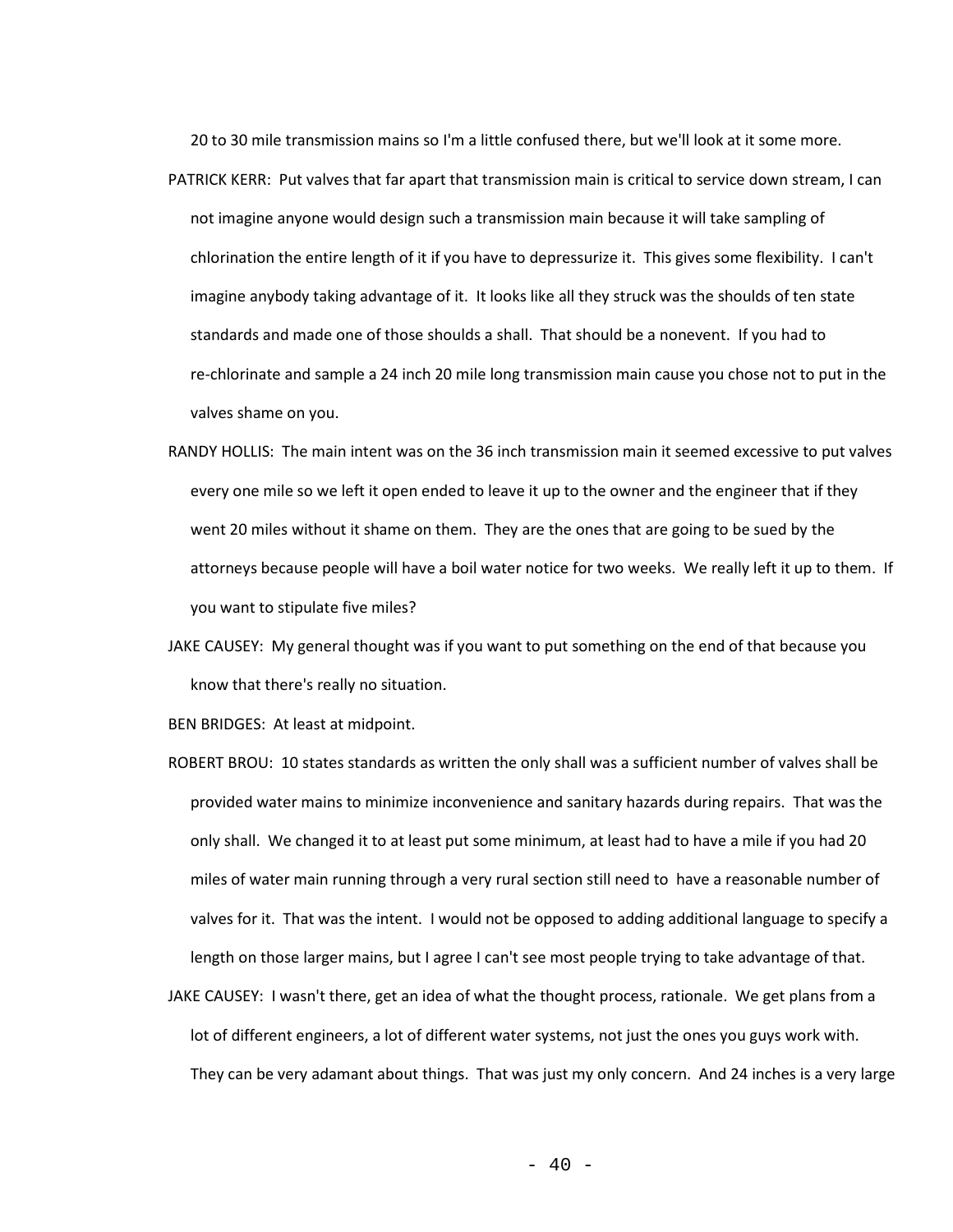line, very large system.

- RUSTY REEVES: Myself I would like to see a number put there just because I don't want somebody come back here ten years from now you were on the committee and you left it open ended. And from rule systems prospectives after Rita in Cameron Parish the one that had the valves every mile we got it back up in no time. The one that had the valve every 15 miles we dug up the water main and converted it to the canal so we could flush out the lines, eight inch lines. Five miles, at least something that they have something to work with.
- ROBERT BROU: I do have one other thing that I would like to bring up before the committee. It was not discussed at our committee. I have found that there is a blanket permit allowed by Florida specifically for extensions of water mains. It prohibits it if it has anything to do with treatment, if it has anything to do with any other change in the way you are handling the water. A few things have to be met, few criteria, have to have the engineer certify that the system has the capacity to serve the additional people. It has to be pretty basic drawings, but extending a water main a mile off of the end of your system is fairly basic. I am throwing it out there is that something that we would want to consider, if so I would do the research and find out more details about what they are requiring, but it is basic and puts the burden on the engineer to certify certain things.
- CHRIS RICHARD: I do some work in Florida, extensions of small water mains and they have actually changed for replacement. It used to be replacing a main in size you still have the permit exempted that as maintenance. If you're replacing a line in close proximity you don't have to submit a permit. For new lines it's about a four to five page form and they have a check list of what is considered important, I can bring a copy to the committee, of what they feel is important. Do you have any hydrants and you initial if you comply with all these requirements. If you don't you check why you don't comply and you explain why. You submit the drawings and you stamp it, the engineer has to stamp it and turn it in and in a week you get your permit.

ROBERT BROU: Allow the staff to focus on the more critical aspects and take away from some of those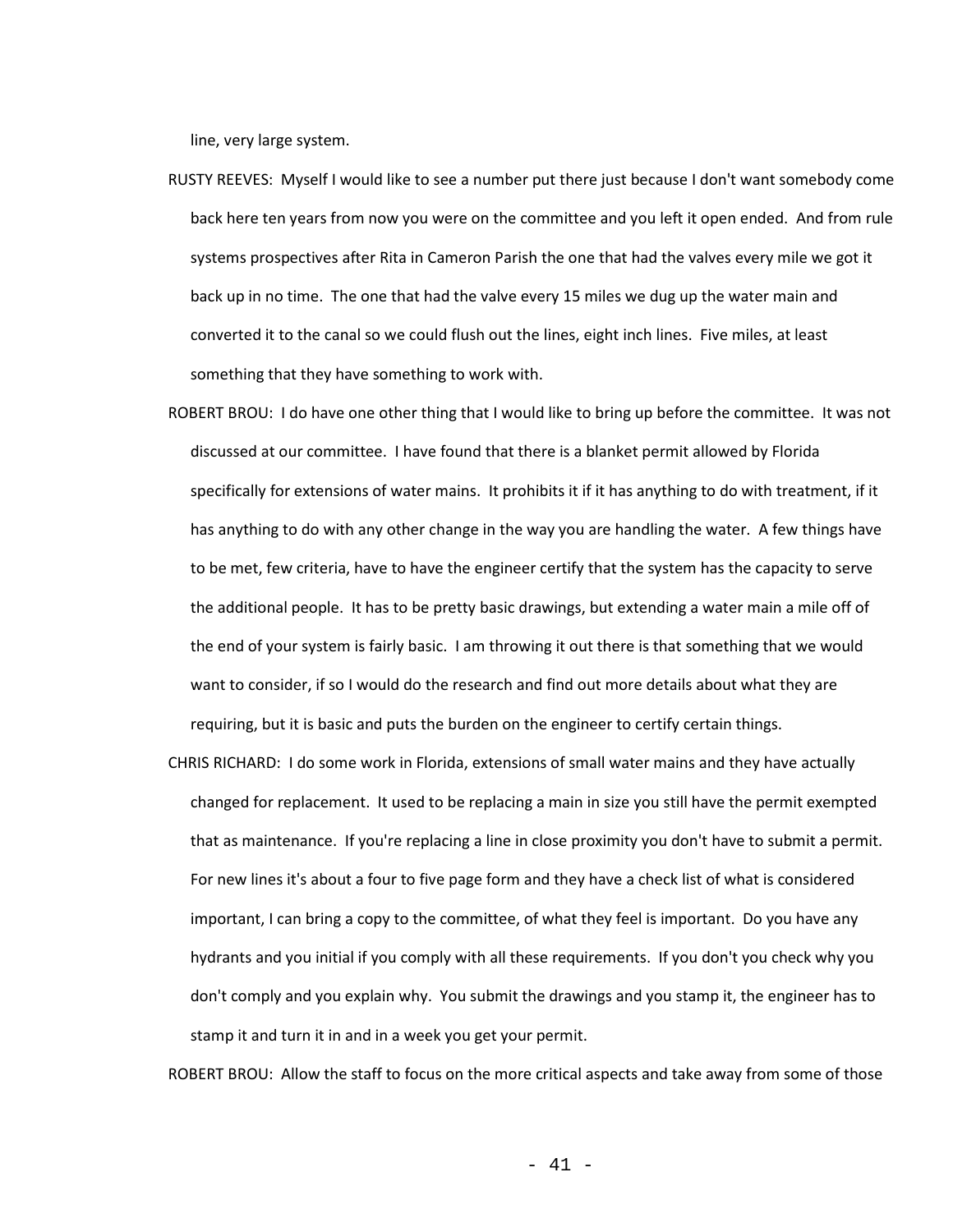things that are fairly routine.

- J.T. LANE: Any other comments about part 8? With that I'll see if there are any public comments. SPEAKER: Just want to thank everybody for doing so much work on this. I know it's taken a lot of hours for all of you and some of us behind the scenes too. I guess I came today concerned about senate bill 341. I don't want that bill to impede what progress is being made on this 10 state standards business. 10 state standards was the primary focus of this and I think senate bill 341 is a little bit of an overreach. I would like to see that backed off on so that we can really make progress on some stuff we started on.
- DIRK BARRIOS: I just have one question, might rub a couple people wrong asking it, but I'm going to ask it anyway. It was always the understanding with the new emergency rule, at least that's what was told to me, that we would still have to maintain the 95 percent rule, if you didn't exceed the 95 percent bad sample in your system you wouldn't go out on public notice. Just recently a bunch of systems went out on public notice. They didn't put it out, but the state did. And they didn't exceed the five percent and I just don't understand is this something that's going to be standard operating procedure now, or one time y'all did it just to satisfy the media?
- JAKE CAUSEY: Yeah, I think what you are referring to is the press release that we had issued related to compliance status statewide for the emergency rule. And that was what we had released I guess sort of mid late March for the February monitoring period. No, we're not in plans to issue any additional press releases, but certainly all of our records are public records and the drinking water watch database is out there.
- J.T. LANE: That's not going to be standard procedure. That is just because we were going to get bombarded. Once we put out the press release we were going to be bombarded with who was in compliance and who wasn't. Really just to make it easier for the staff and the media to not have to look up every single system because we got lots of media calls. Any other comments, the public, any comments from committee members, anything else?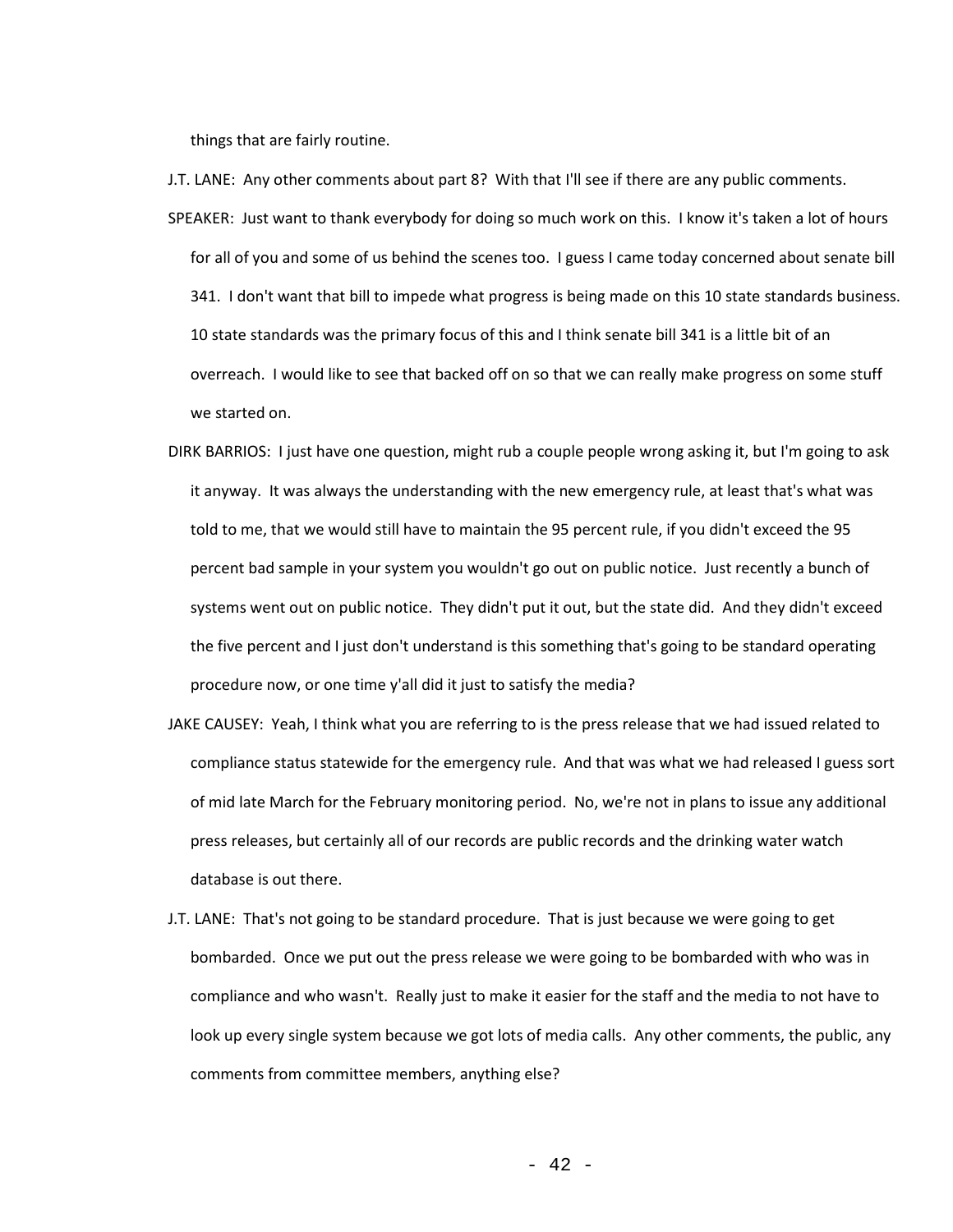- RANDY HOLLIS: Part 5 chemical application is scheduled for April 30th at 1 p.m., that's this week. This is a continuation of what we started, we got about half way through. We had testimony from the LP Gas Commission on putting tanks inside buildings, especially for anhydrous ammonia. We are going to continue that discussion on April the 30th at 1 p.m. here. We are getting ready to get into chlorine rooms so it's going to be fun. I would invite everyone to please come to it so we can discuss this part of the 10 state standards.
- J.T. LANE: Sheree, anything else?
- SHEREE TAILLON: Chris has part 4, Tuesday May 6th from 10 to 4 and also I have some other dates available if you need to schedule y'alls please let me know.
- J.T. LANE: All right, for the three parts we reported on today we will take every ones, I guess Robbie you have a little bit of homework you're going to do, you're going to pass along with it. Our plan is to then take the subcommittee reports and for the next meeting we'll bring back actual language and side by side Rusty that you requested a while back and for our review and then vote at the next meeting. And then our goal, our plan is to get that to everyone five working days in advance of the meeting. Are there any other questions about that? This will be our technically first time. We're going to take 11, 6 and 8's feedback and provide the language that reflects the subcommittee's recommendation, our analysis, and then a side by side of the recommendations y'all put in there with what the department either took outright or took most of it and made a tweak so that way we can see very clearly what was accepted, what was not, and may be all of it was, or that we tweaked one or two of them. Again, we meet after today. That's the plan and you'll get that five days before the next meeting.

JEFFREY DUPLANTIS: So you'll let the chairs know if you need anything from us?

- J.T. LANE: Absolutely.
- SHEREE TAILLON: I'll send out a questionnaire about the July August and September dates to go forward.